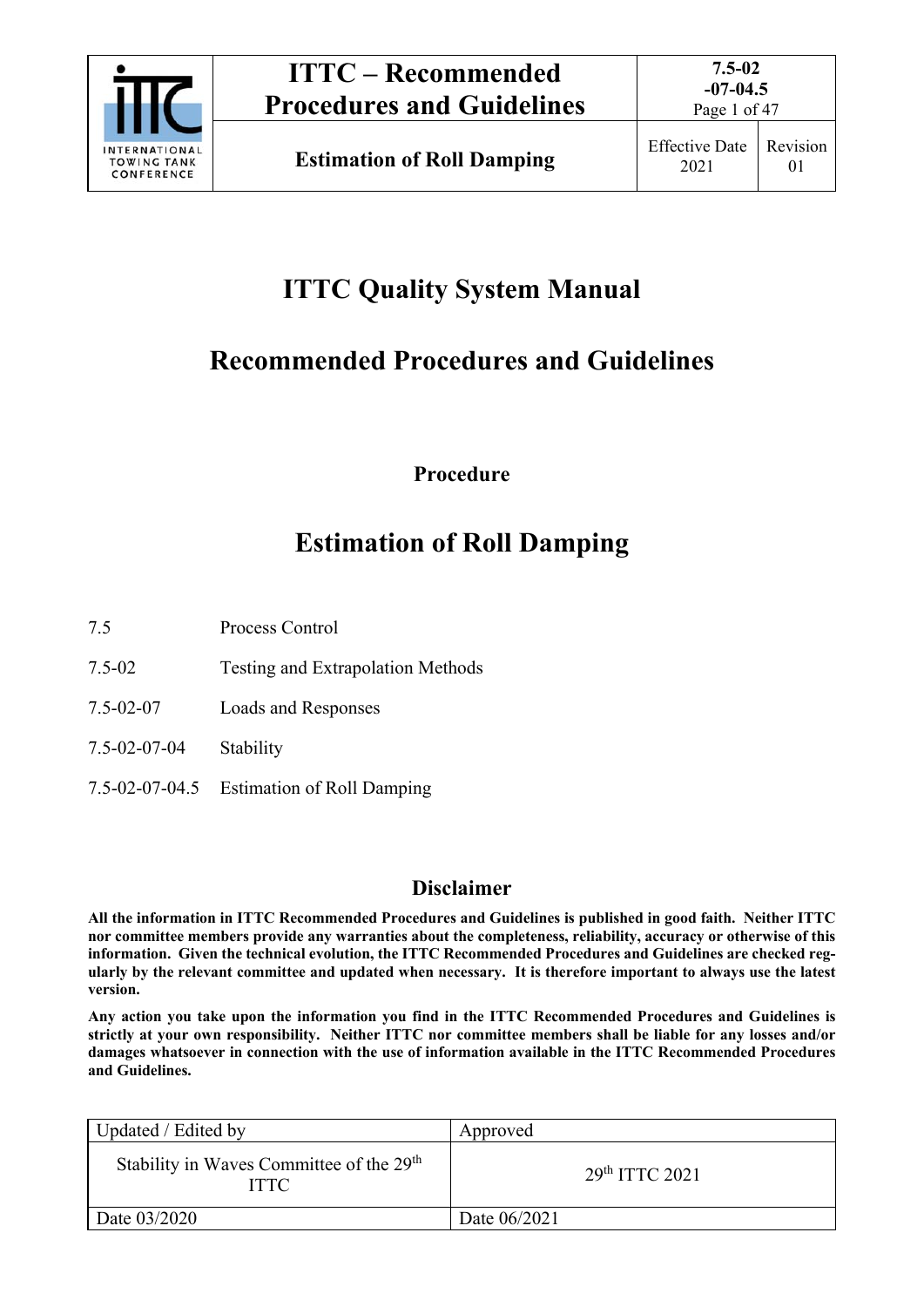

**Estimation of Roll Damping** Effective Date

## **Table of Contents**

| 1. |                  |       | PURPOSE OF PROCEDURE4                                |
|----|------------------|-------|------------------------------------------------------|
| 2. |                  |       | <b>BACKGROUND EQUATIONS4</b>                         |
|    | 2.1              |       | Equation of ship roll motion4                        |
|    | 2.2              |       | Restoring coefficients 5                             |
|    | 2.3              |       | Roll damping coefficients5                           |
|    |                  |       |                                                      |
|    | 2.4              |       | <b>Equivalent linear damping</b>                     |
| 3. |                  |       | PROCEDURE FOR ESTIMATING<br><b>ROLL DAMPING FROM</b> |
|    | 3.1              |       | Roll decay tests in calm water 7                     |
|    |                  | 3.1.1 | Model and installation8                              |
|    |                  | 3.1.2 | Measurement systems 9                                |
|    |                  | 3.1.3 |                                                      |
|    |                  | 3.1.4 |                                                      |
|    |                  | 3.1.5 | Pre-test considerations10                            |
|    |                  | 3.1.6 | Test procedure and data                              |
|    |                  | 3.1.7 | Data reduction and analysis10                        |
|    |                  |       | 3.2 Free running forced roll tests 11                |
|    |                  | 3.2.1 | Model and installation11                             |
|    |                  | 3.2.2 | Measurement systems 11                               |
|    |                  | 3.2.3 |                                                      |
|    |                  | 3.2.4 |                                                      |
|    |                  | 3.2.5 | Pre-test considerations12                            |
|    |                  | 3.2.6 | Test procedure and data                              |
|    |                  | 3.2.7 | Data reduction and analysis13                        |
|    | 3.3 <sub>2</sub> |       | (Semi-) Captive forced roll tests14                  |
|    |                  | 3.3.1 | Model and installation15                             |
|    |                  | 3.3.2 | Measurement systems 15                               |
|    |                  | 3.3.3 |                                                      |

| 3.3.4 |                                                          |  |
|-------|----------------------------------------------------------|--|
| 3.3.5 | Pre-test considerations  15                              |  |
| 3.3.6 | Test procedure and data                                  |  |
| 3.3.7 | Data reduction and analysis  17                          |  |
| 3.4   | <b>General Comparison and</b><br>Recommendations17       |  |
| 4.    | PROCEDURE FOR ESTIMATING                                 |  |
|       | <b>ROLL DAMPING FROM</b><br><b>EMPIRICAL METHODS  18</b> |  |
| 4.1   | <b>Definition of Component Discrete</b>                  |  |
|       |                                                          |  |
| 4.2.1 | Displacement type mono-hull  19                          |  |
| 4.2.2 | Hard chine type hull27                                   |  |
| 4.2.3 |                                                          |  |
| 4.2.4 | Additional damping for a planning                        |  |
| 4.2.5 | Additional damping for flooded                           |  |
|       | 4.3 Simplified Ikeda's Method 32                         |  |
| 4.3.1 | Wave component32                                         |  |
| 4.3.2 | Lift component 33                                        |  |
| 4.3.3 | Frictional component 33                                  |  |
| 4.3.4 | Eddy making component34                                  |  |
| 4.3.5 | Bilge keel component34                                   |  |
| 5.    |                                                          |  |
|       | 5.1 Uncertainty Analysis 34                              |  |
|       | 5.2 Benchmark Model Test Data35                          |  |
| 6.    | DOCUMENTATION35                                          |  |
| 7.    |                                                          |  |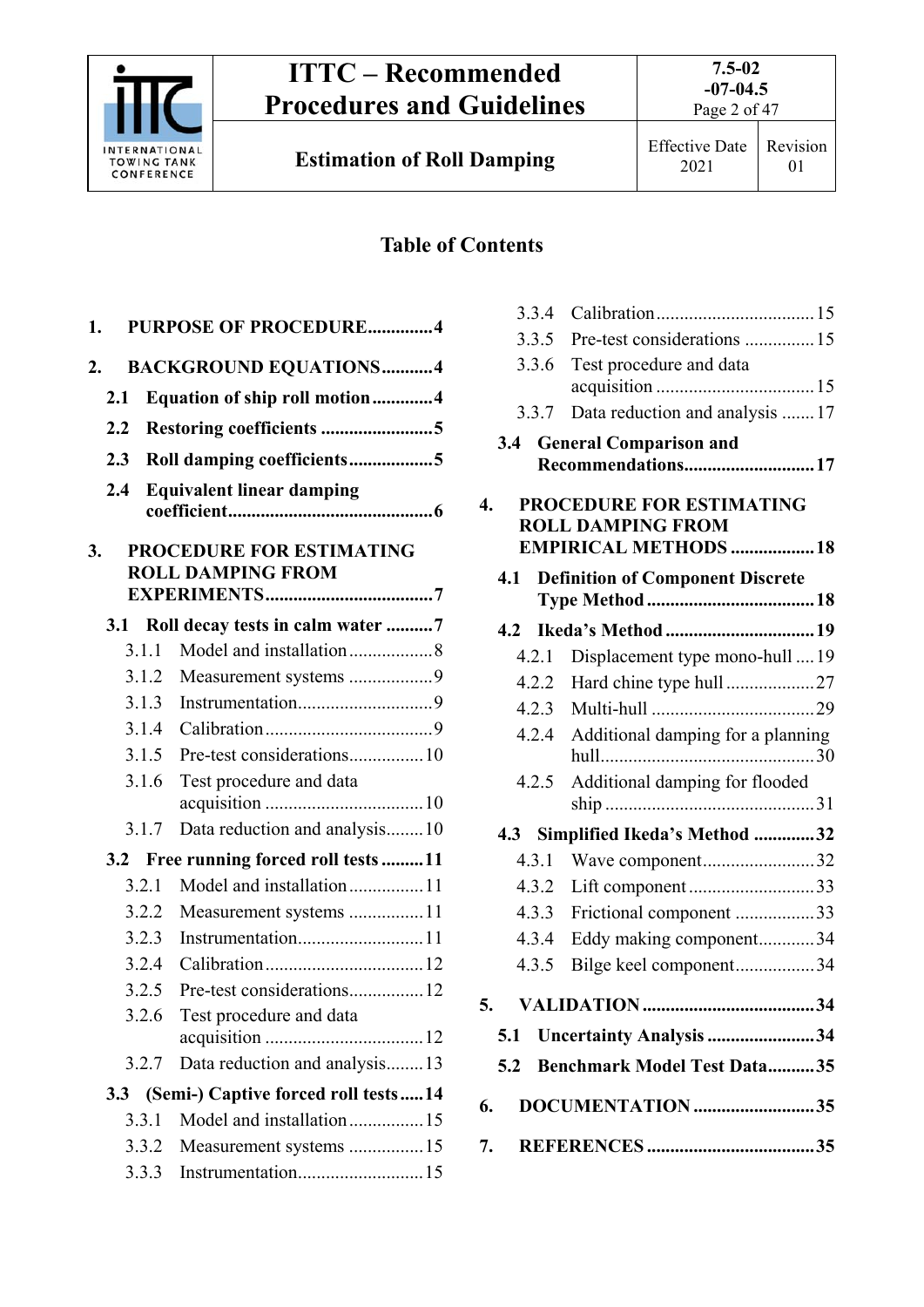|  | <b>INTERNATIONAL</b> |
|--|----------------------|
|  | <b>TOWING TANK</b>   |
|  | CONFERENCE           |

**Estimation of Roll Damping** Effective Date

Page 3 of 47

2021 Revision 01

APPENDIX A. **SIMPLIFIED IKEDA'S METHOD FACTORS ......................... 41** **APPENDIX B.** 

**NOMENCLATURE ..... 43**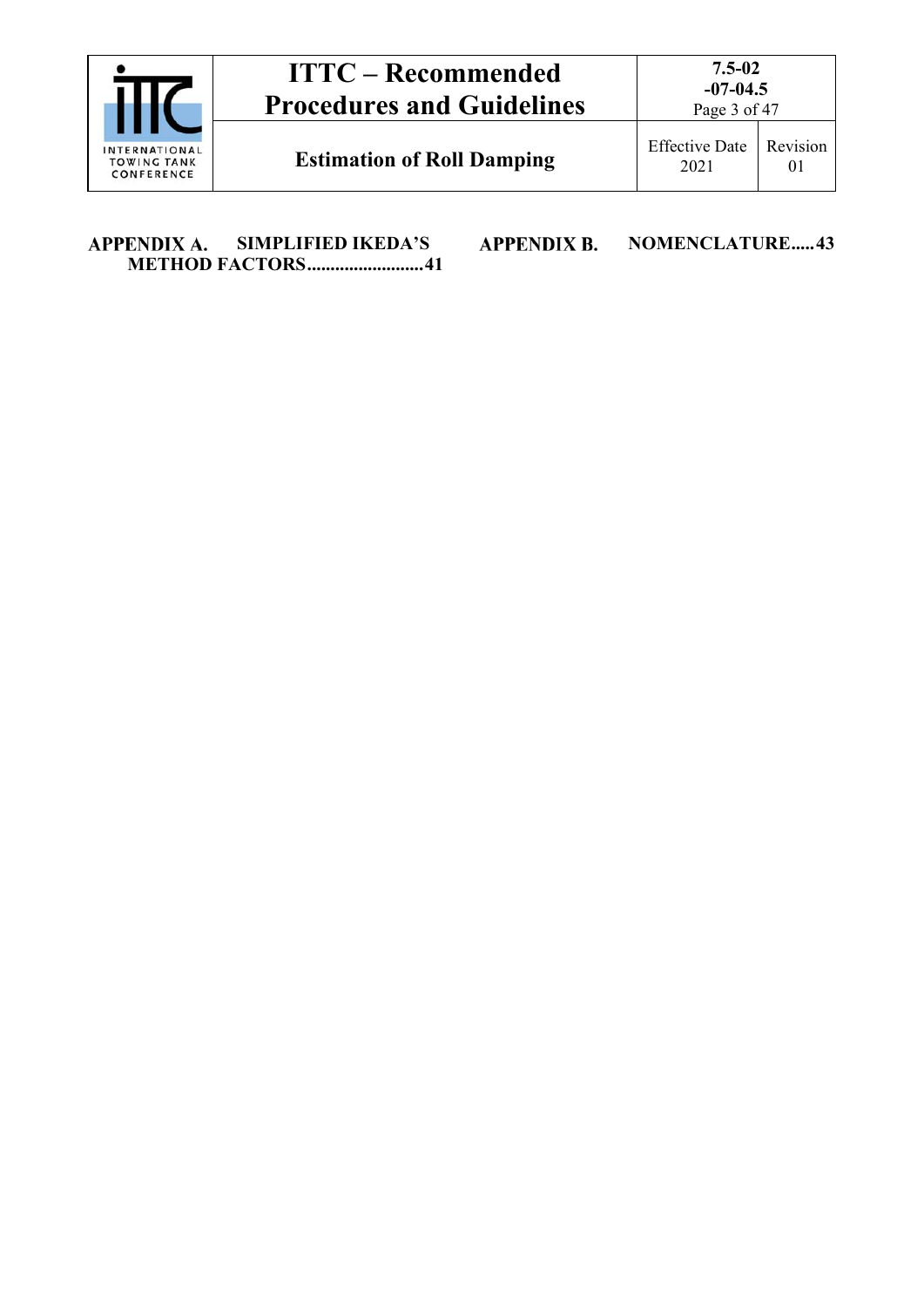

**7.5-02** 

## **Estimation of Roll Damping**

## **1. PURPOSE OF PROCEDURE**

Roll damping is, in general, the energy that a system dissipates when rolling, which is a crucial parameter for the proper estimation of the ship behaviour in a seaway. Traditionally, the most common practice to obtain roll damping is to perform the roll decay test. With the development of model testing techniques, more sophisticated methods such as free running forced roll tests and (semi-) captive forced roll tests become available to help investigate the more detailed characteristics of roll damping as the function of frequency and amplitude. These methods can also be useful for CFD validation purposes.

This procedure provides detailed guidance on how to carry out model tests, or using empirical formula, to determine roll damping:

- Roll decay tests in calm water
- Free running forced roll tests
- (Semi-) Captive forced roll tests
- Simplified Ikeda's method
- Ikeda's method

Roll decay tests in waves are performed occasionally but are not included in this procedure, reference can be found in literature (Tao et al, 2005).

## **2. BACKGROUND EQUATIONS**

In this section,t he equation of ship roll motion is presented. Then, the general formulation to model the restoring moment is illustrated. Lastly, some of the expressions commonly used to model roll damping are introduced, along with the review of the relations among them.

## **2.1 Equation of ship roll motion**

Ship motions can be expressed in six-degrees-of freedom. Roll motion, specifically, is the rotation of the ship around the longitudinal axis, which is coupled to sway and yaw motions. However, coupling of roll with other degrees of freedom is generally neglected because a good balance is achieved between simplicity and accuracy when using one degree-of-freedom, although it should be decided on a specific ship hull basis.

To begin with, a generic formulation is expressed in order to introduce the roll damping formulation. However, it should be noted that the specific equation of ship roll motion used to analyse the tests in this procedure should be carefully established in order to properly model the physics involved.

In the following, in order to discuss the problem of nonlinear roll damping, the equation of ship roll motion is expressed in the simple single-degree-of-freedom form:

$$
(I_{44} + \partial I_{44}) \cdot \ddot{\varphi} + B(\dot{\varphi}) + C_{44} = K \tag{1}
$$

where  $\varphi$  [rad] is the roll angle (dots represent derivatives with respect to time);  $t \lfloor s \rfloor$  is time,  $(I_{44} + \partial I_{44})$  [kg  $\cdot$  m<sup>2</sup>] is the total roll moment of inertia, including the hydrodynamic added inertia ( $\partial I_{44}$ ) along a longitudinal axis through the centre of gravity;  $B(\phi)$  [N · m] is the damping moment function, assumed to be dependent only on the ship's roll angular velocity;  $C_{44}$  [N · m] is the restoring moment and  $K [N \cdot m]$  is the exciting roll moment applied to the ship due to waves or external/internal forces.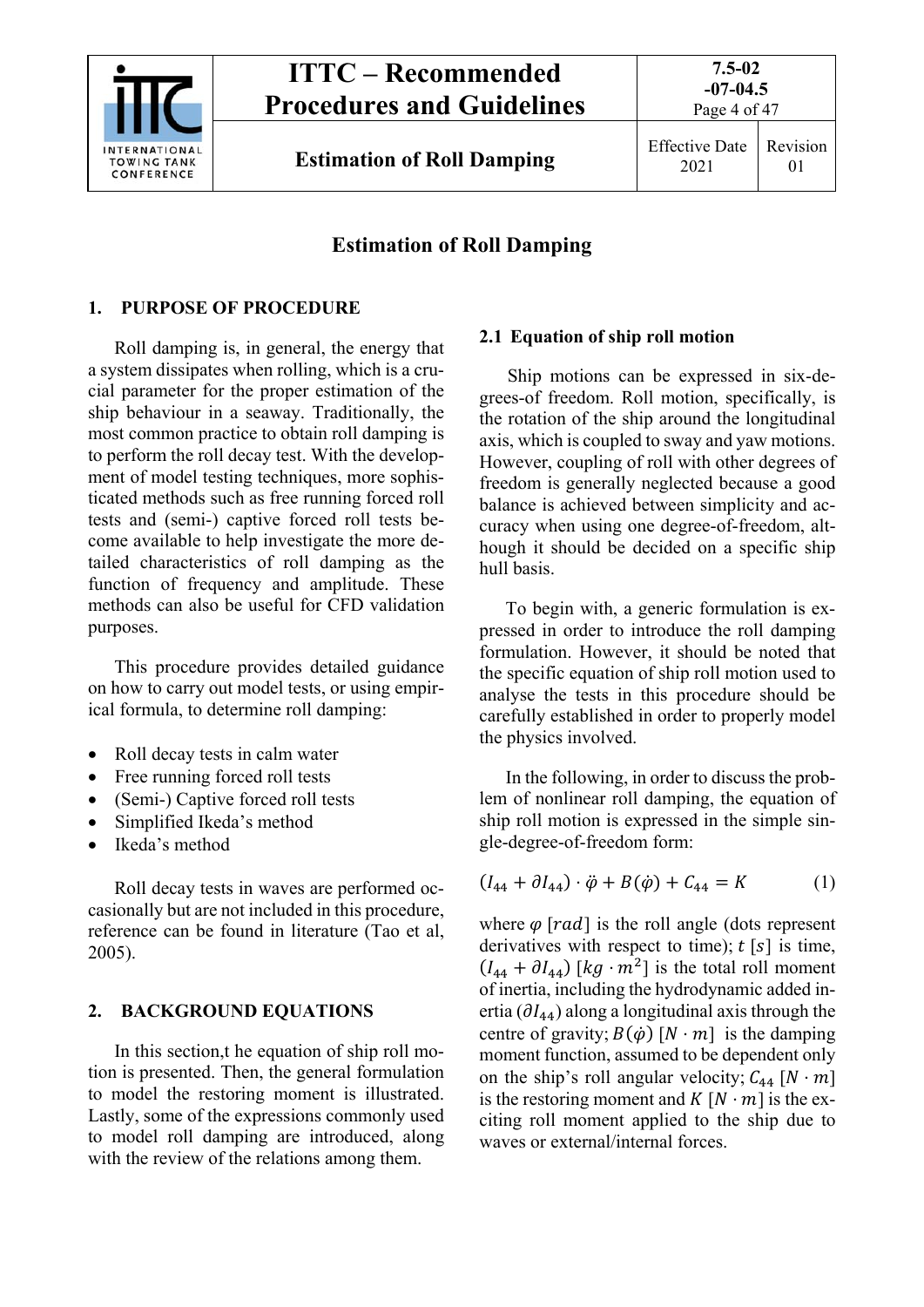

## **ITTC – Recommended Procedures and Guidelines Estimation of Roll Damping** Effective Date 2021

01

**7.5-02** 

Dividing Eq.(1) by  $(I_{44} + \partial I_{44})$ , the socalled normalized roll motion equation (IMO, 2006) can be obtained:

$$
\ddot{\varphi} + d(\dot{\varphi}) + c_{44} = k \tag{2}
$$

where:

$$
d(\dot{\varphi}) = \frac{B(\dot{\varphi})}{(I_{44} + \partial I_{44})}, \quad c_{44} = \frac{c_{44}}{(I_{44} + \partial I_{44})},
$$
  
\n
$$
k = \frac{K}{(I_{44} + \partial I_{44})}
$$
\n(3)

#### **2.2 Restoring coefficients**

The restoring moment,  $C_{44}$ , can be expressed in the following nonlinear form:

$$
C_{44} = \Delta \cdot \overline{GZ}(\varphi) \tag{4}
$$

where  $\Delta \left[ N \right]$  is the ship displacement and  $\overline{GZ}(\varphi)$  [*m*] is the hydrostatic roll righting lever with respect to the centre of gravity of the ship.

Because of Eq. (4), and considering Eq. (2),  $c_{44}$  is equivalent to:

$$
c_{44} = \omega_x^2 \cdot \frac{\overline{GZ}(\varphi)}{\overline{GM}} = \omega_x^2 \cdot r(\varphi) \tag{5}
$$

where  $\omega_x [rad/s]$  represents the undamped ship roll natural frequency and  $\overline{GM}$  [m] is the metacentric height with respect to the ship centre of gravity, considering the vessel freely floating with displacement  $\Delta$ .

For symmetric ships symmetrically loaded, where  $\overline{GZ}(\varphi)$  is symmetric around  $\varphi = 0$ ,  $r(\varphi)$ may be considered to be a polynomial, generally an odd polynomial. The general form of  $r(\varphi)$  is as follows:

$$
r(\varphi) = \sum_{n=1,3,5,\dots} \gamma_n \cdot \varphi^n
$$
  
with  $\gamma_1 = 1$  (6)

For a specific ship hull and loading condition, if the hydrostatic roll righting lever  $(\overline{GZ}(\varphi))$  presents a linear behaviour for the range of expected and/or tested rolling angles, the restoring moment may be considered linear and, therefore, be defined as:

$$
C_{44} = \Delta \cdot \overline{GM} \tag{7}
$$

corresponding to  $r(\varphi)=1$  in Eq. (5).

#### **2.3 Roll damping coefficients**

Roll damping coefficients can be expressed in many ways, for example, in the linear or nonlinear form. The damping moment function  $D(\phi)[N \cdot m]$ can be expressed following a nonlinear representation as a series expansion of  $\dot{\varphi}$ and  $|\dot{\varphi}|$  in the form:

$$
B(\dot{\varphi}) = B_{\varphi,1} \cdot \dot{\varphi} + B_{\varphi,2} \cdot \dot{\varphi} \cdot |\dot{\varphi}| + B_{\varphi,3} \cdot \dot{\varphi}^3 + \dots
$$
\n(8)

The  $B_{\omega,1}$  [N · m · s],  $B_{\omega,2}$ [N · m · s<sup>2</sup>],  $B_{\omega,3}$  $[N \cdot m \cdot s^3]$ , etc. in Eq.(8) are the nonlinear damping components and are considered constants during the steady periodic oscillation concerned, which are characterized by the steady rolling amplitude  $\varphi_a$  and the steady periodic oscillation  $\omega_F$ . It should be noted that these coefficients may not be the same values for a different steady periodic oscillation, so, they may depend on the amplitude  $\varphi_a$  and the frequency  $\omega_F$  of steady periodic oscillation.

Among all the available mathematical models of nonlinear roll damping, the most typical is the linear-quadratic-cubic damping model, whose expression is (Bulian, 2004):

$$
d(\dot{\varphi}) = 2 \cdot \mu \cdot \dot{\varphi} + \beta \cdot \dot{\varphi} \cdot |\dot{\varphi}| + \delta \cdot \dot{\varphi}^{3} \tag{9}
$$

where  $\mu$  [1/s],  $\beta$  [-] and  $\delta$  [s] are the linear, quadratic and cubic damping components,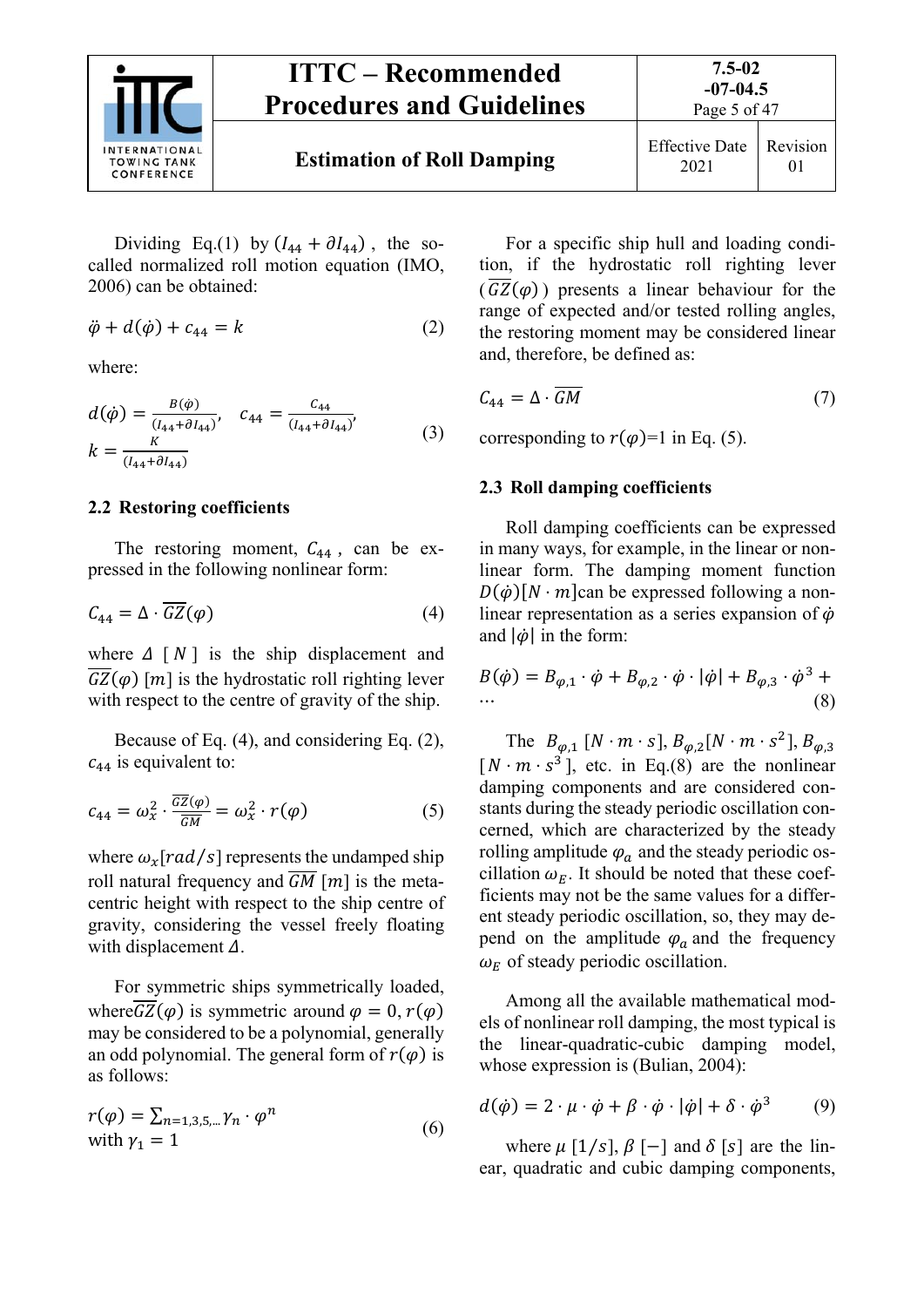

respectively. Also, depending on the ship hull and on the presence of bilge keels, the linearquadratic ( $\delta = 0$ ) or linear-cubic ( $\beta = 0$ ) damping models may be considered as well.

The relationship between  $\mu$ ,  $\beta$ ,  $\delta$  and  $B_{\varphi,1}$ ,  $B_{\varphi,2}, B_{\varphi,3}$  is as follows:

$$
\mu = \frac{B_{\varphi,1}}{2 \cdot (I_{44} + \partial I_{44})}; \quad \beta = \frac{B_{\varphi,2}}{(I_{44} + \partial I_{44})}
$$
\n
$$
\delta = \frac{B_{\varphi,3}}{(I_{44} + \partial I_{44})}
$$
\n(10)

#### **2.4 Equivalent linear damping coefficient**

Since it is difficult to analyse strictly the nonlinear equation stated in Eq. (1), or the analogous Eq. (2), when considering the nonlinear damping formulation, as no analytical solution exist, Parametric Identification Techniques (PIT) should be used or, alternatively, the nonlinear damping model may be replaced by linearized damping model in a limited time window, as follows:

$$
\begin{cases}\nB(\dot{\varphi}) = B_{eq} \cdot \dot{\varphi} \\
d(\dot{\varphi}) = 2 \cdot \mu_{eq} \cdot \dot{\varphi}\n\end{cases}
$$
\n(11)

where  $B_{eq}$ [(N · m)/s] denotes the equivalent linear damping component and  $\mu_{eq}$  [1/s] the equivalent linear damping coefficient per unit mass moment of inertia  $B_{eq}/(2 \cdot (I_{44} + \partial I_{44}))$ .

There are several ways to express the equivalent linear damping coefficient in terms of the nonlinear damping coefficients. Prior to determine their relationship, a specific mathematical model of roll damping must be assumed, such as the one presented in Eq. (9). The most general way to relate the nonlinear damping coefficients and the equivalent linear damping coefficient is to assume that the energy loss due to damping during a half cycle of roll is the same when nonlinear and linear damping are used (Tasai, 1965; Bulian et al., 2009).

If the roll motion is assumed to be a steady periodic oscillation with its amplitude  $\phi_a$  and its circular frequency  $\omega_E$ , the relationship between them is defined by a parametric model which may be obtained by requiring, in a least squares sense, the following:

$$
\begin{cases}\n\int_0^{2\cdot\pi/\omega_E} 2 \cdot \mu_{eq} \cdot \dot{\varphi}^2 dt = \int_0^{2\cdot\pi/\omega_E} d(\dot{\varphi}) \cdot \dot{\varphi} dt \\
\dot{\varphi} = \varphi_a \cdot \omega_E \cdot \sin(\omega_E \cdot t)\n\end{cases}
$$
\n(12)

Applying the previous equation, considering the nonlinear damping model of Eq. (9), the relationship between  $\mu_{eq}$  and  $\mu$ ,  $\beta$  and  $\delta$  is represented by the following parametric model:

$$
\begin{cases}\n\mu_{eq}(\varphi_a) = \mu + \frac{4}{3\cdot\pi} \cdot \beta \cdot (\omega_E(\varphi_a) \cdot \varphi_a) + \\
\quad + \frac{3}{8} \cdot \delta \cdot (\omega_E(\varphi_a) \cdot \varphi_a)^2 \\
\omega_E(\varphi_a) = \sqrt{\omega_{x,eq}^2(\varphi_a) + \mu_{eq}^2(\varphi_a)}\n\end{cases} (13)
$$

where  $\omega_{x,eq}$  [  $rad/s$  ] is the equivalent undamped roll natural frequency, which when considering the nonlinear restoring expressed in Eq. (5), may be determined by:

$$
\omega_{x,eq}^2(\varphi_a) = \frac{\omega_x^2}{\frac{GM}{GM}}.
$$
  
. 
$$
\frac{\int_0^{2\cdot\pi} \overline{GZ}(\varphi = \varphi_a \cdot \cos(\alpha)) \cdot \cos(\alpha) d\alpha}{\pi \cdot \varphi_a}
$$
 (14)

If the nonlinear restoring is not considered, then simply the equivalent undamped roll natural frequency  $\omega_{x,eq}$  is equal to the undamped roll natural frequency  $\omega_x$ .

From Eq. (11) and Eq. (13), the equivalent linear damping component may be derived:

$$
B_{\text{eq}} = B_{\varphi,1} + \frac{8}{3\cdot \pi} \cdot (\omega_{\text{E}} \cdot \varphi_{\text{a}}) \cdot B_{\varphi,2} + + \frac{3}{4} \cdot (\omega_{\text{E}} \cdot \varphi_{\text{a}})^2 \cdot B_{\varphi,3}
$$
 (15)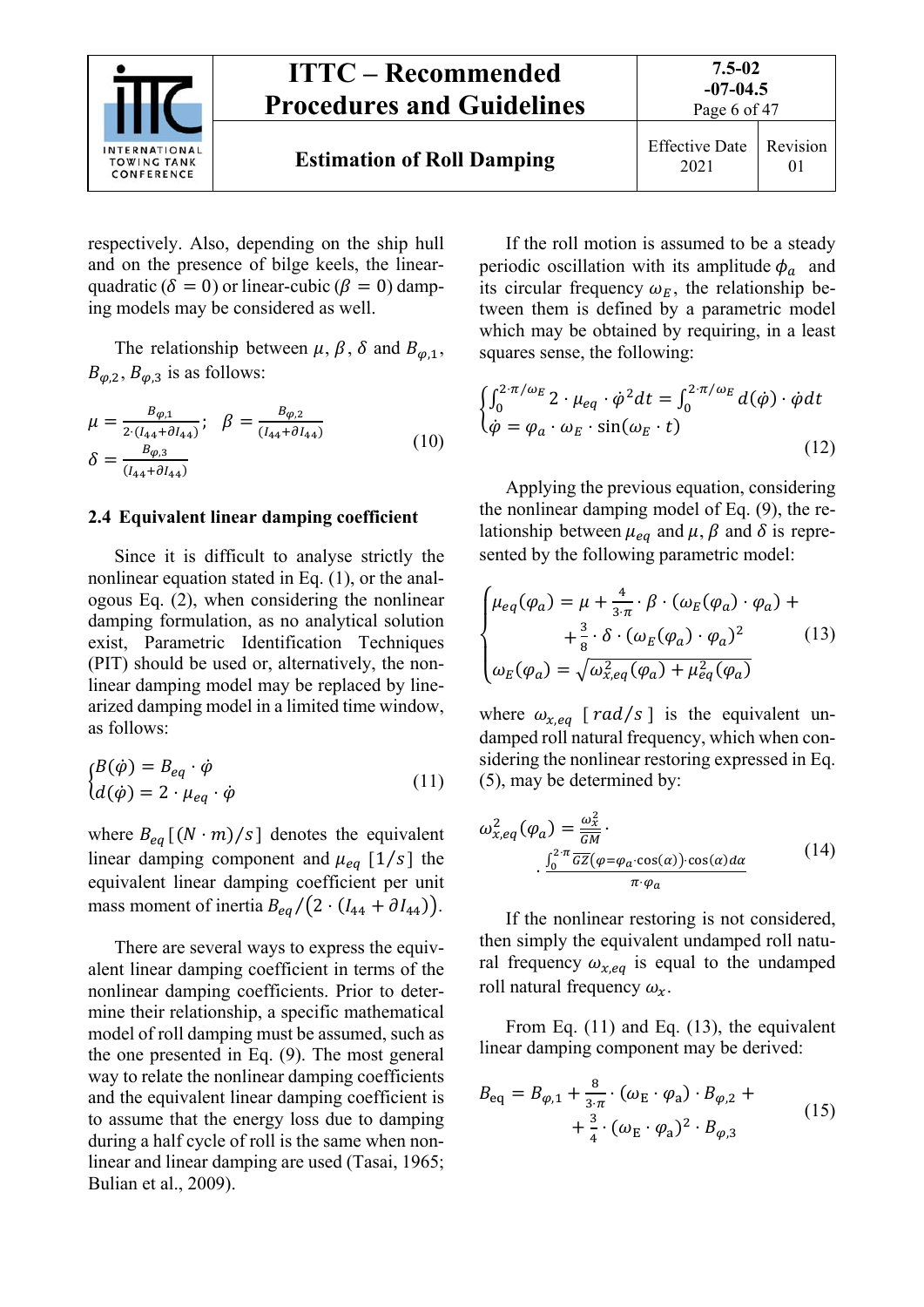

For more general periodic motion, the parametric model of roll damping can be derived by equating the first terms of the Fourier expansions of Eqs.(11) and (8) (Takaki *et al*, 1973).

In the case of irregular roll motion, the linearization of the roll damping expression, following the work of Kaplan (1966), Vassilopoulos (1971) and others, may be done by assuming that the difference of the damping moment between its linearized and nonlinear forms can be minimized in the sense of the least squares method. Also, making the further assumptions that the undulation of the roll angular velocity  $\dot{\varphi}$ is subject to a Gaussian process and that the damping coefficients remain constant. Considering the linear-quadratic-cubic damping model (JSRA, 1977; Oliveira et al., 2018):

$$
\begin{cases} \chi_d = 2 \cdot \mu \cdot \dot{\varphi} + \beta \cdot |\dot{\varphi}| + \delta \cdot \dot{\varphi}^3 - 2 \cdot \mu_{\text{eq}} \cdot \dot{\varphi} \\ \frac{\partial \chi_d^2}{\partial \mu_{\text{eq}}} = 0 \end{cases}
$$
 (16)

The relationship between the linearized roll damping coefficient and the nonlinear damping coefficients is:

$$
\begin{cases}\n\mu_{eq}(\sigma_{\hat{x}}) = \mu + \sqrt{\frac{2}{\pi}} \cdot \beta \cdot \sigma_{\hat{x}} + \frac{3}{2} \cdot \delta \cdot \sigma_{\hat{x}}^2 \\
B_{eq}(\sigma_{\hat{x}}) = B_{\varphi,1} + \sqrt{\frac{8}{\pi}} \cdot B_{\varphi,2} \cdot \sigma_{\hat{x}} + 3 \cdot B_{\varphi,3} \cdot \sigma_{\hat{x}}^2\n\end{cases}
$$
\n(17)

where  $\sigma_{\dot{x}}[rad/s]$  represents the standard deviation of the roll velocity  $\dot{\varphi}$ .

Another form of expressing the linearized roll damping coefficient is the Bertin's roll damping coefficient  $N(\varphi_a)$  or also called "Ncoefficient" (Bertin, 1874a, 1874b; Motora, 1964). The relationship between the Bertin's expression and the equivalent linear roll damping coefficient is as follows:

$$
\mu_{eq}(\varphi_a) = \frac{1}{\pi} \cdot N(\varphi_a) \cdot \varphi_a \cdot \omega_x \tag{18}
$$

The N-coefficient may be used to process the decaying curves of a roll decay tests, as exemplified in the MSC.1/Circ. 1200 (IMO, 2006).

Caution should be taken not to double count the wave making component of roll damping when numerical computations are carried out using potential codes (Kuroda et al, 2018).

#### **3. PROCEDURE FOR ESTIMATING ROLL DAMPING FROM EXPERIMENTS**

The procedures proposed herein are intended to provide a basis to carry out roll decay and forced roll tests, for a hull fitted with or without appendages and for each loading condition. They may be subject to modifications on a specific case base. The procedures are based on the IMO MSC.1/Circ. 1200 (IMO, 2006) and on the IMO SLF 47/6/8 (IMO, 2004) document.

Scale effects of roll damping have not been considered in the procedure, although some guidelines are provided to avoid them. Some information on this regard may be found in the literature (e.g. Gawn, 1940; Bertgalia et al., 2004; Bulian et al., 2009; Söder et al., 2012; Handschel et al., 2014b), but further studies are required to overcome the roll damping extrapolation and fully understand the scale effects.

When experimentally determined roll damping coefficients are used in numerical calculations, care should be taken to validate that numerical code determines the same rolling amplitudes as the experiments when assuming the same hydrodynamic scenario.

#### **3.1 Roll decay tests in calm water**

Roll decay tests are based on inducing an initial heel to the ship model, releasing it allowing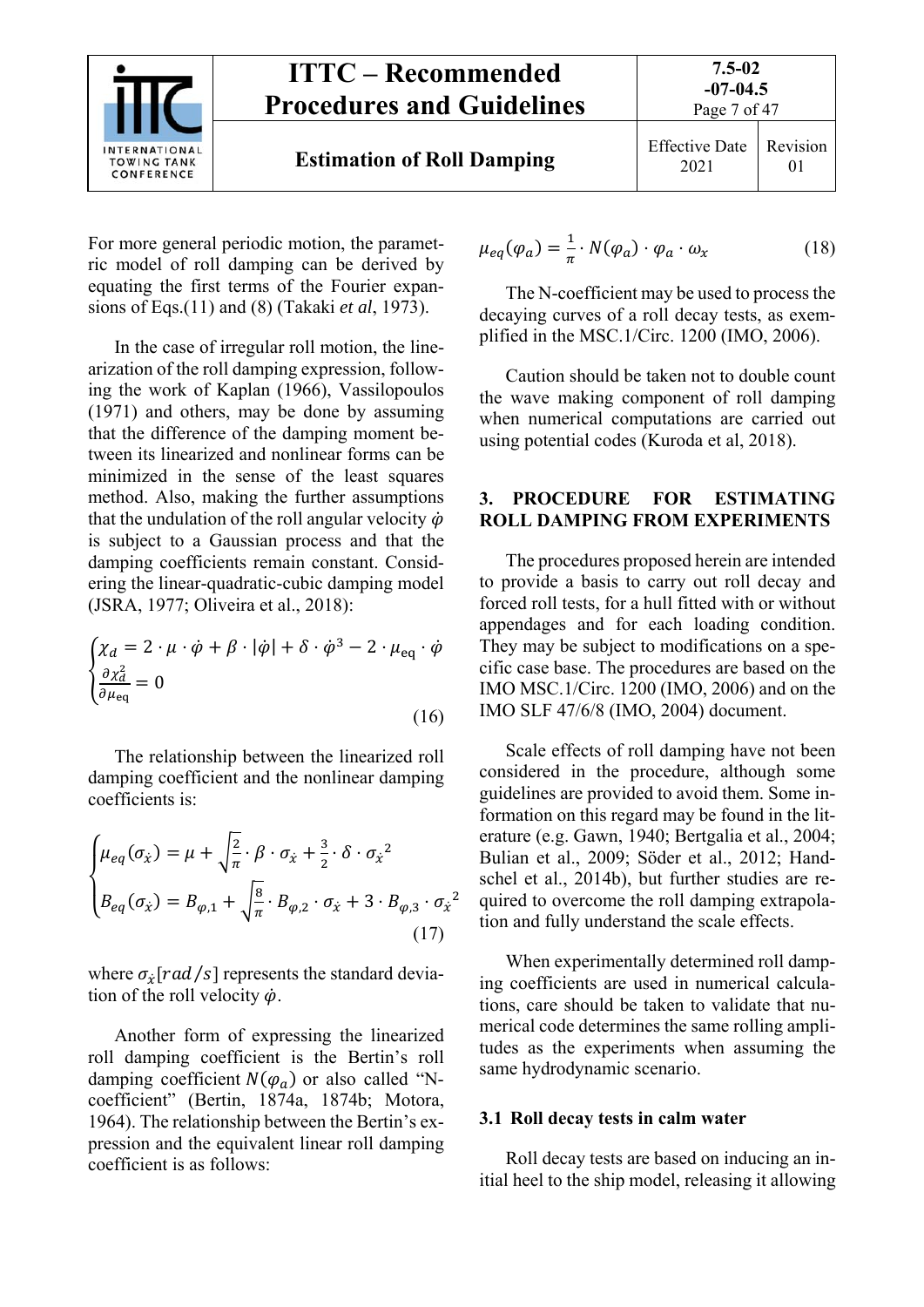

to roll freely, and then recording and analysing the transitory roll motion, i.e. the decaying oscillations.

Roll decay tests may be performed with and without forward speed. If the tests are carried out with forward speed, the roll damping derived from them may be different to the roll damping from roll decays tests without forward speed and, generally, larger. Furthermore, it should be considered that, when performing the test with forward speed, the model needs to be either towed or free running. If the model is towed, special attention should be paid to the position of the towing point, which will influence the roll damping estimation result. Therefore, it is preferable to perform the roll decay tests with forward speed by free running models.

#### 3.1.1 Model and installation

The model should be manufactured according to the ITTC Recommended Procedure 7.5- 01-01-01, Ship Models, particular attention should be paid to model manufacturing tolerances, surface finish and appendage manufacture.

The model should be as large as possible for the size of the towing tank, taking into consideration wall blockage and finite depth effects (when performing the tests at forward speed).

All superstructures included in stability calculations or that may be submerged during the tests should be reproduced to ensure that the model has the correct righting arm curve.

The bilge keels or rudder, such as other relevant appendages, should be fitted to the hull model, properly scaled, and the report should state which appendages were fitted during the tests.

Following the guidelines from MSC.1/Circ. 1200 (IMO, 2006), to avoid scale effect on roll damping, the model overall length should be at least 4 m, unless frictional effect on roll damping is corrected with proper theoretical methods, but, in any case, not less than 2 m or a scale 1:75, whichever is greater. If the model is fitted with bilge keels, the model should be scaled up to make the breadth of the bilge keels greater than 7 mm.

The model should be ballasted to the appropriate displacement and the weights should be placed to achieve the correct position of the centre of gravity. Unsymmetrical weights distribution should be avoided, as far as practicable, in order to guarantee a reasonable radius of gyration for pitch.

Inclining tests should be carried out to verify that the ship's metacentric height  $\overline{GM}$  corresponds to the desired one within an error of 2% or 1 mm at model scale, whichever is larger. In addition, roll radius of gyration in air (the preferred source) or natural roll period in water should be checked to correspond to the desired one within an error of 2%. To measure the natural roll period in water, roll decay tests should be performed but starting at a small roll amplitude (less than 5 deg), in order to avoid the influence of nonlinear effects due to the restoring and the damping moments. When measuring the oscillation angle of the model (for measuring the roll radius of gyration in air or the natural roll period in water), the same instrument that is used for the measurement of the roll motion should be used. The number of rolling period used for the estimation of the natural roll period should be, at least, 8.

When performing tests with no forward speed, the model should be placed in a transversal position with respect to the towing tank main direction and should be free, without any restriction, and the location should be to suffer the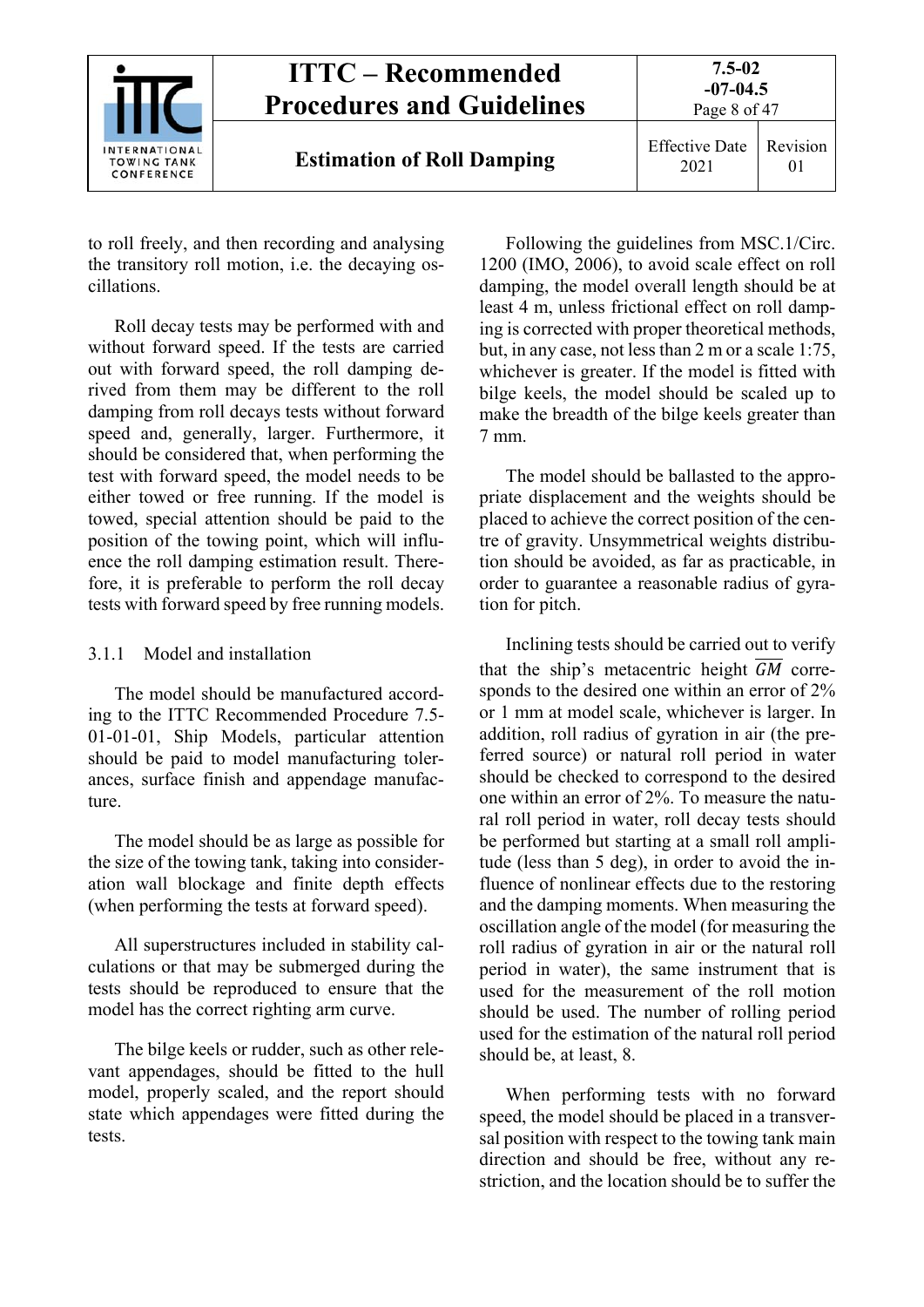

minimum wave reflection and distortion. If a (soft) restriction is used to restrain excessive drifting, it should be properly explained in the report document. The spring stiffness of the restraint lines should be based on the natural period consideration, i.e., the restraint system's natural period should be at least one order of magnitude greater than the model natural period.

When forward speed is considered and the ship model is towed, the position of the towing point is important, as for small angle of rolling, the roll axis is close to the waterplane and for large angle of rolling, the roll axis is close to the centre of gravity.

#### 3.1.2 Measurement systems

The following quantities are measured:

- Roll motion, and motions in other degrees of freedom if necessary (simultaneously measured)
- Model speed (when performing free running tests with forward speed)
- Water temperature (for calculation of viscosity and density)

#### 3.1.3 Instrumentation

#### Model speed

Refer to the ITTC Recommended Procedure 7.5-02-02-01, Resistance test.

#### Temperature

The water temperature should be measured at a depth near half of the model draught using a thermometer.

#### Roll motion (and other degrees of freedom)

The use of non-intrusive measurement systems to measure the ship motion is recommended, when feasible. If it is necessary to attach cables to the model, care should be taken to minimise interference.

The ship rotations and translations should be recorded at a sampling rate of, at least, 50 Hz sample rate.

The instrumentation installed on the model is considered as part of the ballast and needs to be in place when determining the centre of gravity and moments of inertia.

The location and orientation of the instrumentation should be documented.

#### 3.1.4 Calibration

All devices used for data acquisition should be calibrated regularly. Calibration should generally be in accordance with ITTC Recommended Procedure 7.6-01-01 and following the advice of the manufacturer.

#### Speed

Refer to the ITTC Recommended Procedure 7.5-02-02-01, Resistance test.

#### Thermometer

Thermometer should be calibrated according to common standards and/or following the advice of the manufacturer and should be accurate to within 0.1ºC.

#### Motion measurement system

The motion measurement system used should be calibrated according to the advice of the manufacturer.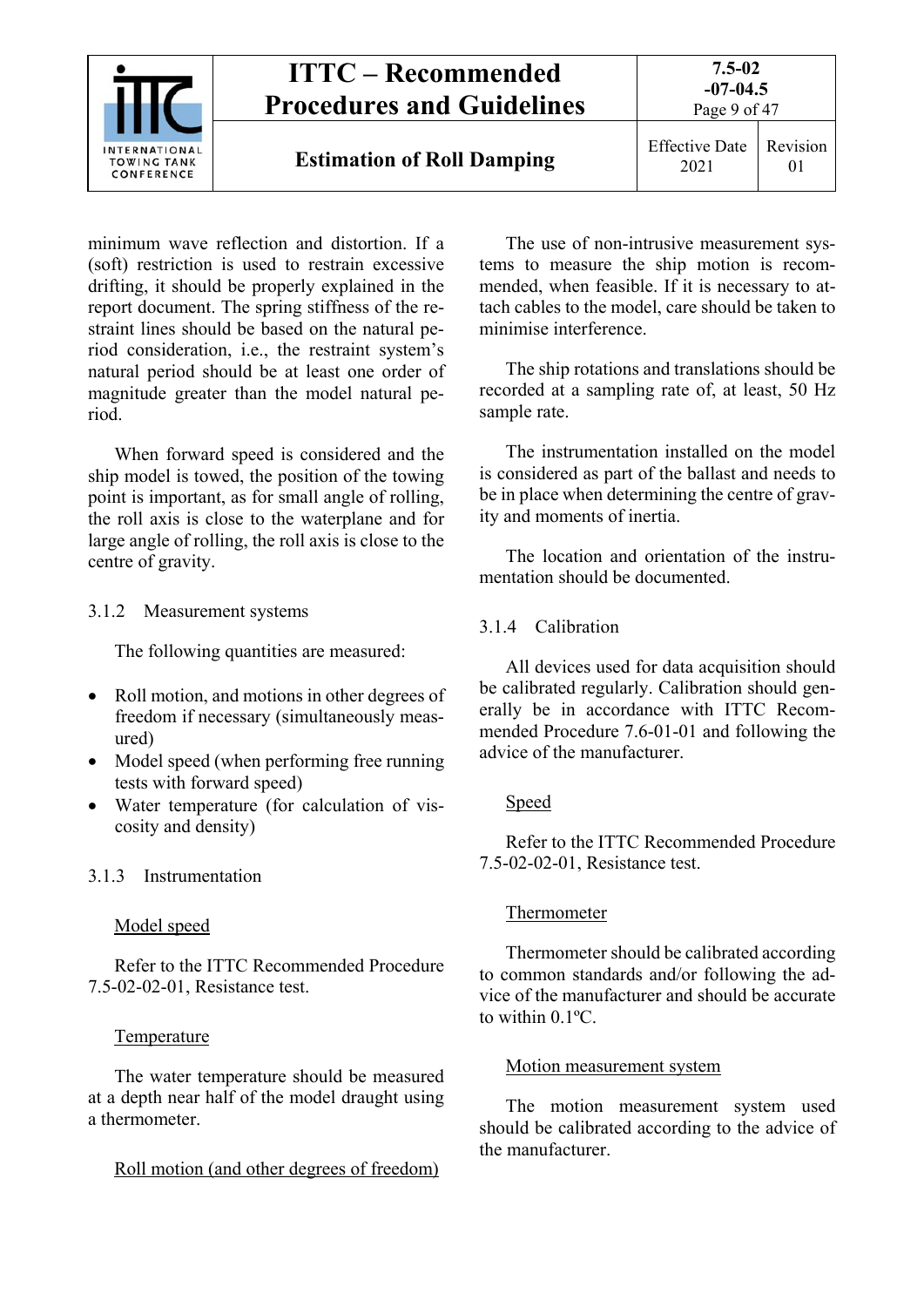

#### 3.1.5 Pre-test considerations

#### Sign convention

Sign convention should be established for the basin, model and appropriate instrumentation, and should be documented adequately.

Following the model and instrumentation installation, and prior to perform the experiments, the sign convention of the instrumentation should be verified by applying a known translation or rotation to the ship model.

#### Calm water acquisition

Prior to perform the experiments, a data acquisition should be done in calm water of the ship position (and of the waves probes), to provide a record of "zero" levels. Additional calm water runs should be acquired throughout the experimental campaign, at the beginning of each day and after calibrating the instruments.

#### 3.1.6 Test procedure and data acquisition

The data acquisition for each test should start before releasing the model, being the model at rest at the beginning of the recording. Then, the data acquisition should not be stopped until the model has reached rolling angles smaller than 0.5deg.

At least, 4 tests should be carried out where the initial angle should correspond to the largest initial heel angle that may be impressed to the ship model or, alternatively, the maximum angle of rolling amplitude that is of interest to estimate the roll damping. If the roll damping is very large or non-zero forward speed tests are carried out, the number of tests should be increased to obtain enough peaks of the roll angle.

During this test, no disturbance including wave propagating in the longitudinal direction of the basin and reflected by its end should be given to the model.

The procedure followed to heel initially the ship model should ensure that fulfilment of the initial conditions required in roll decay tests, i.e., zero angular velocity and no excitation to other degrees of freedom. To ensure these conditions and allow repeatability (reduce uncertainties), the initial heel angle should be impressed by using mechanical devices and reduce as far as possible human intervention.

For each test, recording of the roll time history should be saved and provided.

## 3.1.7 Data reduction and analysis

The speed of the test, when it exists, should be presented as a mean value derived from an integration of the instantaneous measured values over the same measuring interval.

Equivalent linear roll damping coefficient and nonlinear roll damping coefficients are calculated using the equations given in Section 2.

## Analysis of model scale roll decay tests

Different methods to determine roll damping coefficients from roll decay tests exist. Most of them use the measured amplitude of the time history of rolling motion, as well as the instantaneous time where the amplitude occurs. Commonly used methods to analyse roll decay tests are (Haddara, 2005):

 *Logarithmic decrement method:* This method consists on determining the equivalent linear roll damping coefficient by assuming the linear differential equation defined by Eqs. (2) and (11), and then determine the nonlinear roll damping coefficients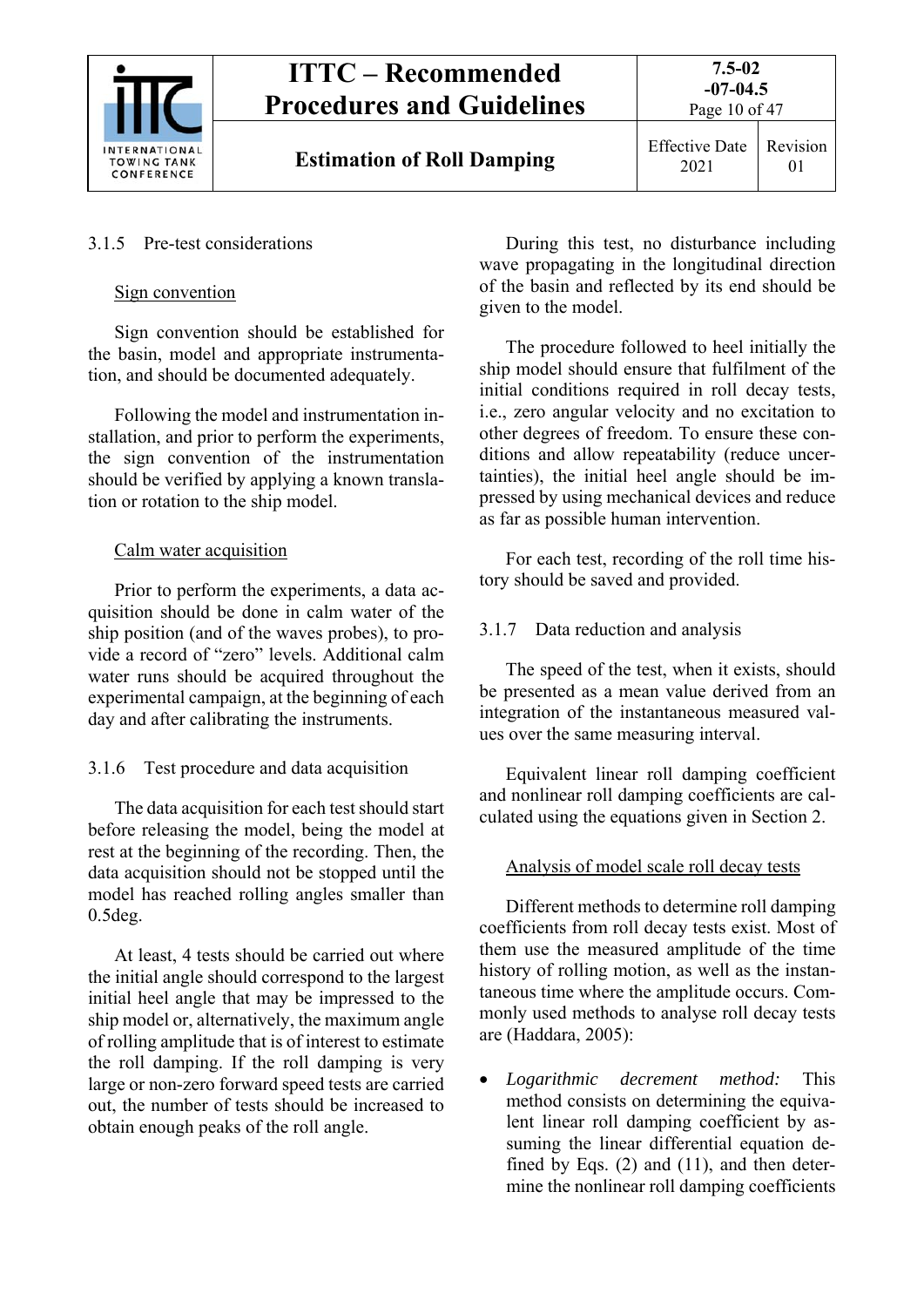

by least-squares fitting. The benefits of this methodology are that it may consider nonlinearities in restoring and damping terms, it is simple and also allows to aggregate data from different decay tests (if they constitute the same test case) prior to perform the leastsquare fitting, which is more reliable than analysing each decay tests separately and calculating the mean of the determined nonlinear damping coefficients. Further information of this method may be found in Appendix 1 of Bulian et al. (2009), Wassermann (2016a) and Oliveira et al. (2018)

- *Froude energy method:* This method equates the energy lost to damping in each half cycle to the work done by the restoring moment during the same period. Further information may be found in Froude (1955), Idle *et al.*  (1912), Wassermann (2016a) and Oliveira et al. (2018)
- *Roberts energy method:* this method is based on the energy conservation, where the roll decrement is treated as an energy loss function, which is equated to the roll damping. Further information may be found in Roberts (1985) and Wassermann (2016a)
- *Least-squares iterative method:* this method constitutes a Parameter Identification Technique and is based on the fitting of the numerical solution of the nonlinear differential equation of roll to the time series of the decay test, performing an iterative fitting based on the least-squares method. Further information may be found in Section 4.6.2 of MSC. 1/Circ. 1200 (IMO, 2006) and Oliveira et al. (2018)

#### **3.2 Free running forced roll tests**

Free running forced roll tests consist on exciting the ship to continuously roll applying an internal roll moment or regular beam waves, without any mechanic connection to the fixed world, i.e. with the ship free to move in all degrees of freedom.

### 3.2.1 Model and installation

Refer to section 3.1.1.

If a (soft) restriction is used to restrain excessive drifting, it should be properly explained in the report document. The spring stiffness of the restraint lines should be based on the natural period consideration, i.e., the restraint system's natural period should be at least one order of magnitude greater than the model natural period or the lowest wave period, when external regular waves are used.

## 3.2.2 Measurement systems

The following quantities are measured:

- Roll motion, and yaw and pitch if necessary (simultaneously measured)
- Rotating frequency and/or mass displacement of the mechanical system that impresses the transversal force (when applicable)
- Wave height (when applicable)
- Model speed (when considered)
- Water temperature (for calculation of viscosity and density)

## 3.2.3 Instrumentation

Apart from the information given in Section 3.1.3, the following instrumentation should be installed:

## Waves probes

If the excitation is given by regular beam waves, wave height measurements should be made for all tests with wave probes fixed in the tank.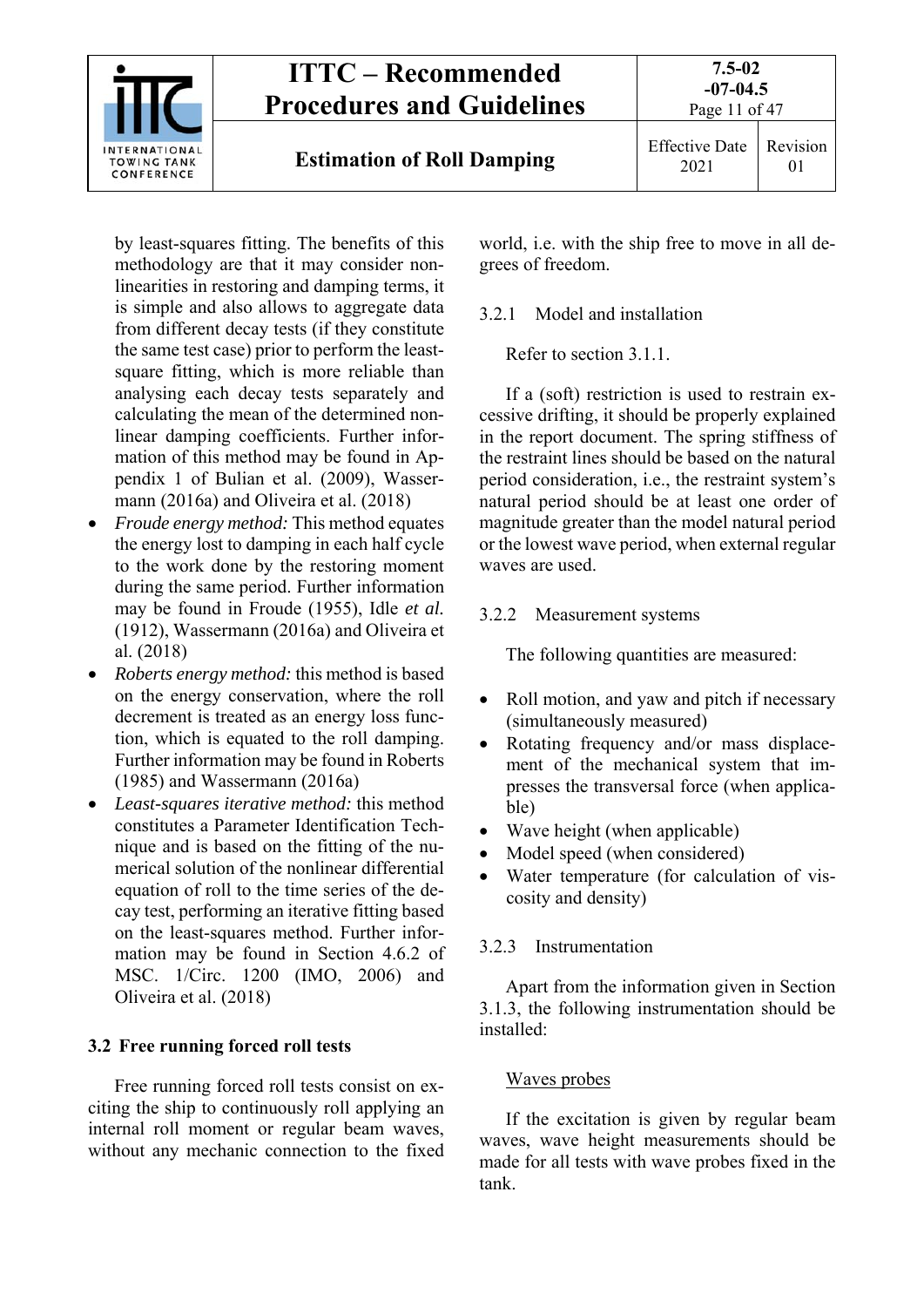

Page 12 of 47

The wave probe position should be fixed to a position where disturbances from the motion of the model can be considered as negligible.

## Roll moment generator (RMG)

If the excitation is given by internal devices, such as roll moment generators of gyroscopic type (the preferred way), contra-rotating masses etc., the actual rotating frequency or mass displacement should be measured.

## 3.2.4 Calibration

Apart from the information given in Section 3.1.4, the following aspects should be considered:

## Wave calibration

When dealing with tests in bean regular waves, the wave generation quality should be assessed for the waves corresponding to the minimum and the maximum frequency used in the tests without the presence of the model, in order not to disturb the incident waves. When the measured double amplitude of the wave's elevation converges to a certain value, this value should be regarded as the wave height.

If tests are performed with forward speed, at least three waves probes should be positioned along the length of the basin and the variations in wave height and period should be within  $\pm$ 5% among the different measured positions for the same wave.

## External moment generator calibration

The external moment generators should be calibrated before performing the experiments in a range of rotating frequencies containing those tested for the model, with the model outside water and fixed.

For roll moment generators of gyroscopic types, the spin rate of each gyro should be calibrated, testing those spin rates that will be used in the forced roll experiments. Instead, the rotating frequency (tumbling frequency) to be checked could be limited to the natural frequency of the model.

Time histories of the generated moment during the calibrations should be saved and compared with numerical/analytical prediction, in order to disclose possible problems.

## 3.2.5 Pre-test considerations

Refer to Section 3.1.5.

## 3.2.6 Test procedure and data acquisition

The data acquisition for each run should start from calm water and the model at rest (about 20s), allowing an additional check on the performance of instrumentation and allowing to ensure that indication of zero drift is occurring. The acquisition should end after a sufficiently long steady state has been achieved, at least, if possible, 30 roll periods. However, in case of large interference due to reflected waves, recording of data could be stopped after about 15 roll periods after the first detection of disturbance.

The time windowing of the tests may be estimated by calculating the time required for the waves produced by the ship or the wave maker to come back after reflection from the towing tank side with an amplitude large enough to disturb the roll motion. As the wave front moves with a speed equal to the group speed, the time interval between the starting of the roll moment generator or the wave maker and the arrival of the direct wave front at the model position  $\Delta T_{ref}$  $[s]$  can be estimated using the following formulation: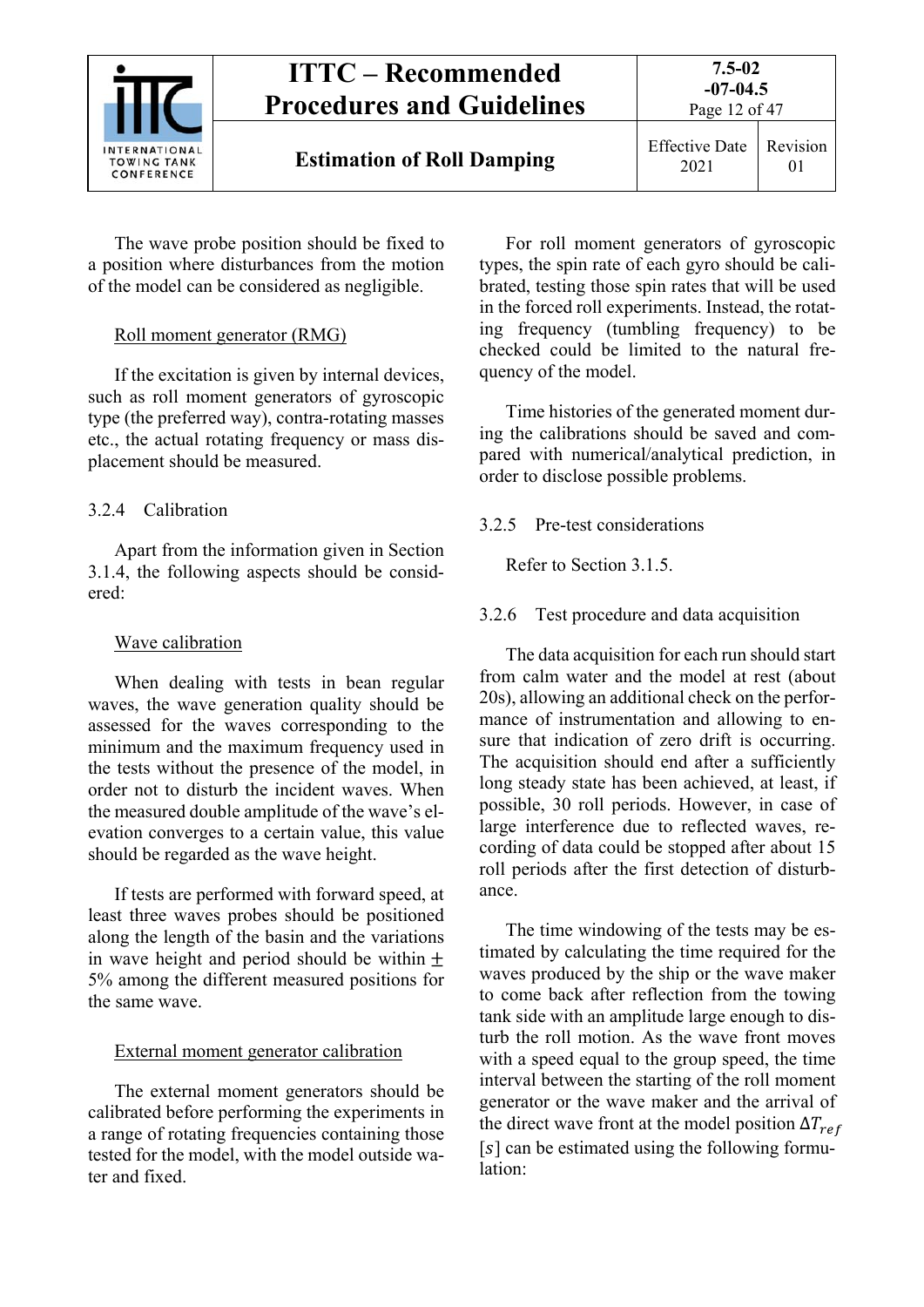

Page 13 of 47

01

$$
\begin{cases}\n\Delta T_{ref} = \frac{2 \cdot L_{ref}}{c_g} \\
c_g = \frac{1}{2} \cdot \frac{g}{2 \cdot \pi \cdot f_E}\n\end{cases}
$$
\n(19)

where  $L_{ref}$  [*m*] is the reference length and corresponds to the distance between the model and the reflecting wall under consideration, g  $[m/s^2]$  is the acceleration of gravity,  $f_F [Hz]$  is the frequency of motion or of the incident wave,  $c_a$  [m/s] is the group speed according to a deep water assumption.

At least 9 frequencies should be tested for each loading condition and level of excitation (wave steepness). Given the (undamped) natural roll frequency  $\omega_x$ , 7 standard frequencies should be checked:

 $\left[ \begin{matrix} 0.800, 0.900, 0.950, 0.975, \ 1.000, 1.050, 1.200 \end{matrix} \right] \cdot \omega_x$ 

Two additional frequencies should be tested on the basis of a case-by-case analysis in order to have a good description of the roll response curve in the frequency region where the peak of the response curve is expected. More frequencies should be tested when a satisfactory description of the roll response curve cannot be achieved only by 9 frequencies.

When large rolling motions are expected, for ships with almost linear  $\overline{GZ}$  in the range of tested roll angles, the peak should be found approximately at the natural frequencies. However, if this is not the case, care should be taken of the generally nonlinear softening behaviour of the restoring moment, as due to this behaviour, the peak of the response is usually found at a lower frequency than the natural frequency. On the other hand, for ships with S-shaped  $\overline{GZ}$ curve, the peak could be found at a frequency higher than the natural one.

The level of excitation or wave steepness should be selected in order to meet from small

to medium or large rolling amplitudes. It is important to define the small rolling amplitudes range to properly determine the linear damping coefficient  $\mu$ . The maximum rolling amplitude determines the limit up to which the roll damping coefficients estimations are valid.

The time between each test and the following should be long enough to let the waves generated by the previous test dissipate.

For each test, the following data should be recorded:

- Time history of the roll angle
- Time history of the moment between the ship and the roll moment generator
- When using RMG of gyroscopic type, the time history of the rate of revolution of the main engine and the tumbling/rotating frequency and the measured value of the spin rates of the gyros

## 3.2.7 Data reduction and analysis

Equivalent linear roll damping coefficient and nonlinear roll damping coefficients are calculated using the equations given in Section 2.

## Analysis of free running forced roll tests

Different methods to determine roll damping coefficients from free forced roll tests exist.

Most of them use the measured amplitude of the time history of rolling motion, as well as the instantaneous time where the amplitude occurs. Commonly used methods to analyse forced roll tests are (Haddara, 2005):

 *Quasi-linear method or Blume's method:* This method consists on determining the equivalent linear roll damping coefficient by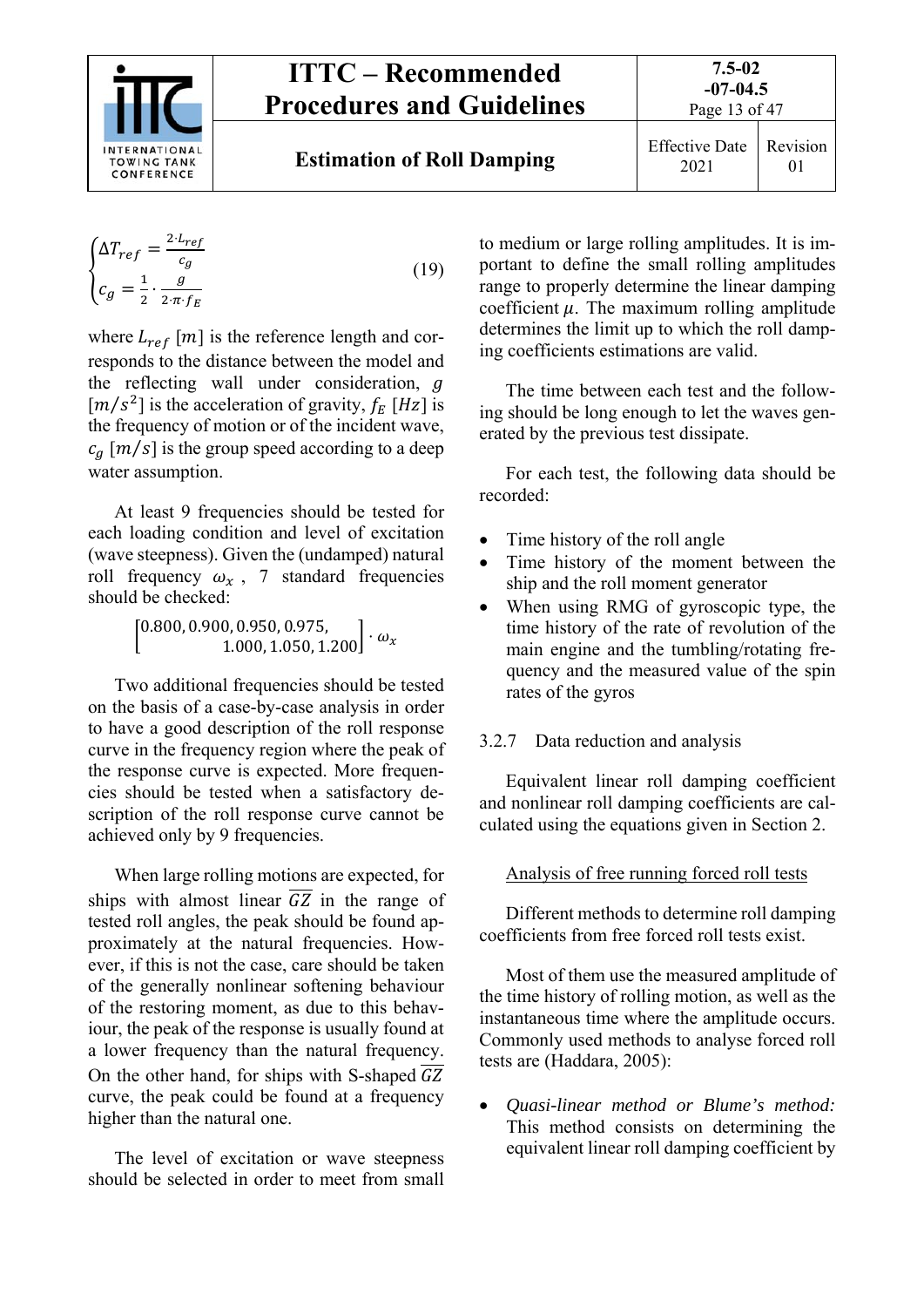

assuming the linear differential equation defined by Eqs. (2) and (11), and then determine the nonlinear roll damping coefficients by least-squares fitting. In this method, the equivalent linear roll damping coefficient is determined from the ratio of the quasi-static heel angle and the measured dynamic roll amplitude, assuming that, at resonance, the inertial part and the restoring part of the equation of motion (approximately) cancel out, directly relating the amplitude of the forcing term at the peak response frequency with the damping term, as follows:

$$
\begin{cases}\n\ddot{\varphi} + 2 \cdot \mu_{eq} \cdot \dot{\varphi} + \omega_x^2 \cdot \frac{\overline{GZ}(\varphi)}{\overline{GM}} = \\
\omega_x^2 \cdot \frac{K_a \cdot \sin(\omega_E \cdot t)}{\Delta \cdot \overline{GM}} \\
\varphi = \varphi_{res} \cdot \sin(\omega_{res} \cdot t) \\
\text{At resonance:} \\
2 \cdot \mu_{eq} \cdot \varphi_{res} \cdot \omega_{res} \approx \omega_x^2 \cdot \frac{K_a}{\Delta \cdot \overline{GM}} \Rightarrow \\
\Rightarrow \mu_{eq}(\varphi_{res}, \omega_{res}) \approx \frac{\omega_x^2 \cdot K_a}{2 \cdot \varphi_{res} \cdot \omega_{res} \cdot \Delta \cdot \overline{GM}}\n\end{cases} (20)
$$

where  $K_a$  [N  $\cdot$  m] is the external transversal moment amplitude and  $\varphi_{res}$  [  $rad$  ] and  $\omega_{res}$  $\lceil rad/s \rceil$  are the resonance peak amplitude and frequency, respectively.

Limitations of this method are the sole validity at the roll resonance frequency (Handschel et al., 2014a).

For further information, refer to Blume (1979), Wasserman et al. (2016a) and Oliva-Remola et al. (2018).

 *Energy method:* This method is based on equating the energy lost to damping in each cycle to the work done by the exciting moment. For further information, refer to Wasserman et al. (2016a).

 *Least-squares iterative method:* this method constitutes a Parameter Identification Technique and is based on the fitting of the numerical solution of the nonlinear differential equation of roll to the time series, performing an iterative fitting based on the leastsquares method. When this methodology is used, at least two response curves obtained for two different wave steepness are strongly recommended to be used. Further information may be found in Section 4.6.2 of MSC. 1/Circ. 1200 (IMO, 2006)

#### **3.3 (Semi-) Captive forced roll tests**

Captive or semi-captive forced roll tests refer to ships being excited to continuously roll through an externally applied roll moment from an external oscillator between the towing carriage and the model. In this test, typically, a fixed roll axis is being prescribed during the forced roll motion. This circumstance simplifies the comparison of numerical simulations as it guarantees a pure roll motion and hence simplifies the analysis. However, since there is no "fixed roll axis" in a 6-DOF motion, this method should be applied with caution as the chosen position of the prescribed axis of rotation will influence the roll damping coefficients. In fact, for ensuring a correct roll motion at each time, especially the sway, pitch and heave motions shouldn't be restrained during the forced roll motion tests. This leads to a more complex measuring/simulation and analysing technique, due to coupling contributions of different degrees of freedom.

As a result, it should be emphasized that the roll damping obtained from this type of tests is different from that of free running forced roll tests. The actual position of the roll axis must be included in the report.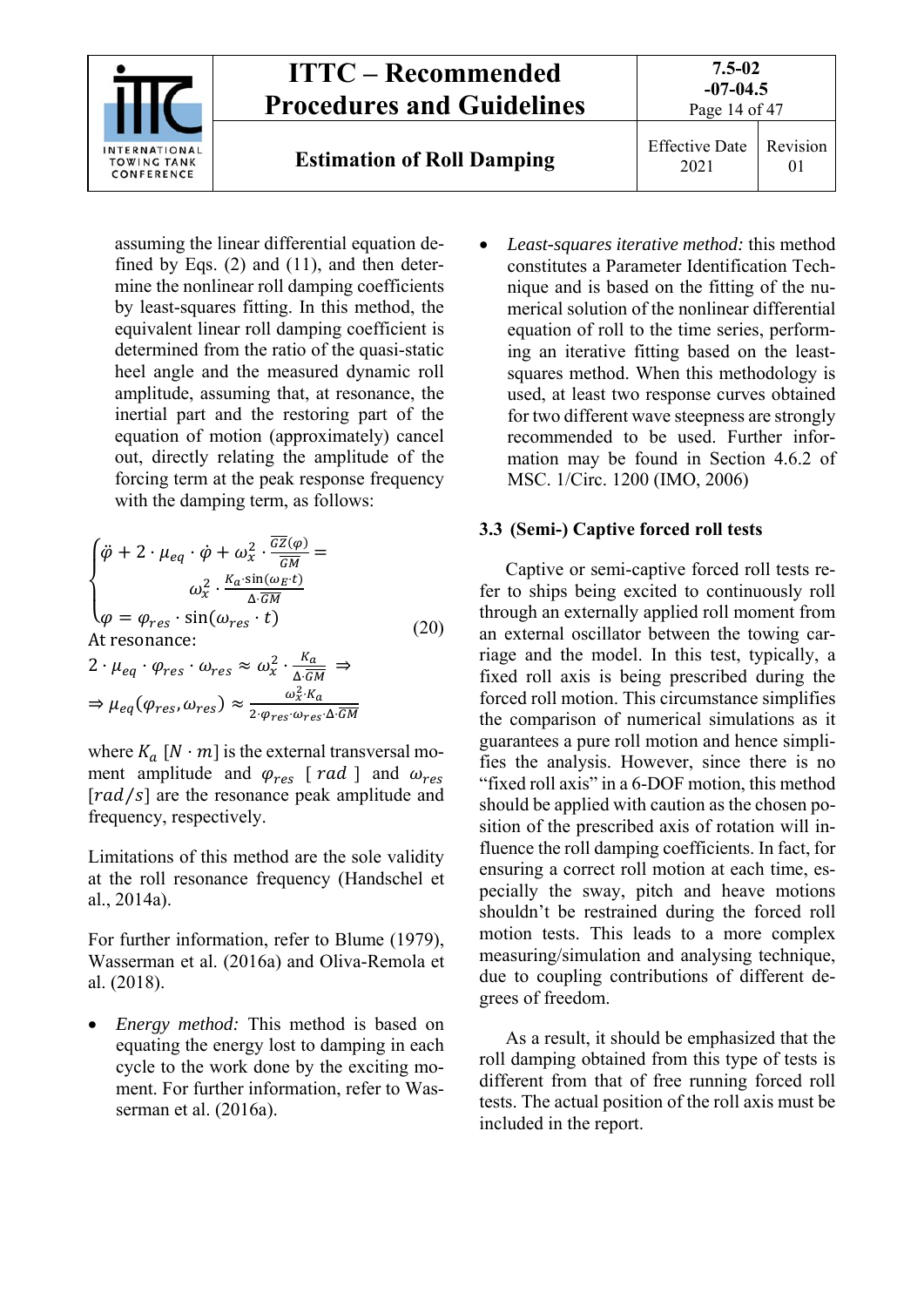

Page 15 of 47

## 3.3.1 Model and installation

Refer to section 3.1.1.

## 3.3.2 Measurement systems

The following quantities are measured:

- Model speed (when considered)
- Water temperature (for calculation of viscosity and density)
- Roll motion, and motions in other DoFs if necessary (simultaneously measured)
- Roll moment applied to the ship model

## 3.3.3 Instrumentation

Apart from the information given in Section 3.1.3, the following instrumentation should be installed:

## Mechanism to force the roll motion

A mechanism to produce the rolling amplitudes about a virtual centre of roll should be installed. Preferably, the sway, pitch and heave motions shouldn't be restrained.

The choice for the position of the roll axis is extremely important. However, if the purpose of the tests is to validate CFD results, the position only needs to be the same as in the CFD.

## Strain gauges

Strain gauges may be used to measure the roll moment experienced by the ship. Strain gauges should be placed at the locations where roll motions are generated.

The roll motion and roll moment must be measured simultaneously, because the phase angles are key elements to get the roll damping coefficients.

For further information, for partly-captured tests, refer to Hashimoto et al. (2009) and Grant et al. (2010). For examples of fully-captured tests, refer to Ikeda et al. (1976, 1977a, 1978a, 1990, 1994, 2000), Bassler et al. (2007), Katayama et al. (2008, 2009) and Handschel et al. (2014a).

## 3.3.4 Calibration

Apart from the information given in Section 3.1.4, the following aspects should be considered:

## Mechanism to force the roll motion

The mechanism to force the roll motion should be calibrated before performing the experiments in a range of rotating frequencies containing those tested for the model.

Time histories of the generated motion during the calibrations should be saved and compared with numerical/analytical prediction, in order to disclose possible problems.

## Strain gauges

Strain gauges should be calibrated according to the recommendations given by the manufacturer and following ITTC Recommended Procedure 7.6-01-01.

## 3.3.5 Pre-test considerations

Refer to Section 3.1.5.

## 3.3.6 Test procedure and data acquisition

The data acquisition for each run should start from calm water and the model at rest (about 20s), allowing an additional check on the performance of instrumentation and allowing to ensure that indication of zero drift is occurring.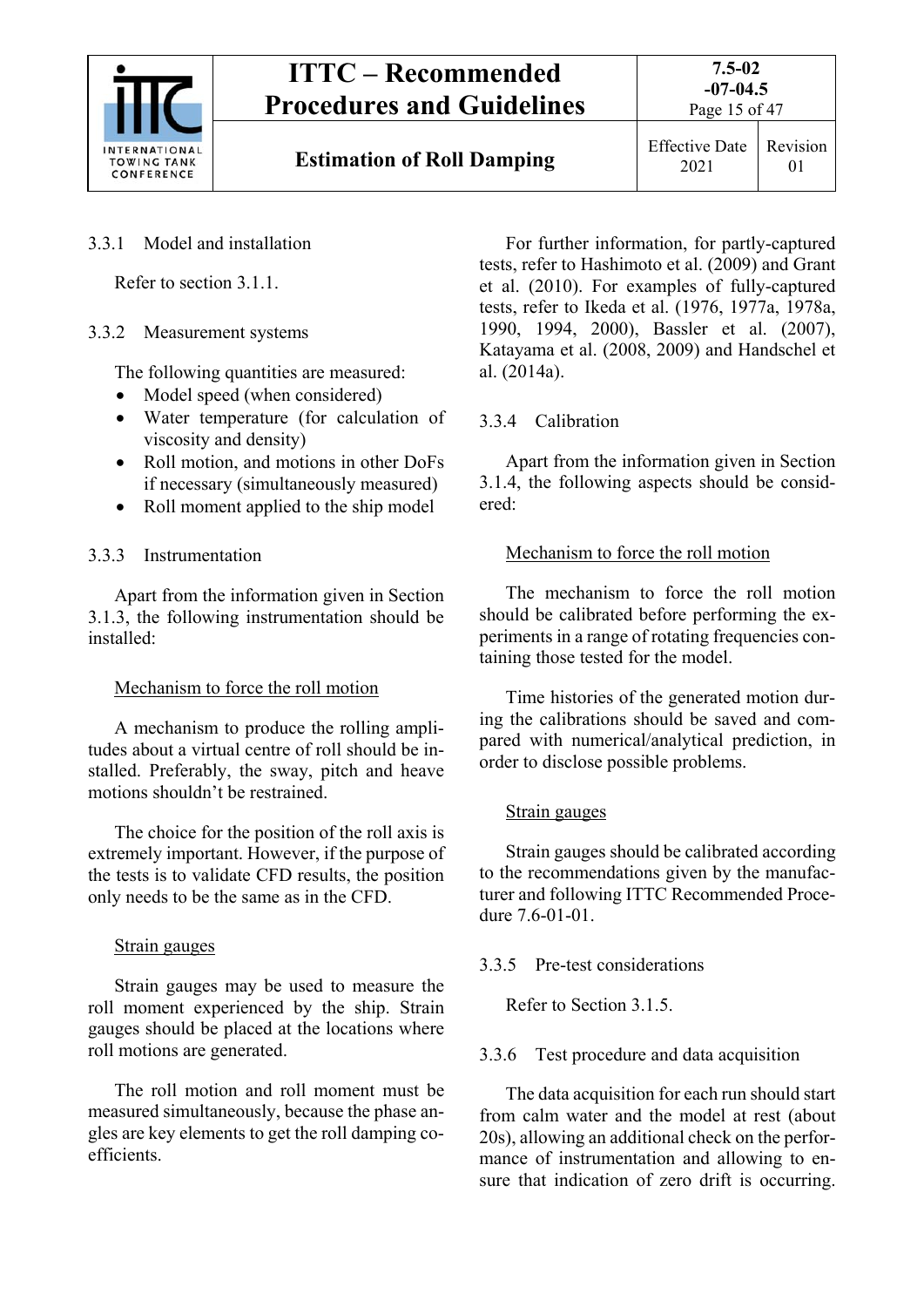

The acquisition should end after a sufficiently long steady state has been achieved, at least, if possible, 30 roll periods. However, in case of large interference due to reflected waves, recording of data could be stopped after about 15 roll periods after the first detection of disturbance.

If forced roll mechanism to generate the roll, the sampling rate needs to be high in order to accurately obtain the phase angle between roll motion and roll moment. The recommended value is 200Hz.

If regular waves are used to generate the roll, the time windowing of the tests may be estimated by calculating the time required for the waves produced by the ship or the wavemaker to come back after reflection from the towing tank side with an amplitude large enough to disturb the roll motion. As the wave front moves with a speed equal to the group speed, the time interval between the starting of the roll moment generator or the wavemaker and the arrival of the direct wave front at the model position  $\Delta T_{ref}$  $[s]$  can be estimated using the following formulation:

$$
\begin{cases}\n\Delta T_{ref} = \frac{2 \cdot L_{ref}}{c_g} \\
C_g = \frac{1}{2} \cdot \frac{g}{2 \cdot \pi \cdot f_E}\n\end{cases}
$$
\n(21)

where  $L_{ref}$  [*m*] is the reference length and corresponds to the distance between the model and the reflecting wall under consideration,  $q$  $[m/s^2]$  is the acceleration of gravity,  $f_E$  [Hz] is the group speed according to a deep water assumption.

At least 9 frequencies should be tested for each loading condition and level of excitation (wave steepness). Given the (undamped) natural roll frequency  $\omega_r$ , 7 standard frequencies should be checked:

 $\begin{bmatrix} 0.800, 0.900, 0.950, 0.975, \ 1.000, 1.050, 1.200 \end{bmatrix} \cdot \omega_x$ 

Two additional frequencies should be tested on the basis of a case-by-case analysis in order to have a good description of the roll response curve in the frequency region where the peak of the response curve is expected. More frequencies should be tested when a satisfactory description of the roll response curve cannot be achieved only by 9 frequencies.

When large rolling motions are expected, for ships with almost linear  $\overline{GZ}$  in the range of tested roll angles, the peak should be found approximately at the natural frequencies. However, if this is not the case, care should be taken of the generally nonlinear softening behaviour of the restoring moment, as due to this behaviour, the peak of the response is usually found at a lower frequency than the natural frequency. On the other hand, for ships with S-shaped  $\overline{GZ}$ curve, the peak could be found at a frequency higher than the natural one.

The rolling amplitudes tested should be selected in order to meet from small to medium or large rolling amplitudes. It is important to define the small rolling amplitudes range to properly determine the linear damping coefficient  $\mu$ . The maximum rolling amplitude determines the limit up to which the roll damping coefficients estimations are valid.

The time between each test and the following should be long enough to let the waves generated by the previous test to dissipate.

For each test, the following data should be recorded:

- Time history of the forced roll angle
- Time history of the roll moment measured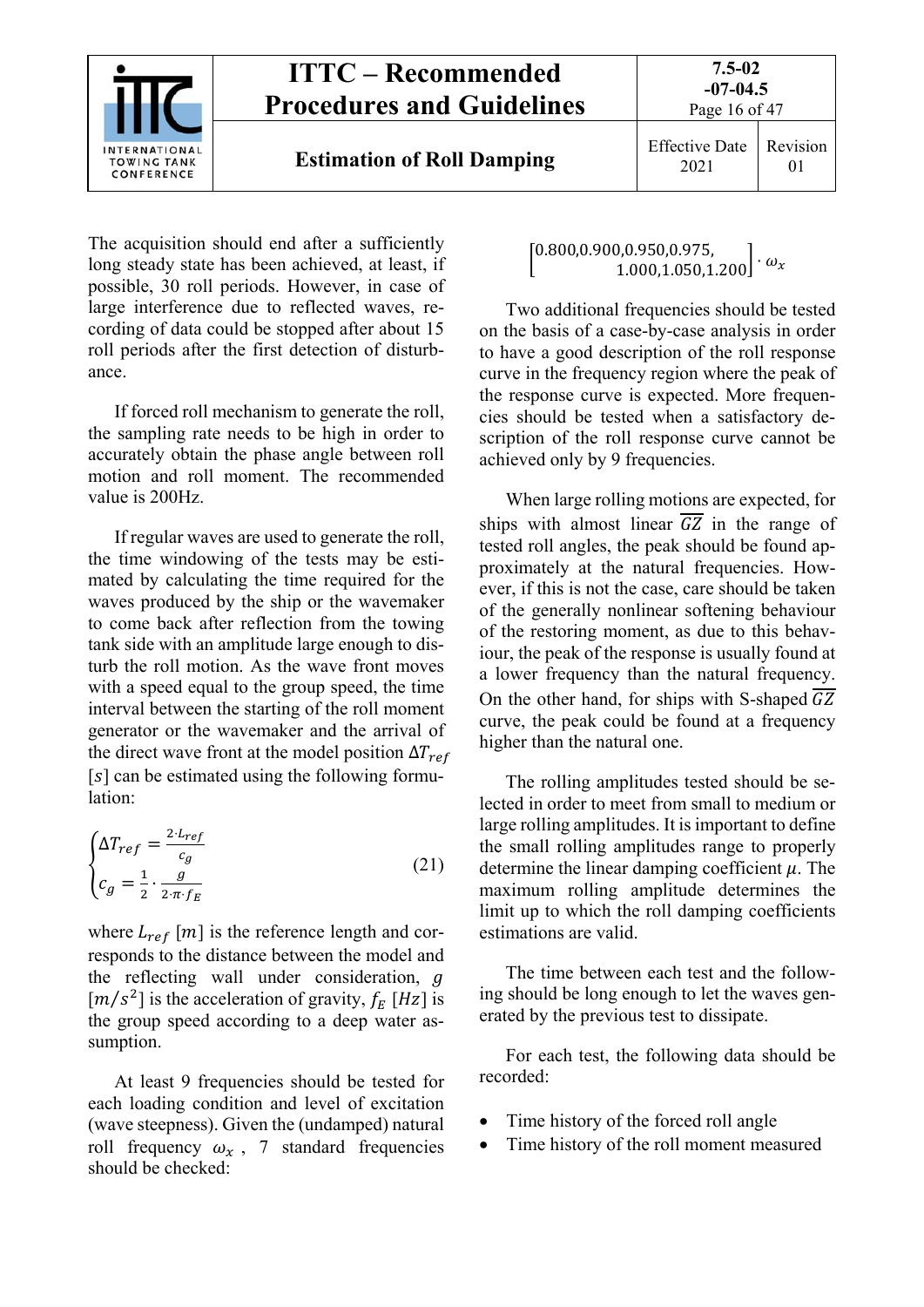

#### 3.3.7 Data reduction and analysis

Equivalent linear roll damping coefficient and nonlinear roll damping coefficients are calculated using the equations given in Section 2.

#### Analysis of (semi-) captive forced roll tests

Different methods to determine roll damping coefficients from (semi-) captive forced roll tests exist.

Most of them use the measured amplitude of the time history of rolling motion, as well as the instantaneous time where the amplitude occurs and the measured roll moment. Commonly used methods to analyse roll decay tests are (Handschel et al., 2014a):

- *Energy method:* This method is based on equating the energy lost to damping in each cycle to the work done by the exciting moment. For further information, refer to Handshcel et al. (2014a).
- *Fourier transformation method:* this method consists on using a Fourier analysis to determine linear and non-linear components of the roll moment which are in phase with the roll velocity. For further information, refer to Handshcel et al. (2014a).

## **3.4 General Comparison and Recommendations**

A general comparison of the fore-mentioned test methods for roll damping measurement is given in Table 1.

To summarize, it is impossible to realize steady roll amplitude in free decay tests, while the forced roll tests can. The (semi-) captive forced roll tests can achieve the steadiest roll amplitudes and large roll amplitudes can be eas-

ily achieved, provided that the model is watertight. The free-running forced roll tests can also achieve steady roll amplitudes but the tested roll amplitudes depend on the capacity of roll motion generators (RMGs). It is possible to consider the forward speed effect on roll damping using all of the fore-mentioned test methods. However, it is difficult for free decay and free running forced roll tests because the free running setup are involved. For (semi-) captive forced roll tests, this presents no major difference compared with the zero speed tests.

Table 1 General Comparison

| Item       | de-<br>Free | Free run-  | (Semi-)             |
|------------|-------------|------------|---------------------|
|            | cay         | ning       | Captive             |
|            |             | forced     | forced roll         |
|            |             | roll       |                     |
| Steady     | Impossi-    | Steady     | Steadiest           |
| roll ampl. | ble         |            |                     |
| Large      | Tempo-      | Depends    | Easy<br>to          |
| roll ampl. | rarily      | on RMG     | achieve             |
| Forward    | Possible    | Possible   | Possible            |
| speed ef-  |             | but diffi- | and easy            |
| fect       |             | cult       |                     |
| Memory     | Not fully   | Included   | Included            |
| effect     | included    |            |                     |
| CFD val-   | Medium      | Hard       | Easy                |
| idation    |             |            | (1D <sub>o</sub> F) |
|            |             |            | Case)               |
| Roll axis  | Real/Time   | Real/      | Pre-                |
|            | varying     | Time var-  | scribed/            |
|            |             | ying       | Fixed               |
| Time and   | Cheap       | Costly     | Costly              |
| cost       |             |            |                     |

Thanks to the steady periodic roll excitations, the forced roll tests can also take into account the memory effect of roll damping, which cannot be fully included in the free decay tests.

In terms of CFD validation purposes, the (semi-) captive forced roll tests are the easiest to validate because the roll motions are controlled,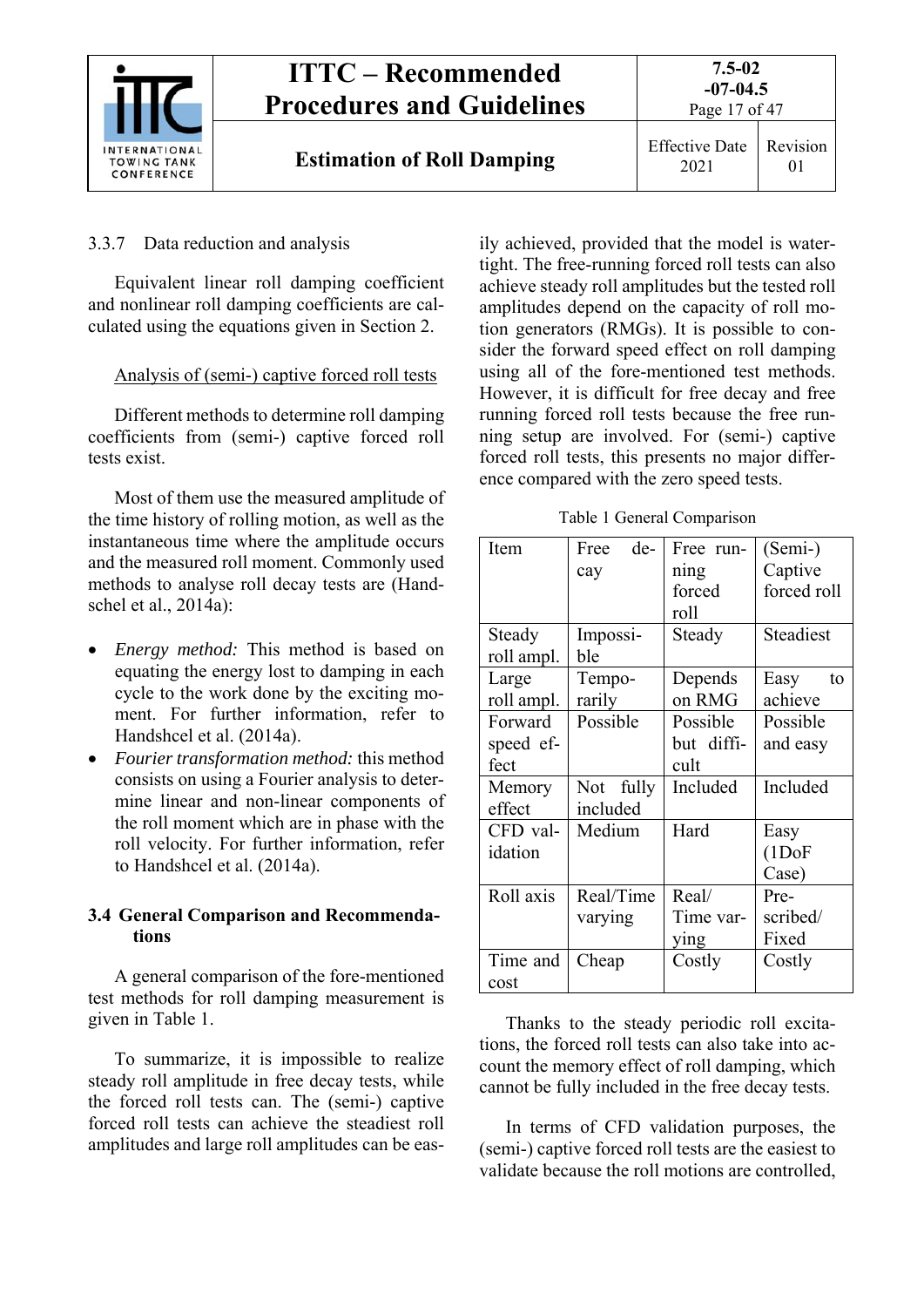

however, if motions in other DoFs are released, the difficulty of CFD validation increase tremendously. The free running forced roll tests are the hardest to validate, and free decay tests are in between.

Regarding time and cost, forced roll tests are costly because devoted test equipment or systems need to be developed. The free roll decay tests are cheap compared with forced roll tests.

#### **4. PROCEDURE FOR ESTIMATING ROLL DAMPING FROM EMPIRICAL METHODS**

This section describes the most used methods for roll damping estimation, which can be used in the absence of experimental data and can be used for dynamic stability calculations, such as the Ikeda's Method (Himeno, 1981) and the Simplified Ikeda's Method (Kawahara *et al.*, 2009).

It is important to note that, when considering the motion of a ship in waves, most of the hydrodynamic forces acting on a hull can be calculated using a potential theory. However, roll damping is significantly affected by viscous effects. Therefore, a result calculated using a potential theory overestimates the roll amplitude in resonance and is not accurate. It is common practice for the calculation of roll damping to use semi-empirical methods in order to consider the viscosity effects.

As stated in Section 2.4, when numerical computations are carried out using potential codes, caution should be taken not to double count the wave making component of roll damping.

#### **4.1 Definition of Component Discrete Type Method**

Most empirical methods are based on discretizing the roll damping in components. In a component discrete type method, the roll damping moment  $B(\phi)[N \cdot m]$  is predicted by summing up the predicted values of a number of components  $B_{\varphi,i}$  [N · m]. These components include the wave, lift, frictional, eddy and the appendages contributions (bilge keel, skeg, rudder, etc.):

$$
B(\dot{\varphi}) = B_{\varphi, W} + B_{\varphi, L} + B_{\varphi, F} + B_{\varphi, E} + B_{\varphi, App}
$$
 (22)

The wave and lift components  $(B_{\varphi,W}$  and  $B_{\varphi,L}$ ) are linear components which are proportional to roll angular velocity $\dot{\varphi}$ . The friction, eddy and appendage components ( $B_{\varphi,F}$ ,  $B_{\varphi,E}$ and $B_{\varphi,App}$ ) are nonlinear components.

If the nonlinear components are assumed to be proportional to  $\dot{\varphi} \cdot |\dot{\varphi}|$ , thus, if the linearquadratic damping model is assumed (Eq. (8) or (9), fixing  $B_{\varphi,3}$  or  $\delta$  to zero), then, the equivalent linear roll damping coefficient *B<sub>eq</sub>* (from now on called  $B_{44}$  [  $(N \cdot m)/s$  ]) can be expressed as follows:

$$
B_{44} = B_{44,W} + B_{44,L} + B_{44,F} + B_{44,E} + B_{44,App}
$$
 (23)

In the semi-empirical methods explained in Sections 4.2 and 4.3, the equivalent liner coefficient  $B_{44}$  is obtained following a linearization not explained in Section 2.4, due to its simplicity, which is based on equating the linearized damping moment to the non-linear one at the instant where the roll angular velocity takes its maximum value during steady oscillation. The linearization is as follows:

$$
B_{44} = B_1 + \omega_E \cdot \varphi_a \cdot B_2 \tag{24}
$$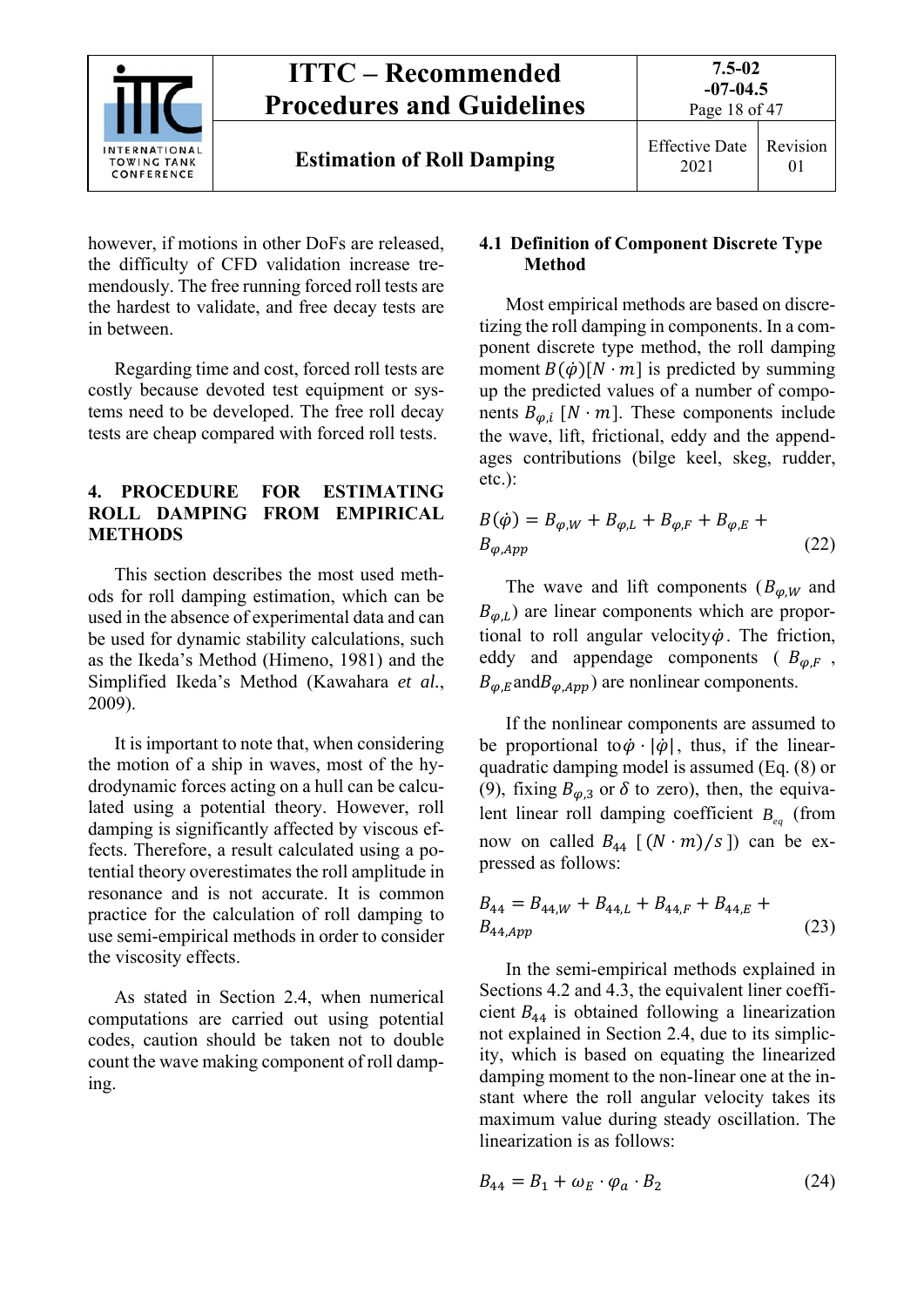

Page 19 of 47

Comparing Eq. (15) and Eq. (24), it may be seen that they differentiate by the term  $8/(3 \cdot \pi)$ , which leads to a difference of approximately 15% between the second terms of the right-hand sides of the equations. The latter form corresponds to a collocation method in a curve-fitting problem and it is not considered nowadays as valid for the analysis of roll motion. However, when the semi-empirical methods were developed, it was an extended formulation.

Taking as a basis the linearization of Eq. (24), the linearized roll damping moment is obtained by:

$$
B_{44} = \frac{B(\dot{\varphi})}{\omega_E \cdot \varphi_a} \tag{25}
$$

Then, following the approach followed by the semi-empirical methods of Sections 4.2 and 4.3, nonlinear components (i.e.  $B_{\varphi,F}$ ,  $B_{\varphi,E}$  and  $B_{\varphi,App}$ ) are linearized using the linear-quadratic damping model of Eq. (15), as follows:

$$
B_{44,E} = \frac{8}{3 \cdot \pi} \cdot (\omega_E \cdot \varphi_a) \cdot B_{\varphi, E} \tag{26}
$$

It should be noted that all the coefficients in Eq.(22) and (23) depend on the roll frequency and the forward speed. The eddy and appendages components sometimes also depend on roll amplitude, because of the Keulegan-Carpenter number  $(K_e)$  effect in the vortex shedding problem.

The roll damping coefficient  $B_{44}$  [ $(Nm)/s$ ] is made non-dimensional as follows:

$$
\hat{B}_{44} = \frac{B_{44}}{\rho \cdot \nabla \cdot B^2} \cdot \sqrt{\frac{B}{2 \cdot g}} \tag{27}
$$

And the circular frequency of roll motion is also made non-dimensional as follows:

$$
\widehat{\omega}_E = \omega_E \cdot \sqrt{\frac{B}{2 \cdot g}} \tag{28}
$$

where  $\rho \left[ \frac{kg}{m^3} \right]$  is the mass density of water,  $\nabla$  [ $m^3$ ] is the ship displacement volume, B [m] is the breadth of the ship's hull and  $q \lfloor m/s^2 \rfloor$ is the gravity acceleration.

The roll damping coefficient  $B_{44}$  can be translated into Bertin's *N*-coefficient  $N(\varphi_a)$ (see Eq. (18)),assuming that the circular frequency of roll motion is equivalent to the (undamped) ship roll natural frequency:

$$
\hat{B}_{44} = \frac{1}{\pi} \cdot \frac{\overline{GM} \cdot \varphi_a}{B \cdot \hat{\omega}_E} \cdot N(\varphi_a)
$$
 (29)

where  $\overline{GM}$  [m] is the metacentric height with respect to the ship center of gravity,  $\varphi_a$  [rad] is the steady rolling amplitude and  $B[m]$  is the breadth of the ship's hull.

#### **4.2 Ikeda's Method**

In this section, the sectional roll damping coefficient is sometimes referred to the sectional roll damping coefficients are expressed with a prime on the right shoulder of a character (e.g.  $B'_{44E}$  [N/s]). For a 3-D ship hull form, the 3-D roll damping coefficient can be obtained by integrating the sectional roll damping coefficient over the ship length. Furthermore, a roll damping coefficient with subscript 0 (e.g.  $B'_{44E0}$  [N/s]) indicates a value at zero forward speed.

#### 4.2.1 Displacement type mono-hull

#### Wave making component

The wave making component accounts for between 5% and 30% of the roll damping for a general-cargo type ship. However, the component may have a larger effect for ships with a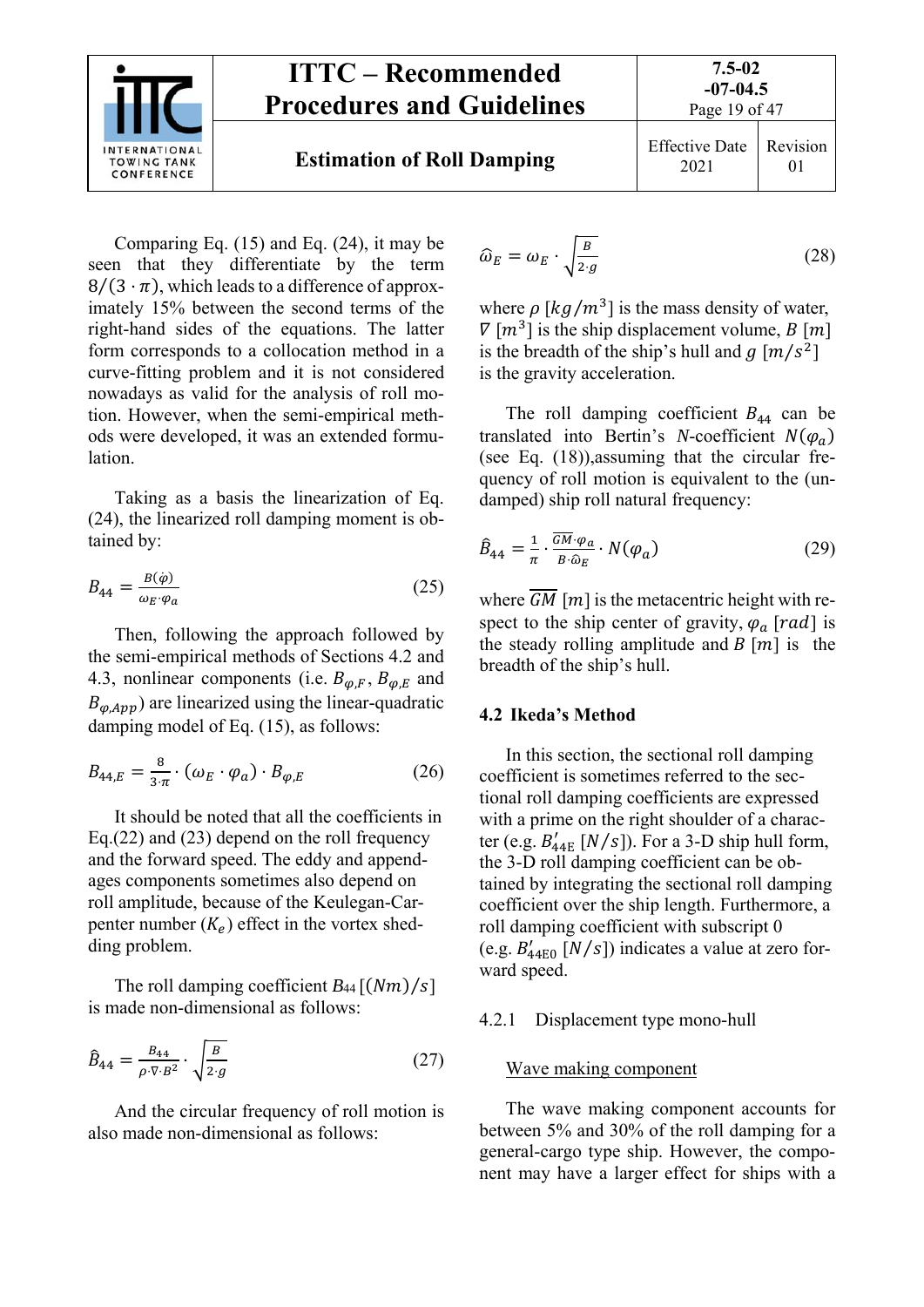

2021 Revision 01

shallow draught and wide section (Ikeda et al., 1978a).

In the case of zero Froude number, the wave damping can be easily obtained by using the strip method. It is however possible to numerically solve the exact wave problem for a 3-D ship hull form. Using the strip method, the sectional wave damping is calculated from the solution of a sectional wave problem, taking the form:

$$
B'_{44W0} = B'_{22} (l_w - \overline{OG})^2
$$
 (30)

where *B'*22 and *l*w represent the sectional sway damping coefficient and the moment lever measured from the still water level due to the sway damping force(for example, if the wave damping component is calculated using a strip method based on potential theory, *B*'22 and *B*'42, which are sectional damping values caused by sway, are obtained from the calculation, and *l*<sup>w</sup> is obtained from  $B'_{42}$  divided by  $B'_{22}$ .).  $\overline{OG}$  represents the distance from the still water level *O* to the roll axis *G* with positive being downward.

With non-zero forward ship speed, it is difficult to treat the wave roll damping theoretical1y.However, there are methods that can be used as approximate treatments for predicting the wave damping at forward speed. The first is the method in which the flow field due to roll motion is expressed by oscillating dipoles with horizontal lateral axes. The roll damping is then obtained approximately from the wave-energy loss in the far field. Ikeda *et al*., (1978a) calculated the energy loss in the far field due to a pair of horizontal doublets and compared the results with experiments for models of combined flat plates. From this elementary analysis, they proposed an empirical formula for roll damping of typical ship forms (Ikeda *et al*., 1978a):

$$
\frac{B_{44W}}{B_{44W0}} = 0.5
$$
\n
$$
\begin{bmatrix}\n(A_2 + 1) + \\
(A_2 - 1) \cdot \tanh(20 \cdot \Omega - 0.3) + \\
(2A_1 - A_2 - 1)\cdot \\
\exp\{-150 \cdot (\Omega - 0.25)^2\}\n\end{bmatrix}
$$
\n(31)

where:

$$
A_1 = 1 + \xi_d^{-1.2} e^{-2\xi_d}
$$
  
\n
$$
A_2 = 0.5 + \xi_d^{-1} e^{-2\xi_d}
$$
  
\n
$$
\xi_d = \frac{\omega_E^2 d}{g} ; \ \Omega = \frac{V \omega_E}{g}
$$
\n(32)

 $B_{44W0}$  represents the wave damping at zero forward speed which can be obtained by a strip method. *V* and *d* are forward velocity and draught of hull. However, it appears that there are still some difficulties to be considered with this method. There is a limitation in application to certain ship forms, particularly in the case of small draught-beam ratios (Ikeda *et al.*, 1978a).

#### Hull lift component

Since the lift force acts on the ship hull moving forward with sway motion, it can therefore be concluded that a lift effect occurs for ships during roll motion as well. The prediction formula for this component is as follows (Ikeda *et al.*, 1978a, 1978b):

$$
B_{44,L} = \frac{\rho}{2} \cdot V \cdot L \cdot d \cdot k_{\rm N} \cdot l_0 \cdot l_{\rm R} \cdot \left[1.0 - 1.4 \cdot \frac{\overline{o}G}{l_{\rm R}} + \frac{0.7 \cdot \overline{o}G^2}{l_0 \cdot l_{\rm R}}\right]
$$
(33)

where

$$
l_0 = 0.3 \cdot d \quad ; \quad l_R = 0.5 \cdot d \tag{34}
$$

$$
k_{\rm N} = 2 \cdot \pi \cdot \frac{d}{L} + \kappa \cdot (4.1 \cdot \frac{B}{L} - 0.045) \tag{35}
$$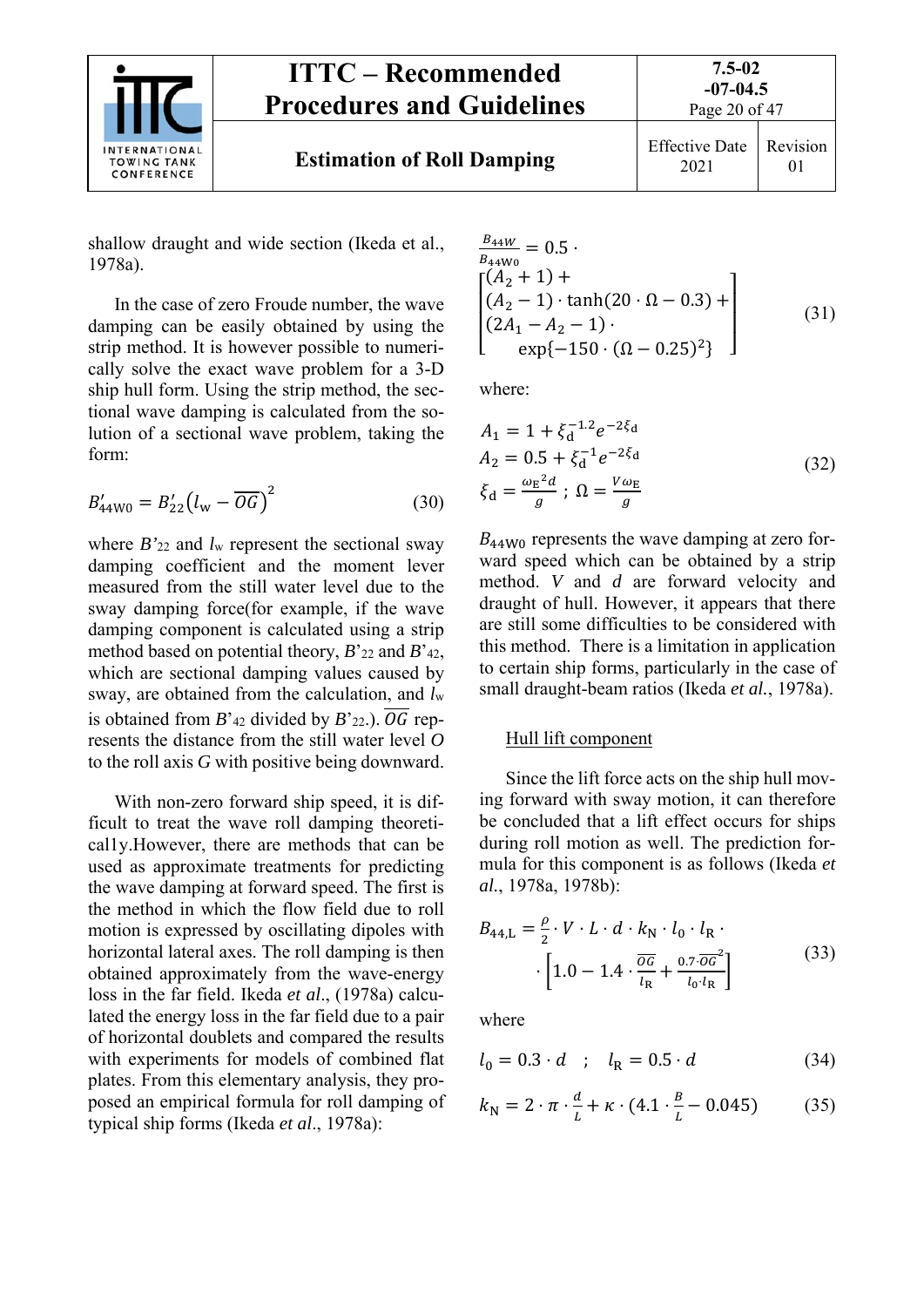

**Estimation of Roll Damping** Effective Date

$$
\kappa = \begin{cases} 0.0 & C_m \le 0.92 \\ 0.1 & for & 0.92 < C_m \le 0.97 \\ 0.3 & 0.97 < C_m \end{cases}
$$
 (36)

where  $C_M = A_M/(B_d)$  (*C*M: midship section coefficients, A<sub>M</sub>: area of midship section).

In Eq.(33),  $k_N$  represents the lift slope often used in the field of ship manoeuvring. The lever *l*0 is defined in such a way that the quantity  $l_0 \cdot \dot{\varphi}/V$  corresponds to the angle of attack of the lifting body. The other lever  *denotes the* distance from the point O (the still water level) to the centre of lift force.

#### Frictional component

The frictional component accounts for between 8% and 10% of the total roll damping for a 2m long model ship (Ikeda et al., 1976, 1978a). However, this component is influenced by Reynolds number (scale effects), and so the proportion decreases in proportion to ship size and only accounts for between 1% and 3% for full scale ships. Other components of the roll damping do not have such scale effects. Therefore, even if the scale of a ship is varied, the same non-dimensional damping coefficient can be used for the other components excluding the frictional component.

Kato (1957) deduced a semi-empirical formula for the frictional component of the roll damping from experimental results on circular cylinders completely immersed in water. It was found that the frictional damping for rolling cylinders can be expressed in the same form as that given by Blasius (1908, 1950) for laminar flow, when the effective Reynolds number is defined as:

$$
Re = \frac{0.512 \ r^2 \ \varphi_a^2 \ \omega_E}{v} \tag{37}
$$

where  $r$  is radius of cylinder,  $v$  is kinematic viscosity. The frictional coefficient  $C_f$  is defined (Hughes, 1954) as:

$$
C_{\rm f} = 1.328 \left( \frac{3.22 \ r_{\rm f}^2 \ \varphi_{\rm a}^2}{T_{\rm R} \nu} \right)^{-0.5} \tag{38}
$$

The damping coefficient due to surface friction for laminar flow in the case of zero ship speed can be represented as:

$$
B'_{44F0} = \frac{4}{3\pi} \rho \, S_f \, r_f^3 \, \varphi_a \, \omega_E C_f \tag{39}
$$

where the value of *S*<sup>f</sup> and *r*f for a 3-D ship hull form can be estimated by following regression formulas (Kato, 1957):

$$
S_{\rm f} = L_{pp} \left( 1.7d + C_{\rm B}B \right) \tag{40}
$$

$$
r_{\rm f} = \frac{1}{\pi} \left\{ \begin{array}{l} (0.887 + 0.145 \, C_{\rm B}) \, (1.7d + C_{\rm B}B) - \\ 2\overline{OG} \end{array} \right\} \tag{40.1}
$$

This component increases slightly with forward speed, and so a semi-theoretical method to modify the coefficient in order to account for the effect of the forward speed on the friction component was proposed by Tamiya et al, (1972). The combination of Kato and Tamiya's formulae is found to be accurate for practical use and is expressed as:

$$
B_{44F} = B_{44F0} \left( 1 + 4.1 \frac{v}{\omega_E L} \right) \tag{41}
$$

where  $B_{44F0}$  is the 3-D damping coefficient which can be obtained by integrating the sectional damping coefficient B'44F0 in Eq.(39) over the ship length.

The applicability of this formula has also been confirmed through Ikeda's analysis (Ikeda et al, 1976) on the 3-D turbulent boundary layer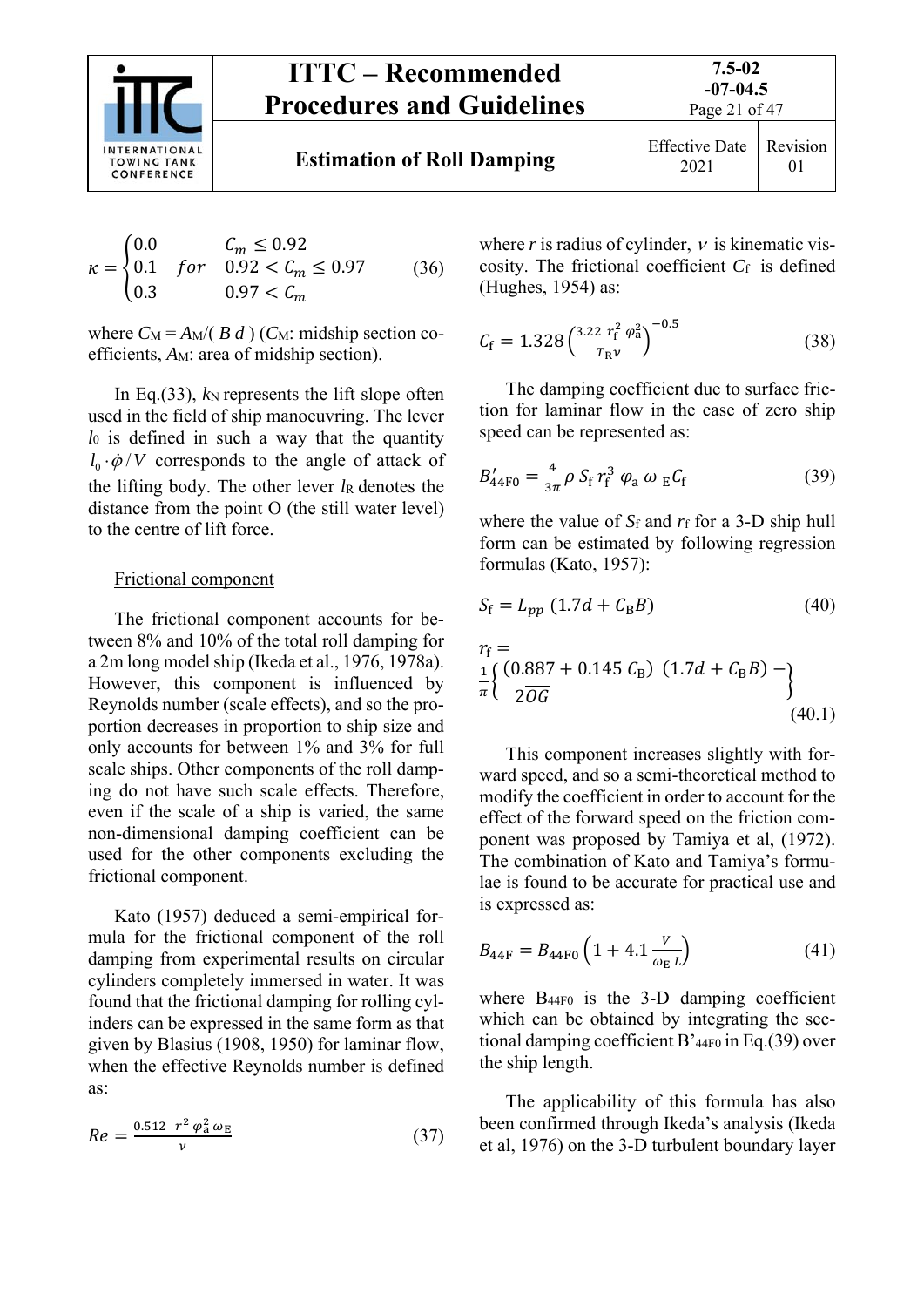

over the hull of an oscillating ellipsoid in roll motion.

#### Eddy making component

At zero forward speed, the eddy making component for a naked hull is mainly due to the sectional vortices. Fig. 1 schematically shows the location of the eddies generated around the ship hull during the roll motion (Ikeda *et al.*,(1977a),(1978b)). The number of eddies generated depends on two parameters relating to the hull shape, which are the half breadth-draught ratio  $H_0$  (= $B/2d$ ) and the area coefficient $\sigma$ (=*A<sub>j</sub>/Bd*, *A*<sub>j</sub>: the area of the cross section under water).

Ikeda *et al*, (1978a) found from experiments on a number of two-dimensional cylinders with various sections that this component for a naked hull is proportional to the square of both the roll frequency and the roll amplitude. In other words, the coefficient does not depend on *Ke*  number, but the hull form only:

$$
C_{\rm R} = \frac{M_{\phi \rm E}}{\frac{1}{2}\rho \, d^4 L \, \dot{\varphi} \, |\dot{\varphi}|} \tag{42}
$$



Fig. 1 Vortices shed from hull (Ikeda et al., 1977a).

A simple form for the pressure distribution on the hull surface as shown inFig. 2can be used:



Fig. 2 Assumed profile of pressure distribution(Ikeda et al., 1977a).

The magnitude of the pressure coefficient *Cp*  can be taken as a function of the ratio of the maximum relative velocity to the mean velocity on the hull surface  $\gamma = V_{\text{max}}/V_{\text{mean}}$ . This can be calculated approximately by using the potential flow theory for a rotating Lewis-form cylinder in an infinite fluid. The  $C_p$ - $\gamma$  curve is thus obtained from the experimental results of the roll damping for 2-D models. The eddy making component at zero forward speed can be expressed by fitting this pressure coefficient *Cp* with an approximate function of  $\gamma$ , by the following formula (Ikeda *et al*, 1977a, 1978a):

$$
B'_{44E0} = \frac{4 \rho d^4 \omega_E \varphi_a}{3\pi} C_R
$$
\n(43)\n
$$
C_R = \begin{cases}\n\left(1 - f_1 \frac{R}{d}\right) \left(1 - \frac{\overline{OG}}{d}\right) + \\ \left(f_2 \left(H_0 - f_1 \frac{R}{d}\right)^2\right) & C_p \left(\frac{r_{max}}{d}\right)^2\\ C_p = 0.5 \left(0.87e^{-\gamma} - 4e^{-0.187\gamma} + 3\right)\n\end{cases}
$$

where:

$$
f_1 = 0.5 [1 + \tanh\{20 (\sigma - 0.7)\}]
$$

$$
f_2 = 0.5 (1 - \cos \pi \sigma) - 1.5 \{ 1 - e^{-5 (1 - \sigma)} \} \sin^2 \pi \sigma
$$

and the value of  $\gamma$  is obtained as follows: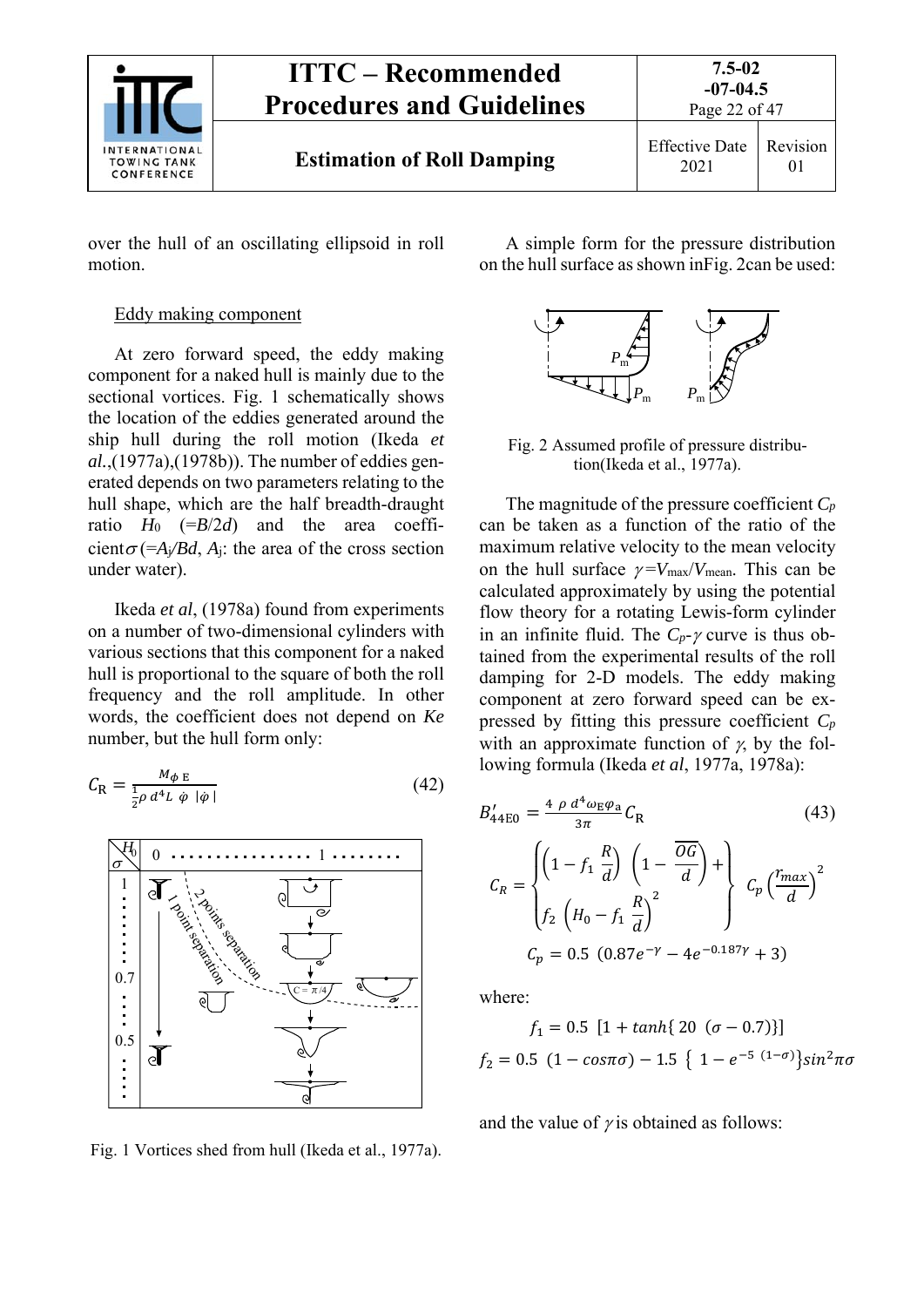

$$
\gamma = \frac{\sqrt{\pi} f_3 (r_{\text{max}} + \frac{2M}{H}) \sqrt{A^2 + B^2}}{2d \left(1 - \frac{\overline{0G}}{d}\right) \sqrt{H'} \cdot o^{\sigma'}} \tag{44}
$$
\n
$$
M = \frac{B}{2 \left(1 + a_1 + a_3\right)}
$$
\n
$$
H' \cdot o = \frac{H_0}{1 - \overline{0G}/d}
$$
\n
$$
\sigma' = \frac{\sigma - \overline{0G}/d}{1 - \overline{0G}/d}
$$
\n
$$
H = 1 + a_1^2 + 9 \ a_3^2 + 2 \ a_1 (1 - 3a_3) \ cos 2 \ \psi -
$$

6  $a_3cos4 \psi$  $A_0 = -2 a_3 \cos 5 \psi + a_1(1-a_3) \cos 3 \psi +$  $\{(6-3a_1) \; a_3^2 + (a_1^2 - 3a_1) \; a_3 + a_1^2\}$ cos  $\psi$  $B_0 = -2 a_3 \sin 5 \psi + a_1(1-a_3) \sin 3 \psi +$ 

$$
\begin{aligned} \{ \ (6+3a_1) \ \ a_3^2 + (3a_1 + a_1^2) \ \ a_3 + a_1^2 \} \sin \psi \\ r_{max} &= M \ \sqrt{\frac{\{(1+a_1) \ \sin \ \psi - a_3 \sin 3\psi\}^2 + \{(1-a_1) \ \cos \ \psi + a_3 \cos 3\psi\}^2} \end{aligned}
$$

where  $a_1$ ,  $a_3$  are the Lewis-form parameters.  $\psi$ represents the Lewis argument on the transformed unit circle.  $\psi$  and  $f_3$  are:

$$
\psi = \begin{cases}\n0 & = \psi_1 \quad (r_{max}(\psi_1) \ge r_{max}(\psi_2)) \\
\frac{1}{2}cos^{-1}\frac{a_1(1+a_3)}{4a_3} & = \psi_2 \\
(r_{max}(\psi_1) < r_{max}(\psi_2))\n\end{cases}
$$
\n
$$
f_3 = 1 + 4exp\{-1.65 \times 10^5 (1 - \sigma)^2\}
$$

For a 3-D ship hull form, the eddy making component is given by integrating  $B_{E0}$  over the ship length.

This component decreases rapidly with forward speed and reduces to a non-linear correction for the (linear) lift force on a ship, or wing, with a small angle of attack. From experimental results for ship models a formula for this component at forward speed can be determined empirically as follows (Ikeda *et al*, 1978a):

$$
B_{44E} = B_{44E0} \frac{(0.04K)^2}{1 + (0.04K)^2}
$$
 (45)

where *K* is the reduced frequency (= $\omega L/U$ ).

The above-mentioned Eq.(43) applies to a sharp-cornered box hull with normal breadthdraught ratio, but not to a very shallow draught. Yamashita *et al*, (1980) confirmed that the method gives a good result for a very flat ship when the roll axis is located at the water surface. Standing (1991), however, pointed out that Eq.(43) underestimates the roll damping of a barge model. To confirm the contradictions, Ikeda *et al*, (1993) carried out an experimental study on the roll damping of a very flat barge model and proposed a simplified formula for predicting the eddy component of the roll damping of the barge as follows (Ikeda *et al*, 1993):

$$
B'_{44E0} = \frac{2}{\pi} \rho L d^4 \left( H_0^2 + 1 - \frac{\overline{OC}}{d} \right) \times
$$
  

$$
\left\{ H_0^2 + \left( 1 - \frac{\overline{OC}}{d} \right)^2 \right\} \varphi_a \omega_E
$$
 (46)

Appendages component

#### **Bilge keel component**

The bilge keel component *B*<sub>44BK</sub> is divided into four components:

$$
B_{44\text{BK}} = B_{44\text{BKN0}} + B_{44\text{BKH0}} + B_{44\text{BKL}} +
$$
  
\n
$$
B_{44\text{BKW}} \tag{47}
$$

For the case of large amplitude roll motion, where the bilge keel may be above water surface at the moment of maximum roll angle, Bassler *et al*, (2010) proposed as a piecewise function of roll angle for the  $B_{44BK}$  component.

The normal force component  $B_{44BKN0}$  can be deduced from the experimental results of oscillating flat plates (Ikeda *et al*, 1978c, 1978d).The drag coefficient *CD* of an oscillating flat plate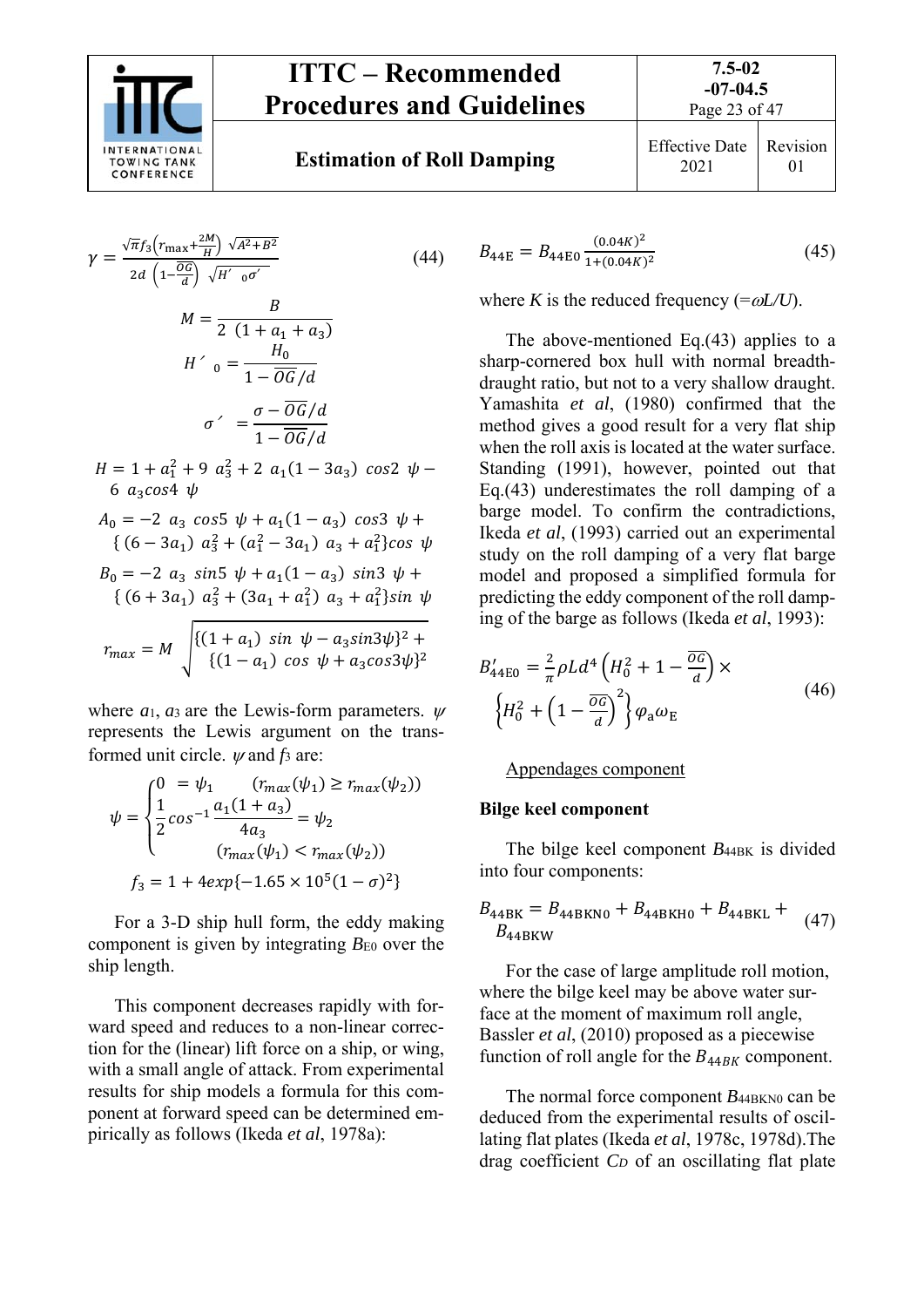

depends on the *Ke* number. From the measurement of the drag coefficient, *CD*, from free roll tests of an ellipsoid with and without bilge keels, the prediction formula for the drag coefficient of the normal force of a pair of the bilge keels can be expressed as follows:

$$
C_D = 22.5 \frac{b_{BK}}{\pi l \varphi_a f} + 2.4 \tag{48}
$$

where  $b_{BK}$  is the breadth of the bilge keel and *l* is the distance from the roll axis to the point on hull with bilge keel attached. Wassermann *et al*(2016b) extended the above equation for *Ke* ranging from  $0.3 \leq Ke \leq 20$ .

$$
C_D = 0.7 \cdot \ln(Ke)^2 - 4.94 \cdot \ln(Ke) + 13.75
$$
\n(49)

Further simulations for 20 <*Ke*< 100 where performed which are taking into account by the above equation as well but are not validated by experiments.

The equivalent linear damping coefficient  $B$ <sup>'</sup><sub>44BKN0</sub> is:

$$
B'_{44BKN0} = \frac{8}{3\pi} \rho l^3 \omega_{\rm E} \varphi_{\rm a} b_{\rm BK} f^2 C_D \tag{50}
$$

where *f* is a correction factor to take account of the increment of flow velocity at the bilge, determined from the experiments:

$$
f = 1 + 0.3e^{\{-160(1-\sigma)\}}
$$
 (51)

From the measurement of the pressure on the hull surface caused by the bilge keels, it was found that the coefficient  $C_p^+$  of pressure on the front face of the bilge keels does not depend on the *Ke* number. However, the coefficient  $C_p$  of the pressure on the back face of bilge keel and the length of negative-pressure region do depend on the *Ke* number. From these results, the length of the negative-pressure region can be obtained as follows:

$$
S_0/b_{\rm BK} = 0.3 \frac{\pi l \varphi_{\rm a} f}{b_{\rm BK}} + 1.95 \tag{52}
$$

assuming a pressure distribution on the hull as shown in Fig. 3.



Fig. 3 Assumed pressure distribution on the hull surface caused by bilge keels (Ikeda et al., 1976).

The roll damping coefficient *B*'<sub>BKH0</sub> can be expressed as follows (Ikeda *et al*, 1978c, 1978d):

$$
B'_{44\,\text{BKH0}} = \frac{4}{3\pi} \rho \ l^2 f^2 \omega_{\text{E}} \varphi_{\text{a}} \int_{G} C_p \cdot l_{\text{p}} dG \quad (53)
$$

where *G* is length along the girth and  $l_p$  is the moment lever.

The coefficient  $C_p^+$  can be taken approximately as 1.2 empirically. From the relation of  $C_D = C_p^+ - C_p^-$ , the coefficient  $C_p^-$  can be obtained as follows:

$$
C_p^- = 1.2 - C_D = -22.5 \frac{b_{BK}}{\pi l \varphi_a f} - 1.2 \tag{54}
$$

The value of  $\int_{C} C_p \cdot l_p dG$  in Eq.(53) can be obtained as follows:

$$
\int_{G} C_p \cdot l_p \ dG = d^2 \big( -A_0 C_p^- + B_0 C_p^+ \big) \tag{55}
$$

where:

$$
A_0 = (m_3 + m_4)m_8 - m_7^2
$$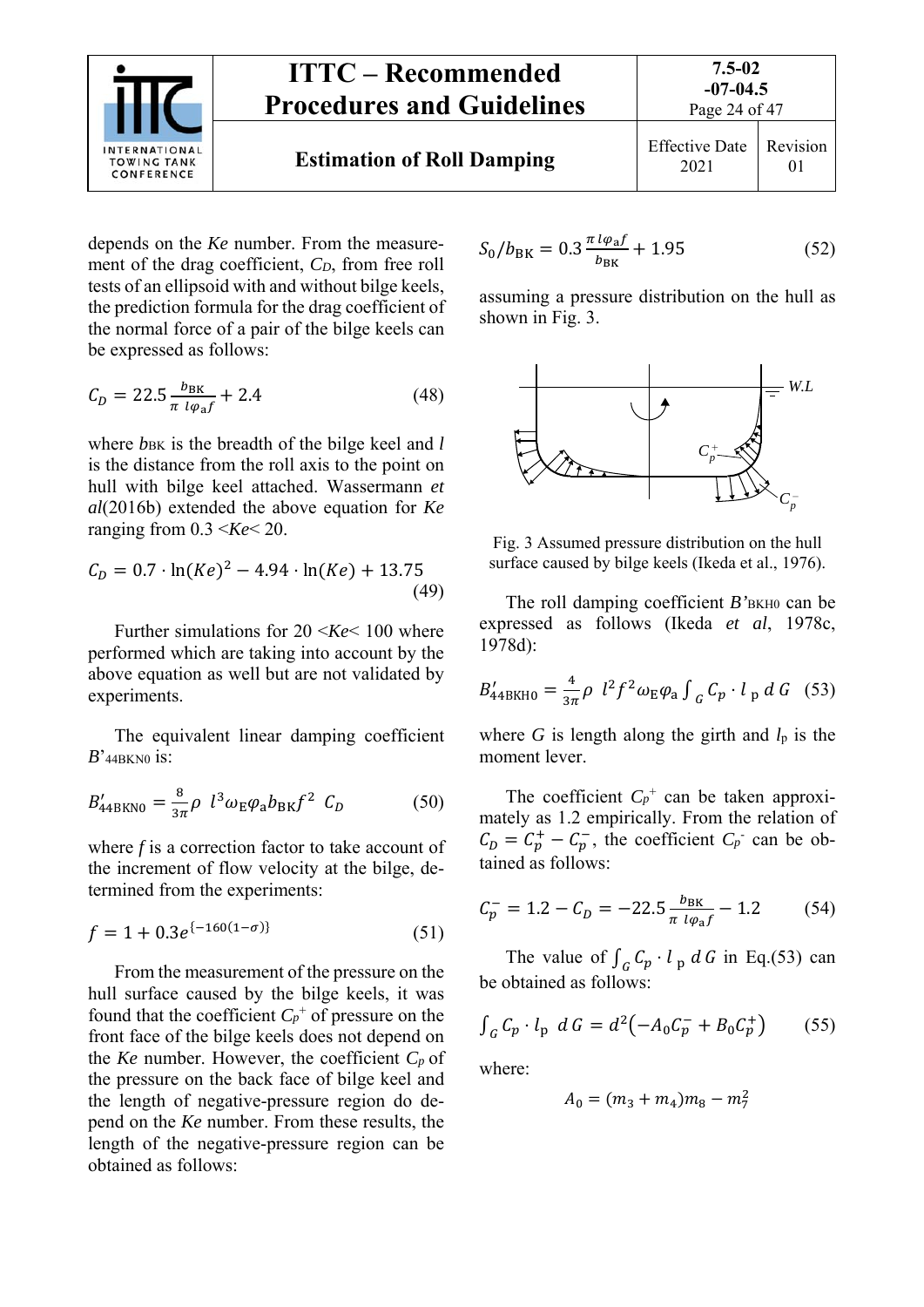

ଶ

# **ITTC – Recommended Procedures and Guidelines**

**Estimation of Roll Damping** Effective Date

2021 Revision 01

**7.5-02** 

$$
B_0 = \frac{m_2^2}{3(H_0 - 0.215m_1)} +
$$
  
\n
$$
\frac{(1 - m_1)^2 (2m_3 - m_2)}{6(1 - 0.215m_1)} + m_1(m_3m_5 + m_4m_6)
$$
  
\n
$$
m_1 = R/d
$$
  
\n
$$
m_2 = \overline{OG}/d
$$
  
\n
$$
m_3 = 1 - m_1 - m_2
$$
  
\n
$$
m_4 = H_0 - m_1
$$
  
\n
$$
m_5 = \frac{\{(0.414H_0 + 0.0651m_1^2 - \dots) \}}{(H_0 - 0.215m_1)(1 - 0.215m_1)}
$$
  
\n
$$
m_6 = \frac{\{(0.414H_0 + 0.0651m_1^2 - \dots) \}}{(H_0 - 0.215m_1)(1 - 0.215m_1)}
$$
  
\n
$$
m_7 = \begin{cases} S_0/d - 0.25\pi m_1, & S_0 > 0.25\pi R \\ 0, & S_0 \le 0.25\pi R \end{cases}
$$

$$
m_8
$$
\n
$$
= \begin{cases} m_7 + 0.414m_1 & , S_0 > 0.25\pi R \\ m_7 + 1.414m_1(1 - \cos(\frac{S_0}{R})), & S_0 \le 0.25\pi R \end{cases}
$$

where *l* is distance from roll axis to the tip of bilge keels and *R* is the bilge radius. These are calculated as follows:

$$
l = d \sqrt{\left\{ H_0 - \left( 1 - \frac{\sqrt{2}}{2} \right) \frac{R}{d} \right\}^2 + \left\{ 1 - \frac{\overline{0G}}{d} - \left( 1 - \frac{\sqrt{2}}{2} \right) \frac{R}{d} \right\}^2}
$$
(56)

$$
R = \begin{cases} 2d\sqrt{\frac{H_0(\sigma - 1)}{\pi - 4}}, & R < d \quad \& R < \frac{B}{2} \\ d & H_0 \ge 1 \quad \& \frac{R}{d} > 1 \end{cases} \quad (57)
$$

To predict the bilge keel component, the prediction method assumes that a cross section consists of a vertical side wall, a horizontal bottom and a bilge radius of a quarter circle for simplicity. The location and angle of the bilge keel are taken to be the middle point of the arc of the quarter circle and perpendicular to the hull surface. It may not be possible to satisfactorily apply these assumptions to the real cross section if it has large differences from a conventional hull with small bilge radius as shown in

 Fig. 4for a high-speed slender vessel (Ikeda *et al*, 1994).

These assumptions cause some element of error in the calculation of the moment levers of the normal force of the bilge keels and of the pressure force distributed on the hull surface caused by the bilge keel. In such a case, Eq.(55) should be calculated directly. The pressure distribution can be taken as shown in Fig. 3and the length of negative pressure  $C_p$  can be defined by using parameter  $B$  in Eq.(55).



 Fig. 4 Comparison between cross section, fitting position and the angle of bilge keel assumed in prediction method and those of high-speed slender vessels(Ikeda et al, 1994).

In the estimation method, it is assumed that the effect of forward speed on the bilge keel component is small and can be ignored. However, it is hard to ignore the lift force acting on the bilge keel if a vessel has high forward speed. Since a bilge keel can be regarded as a small aspect ratio wing, Jones's theory can be applied to it where the flow is composed of forward speed  $V = Fr\sqrt{gL}$  and the tangential velocity caused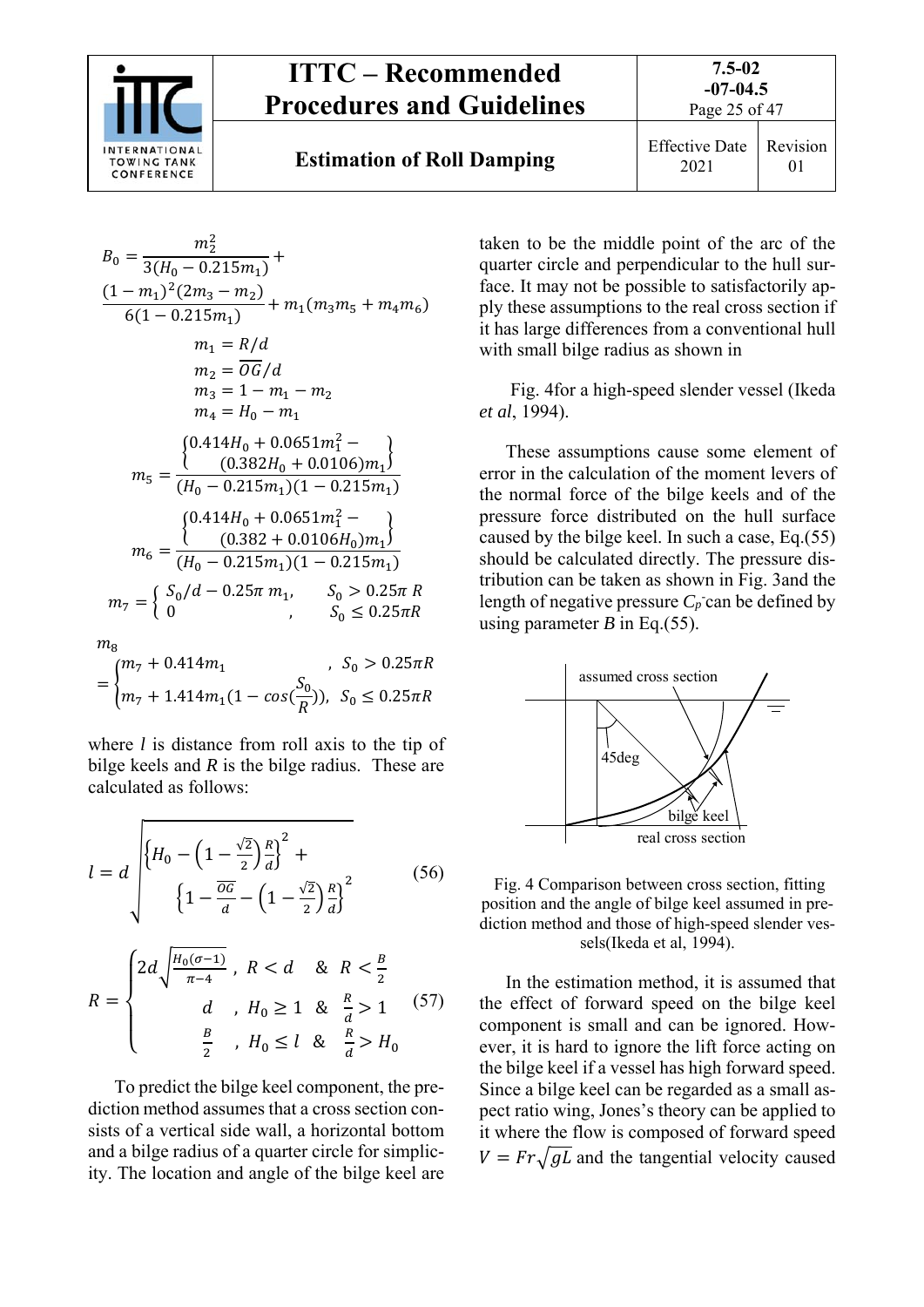

by roll motion  $u = l_1 \dot{\phi} = l_1 \phi_a \omega_E$  (where  $l_1$  denotes the distance between the centre of roll axis and the centre of bilge keel)the attack angle and the resultant flow velocity are obtained as  $\alpha =$  $\tan^{-1}(u/V)$  and  $V_R = \sqrt{V^2 + u^2}$  respectively. On the basis of Jones's theory, the lift force acting on a bilge keel is expressed as (Ikeda *et al*, 1994):

$$
L_{\rm BK} = \frac{\pi \rho \alpha V_R^2 b_{\rm BK}^2}{2} \tag{58}
$$

where  $b_{BK}$  is the maximum breadth of the bilge keel. The roll damping coefficient due to a pair of bilge keels *B*44BKL can be obtained as follows:

$$
B_{44BKL} = \frac{2 L_{BK} l_1}{\varphi_a \omega_E} \tag{59}
$$

The wavemaking contribution from the bilge keels at zero forward speed*B*44BKW0 is expressed as (Bassler *et al*, 2009):

$$
\hat{B}_{44\text{BKW}0} \sim C_{\text{BK}}(b_{\text{BK}}) \exp\left(-\frac{\omega^2}{g} d_{\text{BK}}(\varphi)\right) \quad (60)
$$

where the source strength  $C_{BK}$  is a function of the bilge keel breadth  $b_{BK}$ . In this equation, the bilge keel may be considered as a source, pulsing at frequency  $\omega_e$  at a depth relative to the free surface,  $d_{BK}$  in Fig. 5, based on the roll amplitude. For simplicity, C<sub>BK</sub> is assumed to be the ratio of the bilge keel breadth to ship beam. The damping is assumed to be zero for zero roll amplitude. The distance from the free surface to the bilge keel,  $d_{BK}$ , is given by:

$$
d_{\text{BK}}(\varphi) = l_{\text{BK}} \begin{bmatrix} \left(\frac{(2d/B)}{\sqrt{1 + (2d/B)^2}}\right) & \cos\varphi - \\ \sin\varphi & \left(\frac{1}{\sqrt{1 + (2d/B)^2}}\right) \end{bmatrix}
$$
 (61)

where  $d$  is the draught,  $B$  is the beam, and  $\phi$  is the roll angle, Fig. 5. The effects of forward speed are taken into account by Eq. $B44WB44W0 =$ 

$$
0.5 \cdot \begin{bmatrix} (A_2 + 1) + \\ (A_2 - 1) \cdot \tanh(20 \cdot \Omega - 0.3) + \\ (2A_1 - A_2 - 1) \cdot \\ \exp\{-150 \cdot (\Omega - 0.25)^2\} \end{bmatrix}
$$
  
(31).



Fig. 5 Illustration of the bilge keel depth,  $d_{BK}$ , as a function of roll angle,  $\phi$ ; and distance from the roll axis to the bilge keel,  $l_{BK}$ , for the half-midship section of a conventional hull form.(Bassler *et al*,

2009)

#### **Skeg component**

The skeg component of the roll damping is obtained by integrating the assumed pressure caused by the skeg, as shown in Fig. 6 over the skeg and the hull surface.



Fig. 6 Assumed pressure caused by a skeg(Ali et al., 2004).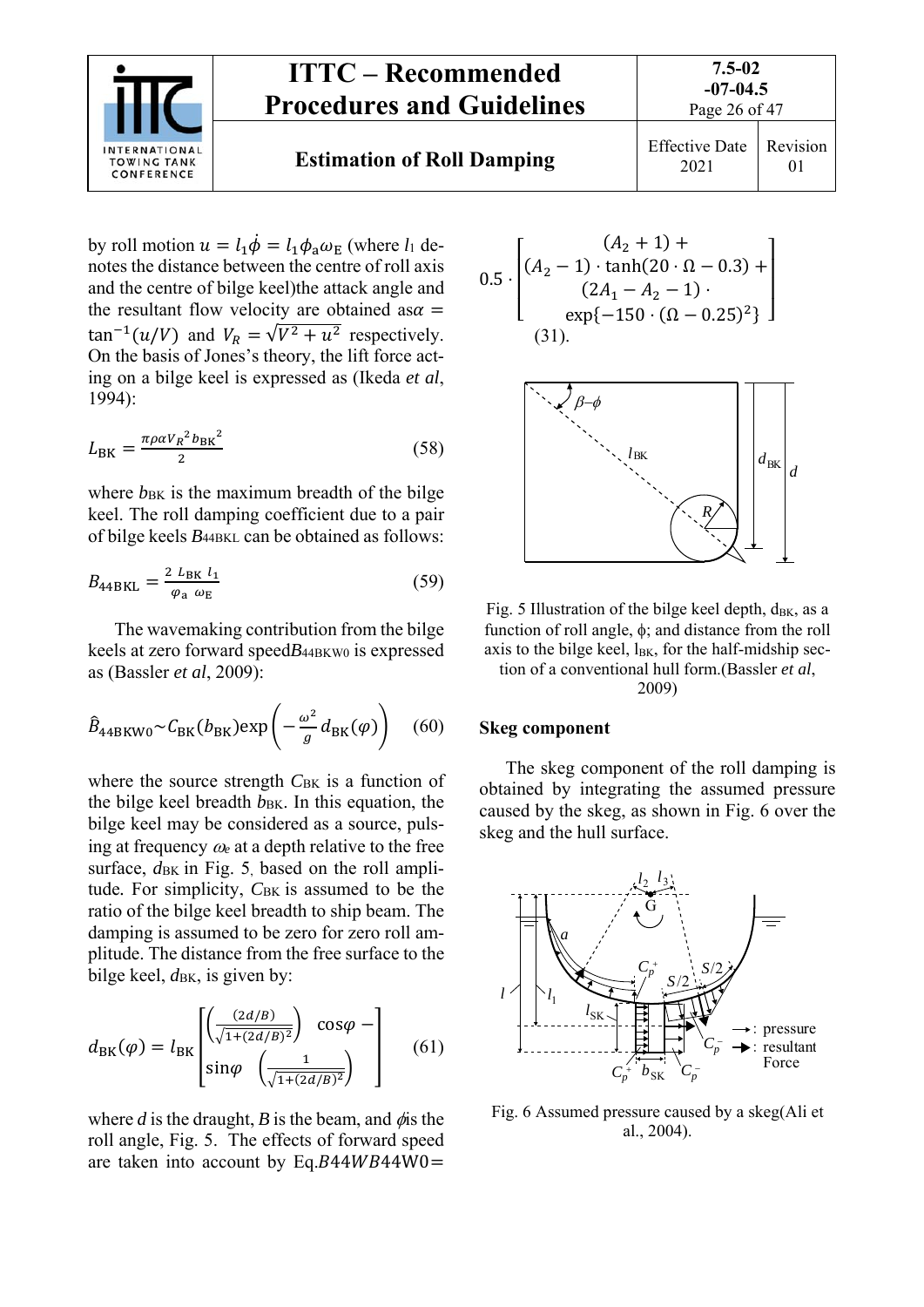

The skeg component of the roll damping per unit length can be expressed as follows (Ali et al., 2004):

$$
B'_{445K0} = \frac{4}{3\pi} \varphi_a l^2 \omega_E \rho \begin{pmatrix} C_D l_{SK} l_1 - \\ 0.5 C_p^+ a l_2 + \\ \frac{3}{4} C_p^- S l_3 \end{pmatrix}
$$
 (62)  

$$
C_D = (C_p^+ - C_p^-) = C_{D0} e^{\left(\frac{-0.38b_{SK}}{l_{SK}}\right)}
$$

$$
C_p^+ = 1.2
$$
  

$$
C_{D0} = \begin{cases} 2.425Ke & 0 \le Ke \le 2\\ -0.3Ke + 5.45, & Ke > 2 \end{cases}
$$
  

$$
Ke = \frac{U_{max} T_e}{2l_{SK}} = \frac{\pi \varphi_a l}{l_{SK}}
$$
  

$$
S = 1.65Ke^{2/3} \cdot l_{SK}
$$

where  $C_p^+$ ,  $C_p$  and  $l_2$ ,  $l_3$  denote representative pressure coefficients and their moment levers obtained by integrating the pressure distribution on the hull surface in front of and on the back face of the skeg respectively. *l* is the distance from the axis of roll rotation to the tip of the skeg. *lsk* and *bsk* are the height and thickness of skeg respectively, *Ke* is the Keulegan-Carpenter number for the skeg,  $U_{\text{max}}$  is the maximum tangential speed of the edge of the skeg, *Te* is the period of roll motion and *S* is the distribution length of negative pressure on hull surface caused by the skeg.

#### 4.2.2 Hard chine type hull

Generally, the roll damping acting on a cross section can be divided into a frictional component, a wave making component, an eddy making component, a bilge-keel component and a skeg component. Bilge keel and skeg components are caused by separated vortices. However, it is more convenient practically to treat them as independent components, without including them in the eddy making component. Although the friction component may be around

10% of the roll damping from measured model data (model length under approximate 4m, refer to IMO MSC.1/ Circ.1200 ANNEX, Page 7, 4.3.2), it is only up to approximately 3% for a full-scale vessel. This means therefore, that the friction component can be effectively ignored. The wave making component can again be treated using the theoretical calculation based on potential theory as defined previously for displacement hulls. Therefore, it is recommended to also apply these calculation methods to hard chine type hulls.

Revision 01

#### Eddy making component

The eddy making component of a hard chine type hull is mainly caused by the separated vortices from the chine. The sectional pressure distribution on hull caused by this separated vortex is approximated by a simple formulation and the roll damping is calculated by integrating it along the hull surface.

The length and the value of the pressure distribution are decided upon based on the measured pressure and the measured roll damping. Initially, the estimation method is used for the case where the rise of floor is 0. The pressure distribution is assumed to like that shown in Fig. 7.



Fig. 7 Assumed pressure distribution caused by separated flow from hard chine(Ikeda et al, 1990).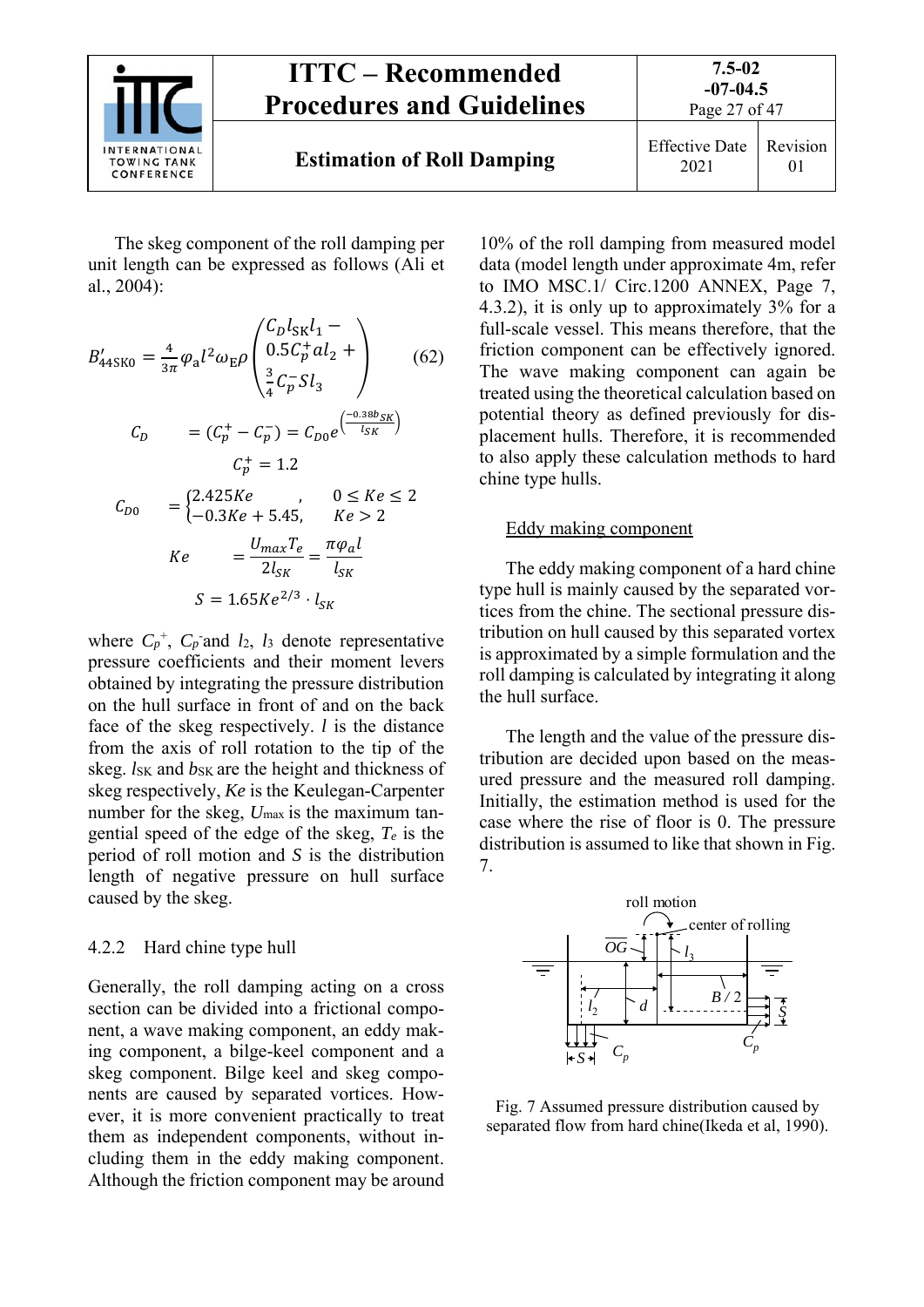

The sectional roll damping coefficient is calculated from the following:

$$
B'_{44E0} = \frac{4}{3\pi} \rho \varphi_a \omega_E C_p \ S \ (l_2 + l_3) l^2 \tag{63}
$$

where, *l*2 and *l*3 are the moment levers shown in Fig. 7, and *l* is the distance from the axis of roll rotation to the chine (Ikeda et al, 1990).

The length of the negative pressure *S* and its pressure coefficient *Cp* are expressed as the function  $H_0^* = B/(2d - 2\overline{OG})$ . These are obtained from the following equations based on measured data:

$$
S = (0.3H_0 * -0.1775 + \frac{0.0775}{H_0 *^2})d \tag{64}
$$

$$
C_p = \exp(k_1 H_0 * + k_2) \tag{65}
$$

where:

$$
k_1 = -\exp\left(\frac{-0.114H_0^2 + 0.558}{0.584H_0 - 0.558}\right)
$$
  
\n
$$
k_2 = -0.38H_0^2 + 2.264H_0 + 0.748
$$
 (66)

When there is a rise of floor, the moment lever not only changes, but the length of the negative pressure distribution and its pressure coefficient also change. However, the effect of the rise of floor on the size of a separated vortex is not well understood. Therefore, the effect of rise of floor is taken into consideration by modifying the coefficient as a function of the rise of floor. *S* and *C<sub>p</sub>* are multiplied by the following empirical modification coefficient (Ikeda *et al*, 1990):

$$
f_1(\alpha) = \exp(-2.145\beta) \tag{67}
$$

$$
f_2(\alpha) = \exp(-1.718\beta) \tag{68}
$$

Using the above method, the eddy making component of a cross section can be estimated. The depth of the chine *d*c, the half breadth to draught ratio  $H_0$  (= $B/2d$ ) of a cross section,

draught  $d$ , rise of floor  $\beta$ , and vertical distance from water surface to the centre of gravity (axis of roll rotation)  $\overline{OG}$  (downward positive) are required for the estimation.

#### Skeg component

An estimation method for the skeg component has been proposed by Tanaka *et al*, (1985). Using this method, the shape of the approximated pressure distribution is shown in Fig. 8.



Fig. 8 Assumed pressure distribution caused by skeg (Tanaka et al., 1985).

From the integration of the pressure distribution, the roll damping coefficient for the cross section is expressed by the following:

$$
B'_{44\text{SK0}} = \frac{8}{3\pi} \rho \varphi_a l^2 \omega_E \begin{cases} C_D l_{\text{SK}} l_1 - \\ 0.5 C_p^+ a l_2 + \\ \frac{3}{4} C_p^- S l_3 \end{cases} \tag{69}
$$
  

$$
C_D = C_p^+ - C_p^-
$$
  

$$
C_p^- = -3.8
$$
  

$$
C_p^+ = 1.2
$$
  

$$
S = 1.65 K e^{\frac{2}{3}} l_{\text{SK}}
$$
  

$$
K e = U_{\text{max}} \frac{T_e}{2 l_{\text{SK}}}
$$

Here,  $U_{\text{max}}$  is the maximum tangential speed at the centre of skeg,  $T_e$  is roll period,  $l_{SK}$ ,  $b_{SK}$ are the height and thickness of skeg, and *l* is the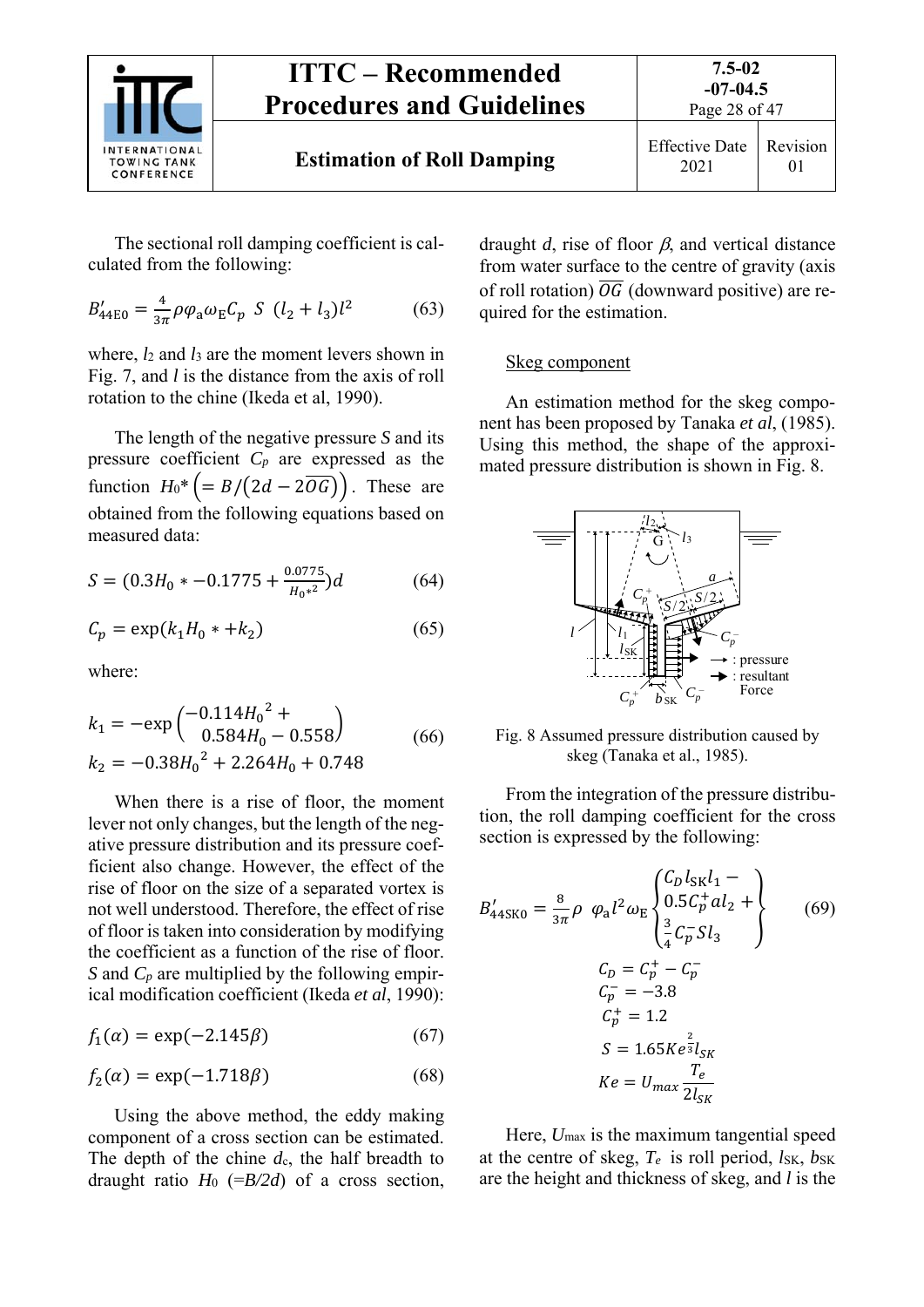

distance from the axis of roll rotation to the tip of the skeg. In this estimation method, the skeg is assumed to be a flat plate and the pressure coefficient is assumed to be constant based on the measured results from an oscillated flat plate with a flat plate skeg (Tanaka *et al*, 1985). However, an Asian coastal fishing boat may have a wide breadth due to the stability requirements for the boat and due to the strength of the skeg required in service (Ikeda *et al*, 1990). In this case, not only should the measured results from a flat plate be considered, but also the measured results of the drag coefficients from oscillating square cylinders (Ikeda *et al*, 1990), in order to decide upon a suitable drag coefficient. It is expressed by the following (Ikeda *et al*, 1990):

$$
C_D = C_p^+ - C_p^- = C_{D0} exp \left( -0.38 \frac{b_{SK}}{l_{SK}} \right)
$$
  

$$
C_{D0} = \begin{cases} 2.425Ke & (0 \le Ke \le 2) \\ -0.3Ke + 5.45 & (2 < Ke) \end{cases}
$$

$$
\mathcal{C}_p^+ = 1.2\tag{70}
$$

#### 4.2.3 Multi-hull

Katayama *et al*. (2008) experimentally investigated the characteristics of roll damping of two types of multi-hull vessels: a high-speed catamaran; and a trimaran. They proposed a method of estimating the roll damping for these types of craft.

#### Wave making component

The wave making component *B*<sub>44W</sub> is generated by the almost vertical motion of the demihull. For this component, the wave interaction between the hulls is considered significant, as also indicated by Ohkusu, (1970). However, for simplicity, this component can be estimated by using the heave potential damping of the demihull *B*33. It should be noted however, that the *B*33 term does not include the wave interaction effects between the hulls. A strip method, including the end term effects, is used for the calculation of *B*33 (Katayama *et al*. 2008):

$$
B'_{44W}\dot{\varphi} = B'_{44W}\omega_{E}\varphi_{a}
$$
  
=  $2b_{\text{demi}} B'_{33} b_{\text{demi}}\omega_{E}\varphi_{a}$  (71)  
=  $2b_{\text{demi}}^{2} B'_{33}\dot{\varphi}$ 

where *b*<sub>demi</sub> is the distance of the centre of demihull from the vessel's centre line.

#### Lift component

A method for the estimation of the lift component of a multi-hull vessel can be constructed based on Eq.(33). Based on the relative location of each hull in the multi-hull craft,  $l_R$ ,  $l_0$  and  $\overline{O'G}$ are defined as shown in Fig. 9.

This allows the lift component to be described as follows (Katayama *et al*. 2008):

$$
B_{44L} = \frac{1}{2} \rho A_{HL} V k_N l_0' l_R' \left( \frac{1 - 1.4 \frac{\overline{O'} G}{l' R} + 0.7 \frac{\overline{O'} G^2}{l' \sigma l' R}} \right) (72)
$$

$$
k_N = \frac{2\pi d}{L_{PP}}
$$

where  $A_{\text{HI}}$  is the lateral area of the demi-hulls or side hulls under water line and *L*<sub>PP</sub> isthe length between perpendiculars.



Fig. 9 Coordinate system to calculate  $l$ <sup>'</sup><sub>0</sub> and  $l$ <sup>'</sup><sub>R</sub> and  $0'$ G (Katayama et al., 2008).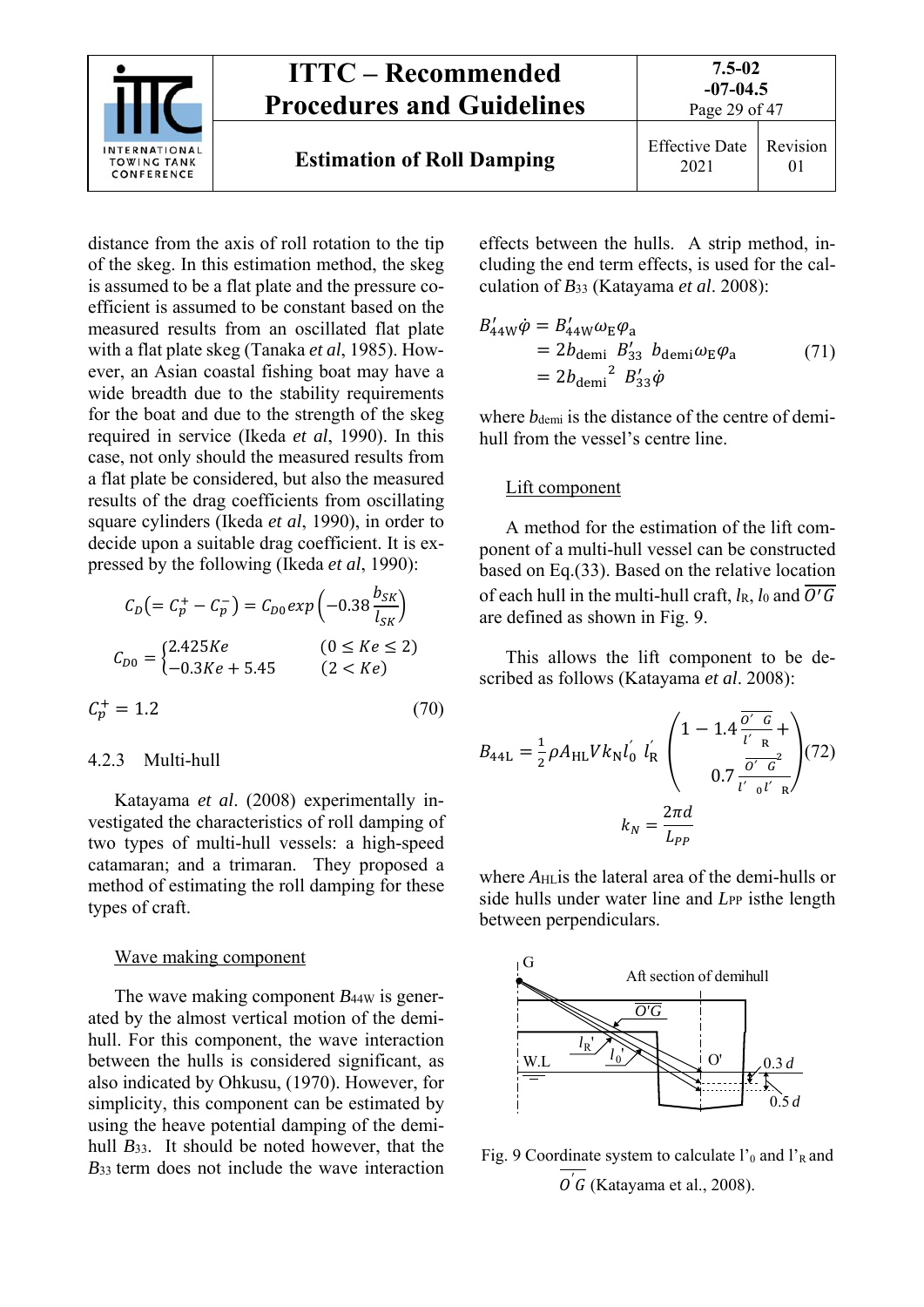

## Frictional component

For multi-hull vessels, the frictional component is caused by the vertical motion of the demi-hull or side hull. This component is assumed to be smaller than the other components. Based on the estimation method proposed in the previous chapters, the friction component for the demi-hull or side hull can be estimated as follows (Katayama *et al*. 2008):

$$
B'_{44F} = \frac{8}{3\pi} \rho A_{HL} \varphi_a \omega_E b_{\text{demi}}^3 C_f \left( 1 + 4.1 \frac{V}{\omega_E L_{PP}} \right)
$$
\n
$$
C_f = \frac{1.328}{\sqrt{Re}} \quad Re = \frac{4\varphi_a b_{\text{demi}} d}{T_e v}
$$
\n(73)

where *A*HL is the lateral area of the demi-hulls or side hulls under water line, and *b*demis the distance of the centre of the demi-hull from the centre line,  $\nu$  is kinematic viscosity. The effects of forward speed can be taken into account with Eq.(41).

## Eddy making component

Significant vortex shedding has been observed from flow visualization around multihull vessels whilst rolling. It was observed that one vortex was shed from each demi-hull of the catamaran and from each side hull of the trimaran. The location of the vortex shedding was found to be at the keel or the outside bilge of demi-hull/side hull. This is shown in Fig. 10 (Katayama *et al*. 2008).



#### Fig. 10 Assumed vortex shedding point and pressure distribution of aft section of catamaran (Katayama et al., 2008).

The scale of the eddy may be similar to that for barge vessels. Therefore, these damping forces can be estimated by integrating the pressure caused by eddy-making phenomena over the hull surface. The pressure coefficient at the point of vortex shedding can be assumed to be 1.2 and the profile of pressure distribution is assumed as shown in Fig. 10. In addition, the effects of forward speed are taken into account by Eq. (45).

## 4.2.4 Additional damping for a planning hull

Typical planning craft have a shallow draught compared to their breadth, with an immersed lateral area that is usually very small. Even if the vessel runs at a very high speed, the horizontal lift component is small. Conversely, the water plane area is very large and the vertical lift force acting on the bottom of the craft is also large. As a result, this may play an important role in the roll damping. It is therefore necessary to take into account the component due to this effect. Assuming that a craft has small amplitude periodic roll motion about the center of gravity, a point *y* on a cross section shown in Fig. 11, has a vertical velocity *uz*(*y*) [m/sec.] defined as:

$$
u_z(y) = \dot{\varphi} \, y \tag{74}
$$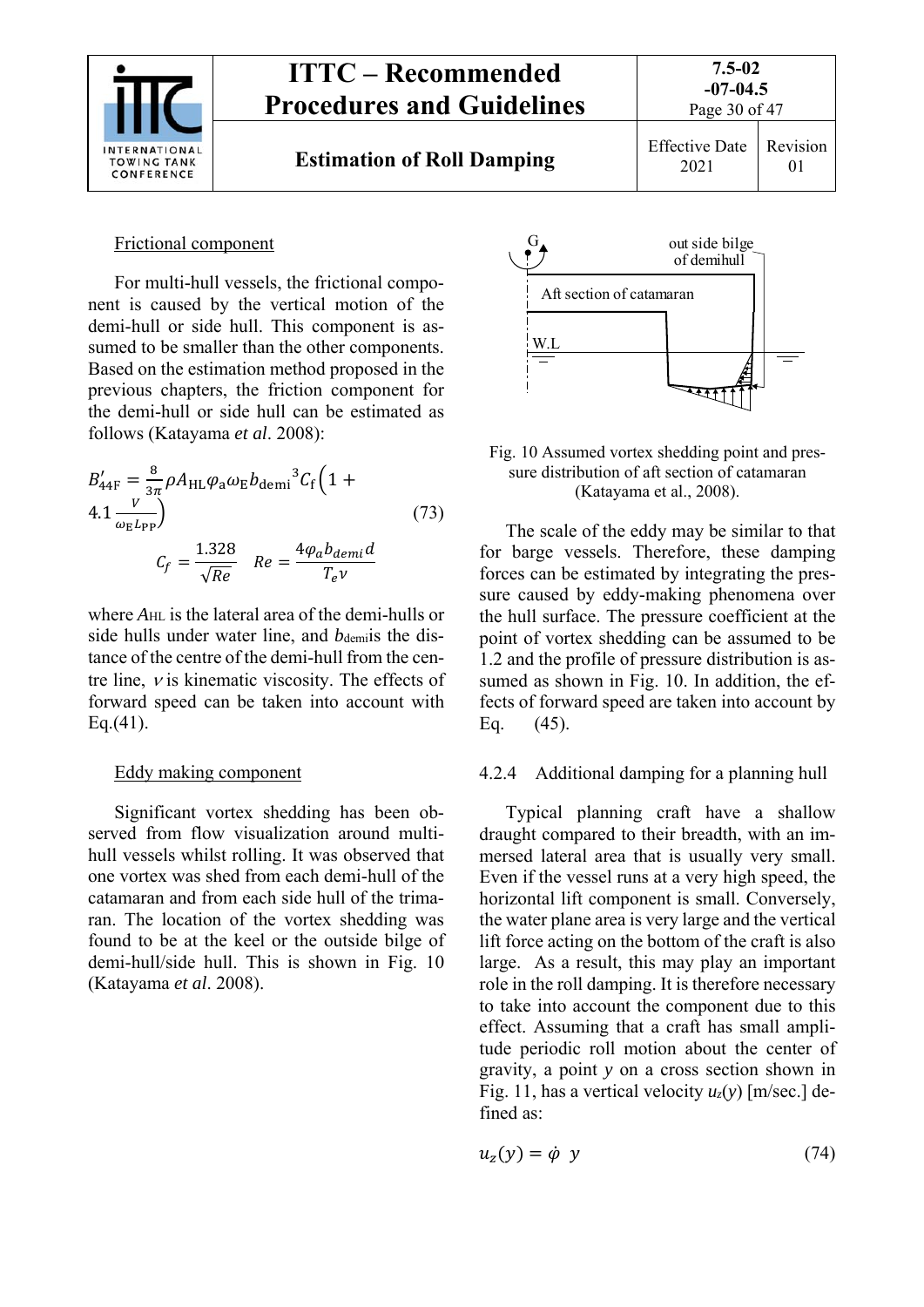

where  $\dot{\varphi}$  [rad./sec.] denotes roll angular velocity and *y* [m] is transverse distance between the centre of gravity and point *y*.



Fig. 11 Cross section of a ship (Ikeda et al., 2000).

When the craft has forward speed *V* [m/sec.], the buttock section including point *y*, experiences an angle of attack  $\alpha(y)$  [rad] for the relative flow as shown in Fig. 12.



Fig. 12 Buttock section of a craft (Ikeda et al., 2000).

The angle  $\alpha(y)$  can be calculated as follows:

$$
\alpha(y) = \tan^{-1} \frac{u_z(y)}{v} = \tan^{-1} \frac{\dot{\varphi}y}{v} \approx \frac{\dot{\varphi}y}{v}
$$
 (75)

Assuming that the running trim angle is  $\theta_1$ [rad.], the vertical lift force acting on the craft is expressed as the virtual trim angle  $\theta(y)$  [rad.] with the relative flow described as:

$$
\theta(y) = \theta_1 + \alpha(y) \cong \theta_1 + \frac{\dot{\varphi}y}{V}
$$
 (76)

For planning craft, the magnitude of the hydrodynamic lift force significantly depends on the trim angle. The vertical lift force  $f_z(y)$ [kgf/m] (positive upwards) acting on the buttock line including point *y*, with attack angle  $\alpha(y)$ [rad.], is calculated as follows:

$$
f_{z}(y) = \frac{1}{2} \rho B_{w,l} V^2 k_{L}(\theta_{1}) \alpha(y)
$$
 (77)

where  $\rho$  [kgf sec.<sup>2</sup>/m<sup>4</sup>] denotes the density of the fluid,  $B_{w,1}$  denotes the water line breadth and  $k_L(\theta_1)$  [1/rad.] is the lift slope. This is the nondimensional vertical lift coefficient *CL* differentiated by trim angle as follows:

$$
k_{\mathrm{L}}(\theta_1) = \frac{\partial c_{\mathrm{L}}}{\partial \theta} \tag{78}
$$

On the basis of the quasi-steady assumption,  $f_z(y)$ [kgf/m] is assumed to be the mean value of the hydrodynamic lift force *L* [kgf] acting on the planning hull in steady running condition:

$$
f_z(y) = \frac{L}{B_{\text{w.l}}} = \frac{1}{2} \rho B_{\text{w.l}} V^2 C_L \tag{79}
$$

where the lever arm for the roll moment about the center of gravity is *y* [m]. The roll moment is then given by:

$$
M_{\phi} = \int_{-\frac{B_{\text{w1}}}{2}}^{\frac{B_{\text{w1}}}{2}} f_{z}(y) \cdot y \, dy
$$
  
=  $\frac{1}{24} \rho B_{\text{w1}}^4 V k_{\text{L}}(\theta_1) \dot{\varphi} = B_{\text{VL}} \dot{\varphi}$  (80)

This method of predicting the vertical lift component for planning craft is combined with the prediction method for a hard chine hull as an additional component *B*44VL (Ikeda *et al*, 2000).

#### 4.2.5 Additional damping for flooded ship

Flood water dynamics is similar to the effects of anti-rolling tank. The tank is classified according to its shape, such as a U-tube type or open-surface type. The ship motion including the effects of the tank has been theoretically established for each type (*e.g*. Watanabe, 1930, 1943; Tamiya, 1958; Lewison, 1976). However, in order to calculate the resultant ship motion,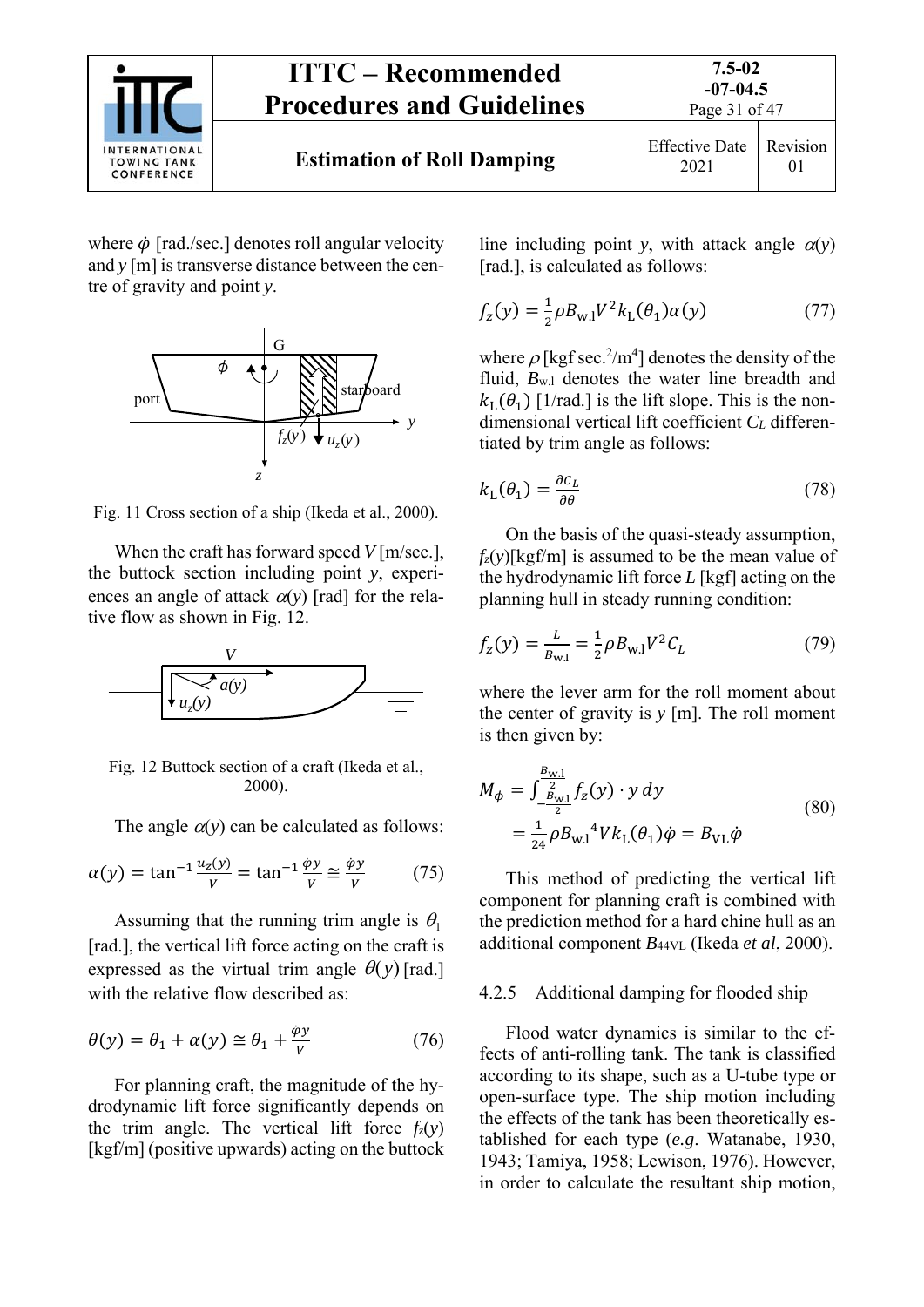

experiments such as forced oscillation tests are required to obtain some characteristics of the tank.

Based on experimental results by Katayama *et al*, (2009), and Ikeda *et al*, (2008) a proposed estimation formula for the roll damping component caused by flooded water was obtained. It should be noted that the prediction formula only applies to smaller roll angles but can be applied to cases without a mean heel angle.

$$
B_{44\text{IW}} = A\left(\frac{h}{B_{comp}}, \varphi_a, \frac{\overline{OG}}{B}\right) \times
$$
  
\n
$$
C(\omega_{\text{E}}, \frac{h}{B_{comp}})^{B\left(\frac{h}{B_{comp}}, \varphi_a\right)} \times
$$
  
\n
$$
\exp\left\{-C\left(\omega_{\text{E}}, \frac{h}{B_{comp}}\right)^{B\left(\frac{h}{B_{comp}}, \varphi_a\right)}\right\} \times
$$
  
\n
$$
l_{comp} \rho B_{comp}^5 \sqrt{\frac{2g}{B_{comp}}}
$$
  
\n
$$
A\left(\frac{h}{B_{comp}}, \varphi_a, \frac{\overline{OG}}{B}\right)
$$
  
\n
$$
= \frac{1.8 \frac{h}{B_{comp}} - 1.9882 \varphi_a + 0.429}{1.2 \frac{\overline{OG}}{B} + 1}
$$
  
\n(81)

$$
B\left(\frac{h}{B_{comp}}, \varphi_a\right) = 40.842 \frac{h}{B_{comp}} - 10.502 \varphi_a + 2.1
$$

$$
C(\omega_E, \frac{h}{B_{comp}}) = \frac{1}{\pi} \sqrt{\frac{B}{g}} \cdot \left(\frac{\omega_E}{\sqrt{h/B_{comp}}}\right) = \frac{\omega_E}{\omega_{IW}}
$$

$$
\omega_{IW} = \frac{\pi}{B_{comp}} \sqrt{gh}
$$

where *h* is water depth.  $l_{\text{comp}}$  and  $B_{\text{comp}}$  are the length and the breadth of flooding compartment.  $\rho$  and  $g$  are the density of fluid and acceleration of gravity respectively.  $\omega$  is roll frequency,  $\phi_a$  is roll amplitude,  $\omega_{\text{IW}}$  is the natural frequency of the water in a tank.

#### **4.3 Simplified Ikeda's Method**

This method is a simplification of the Ikeda's Method for displacement-type monohulls, described in Section 4.2.1, which was deducted by using regression analysis and using methodical series of ships (Kawahara et al., 2009). Validation of program of simplified Ikeda's method can be done using Taylor Standard Series data.

In this section, a roll damping coefficient with subscript 0 (e.g.  $B_{44,E,0}$  [ $(N \cdot m)/s$ ]) indicates a value at zero forward speed.

Formulas in Sections 4.3.1, 4.3.4 and 4.3.5 are applicable for the following range of hull particulars:

$$
\begin{pmatrix} 0.50 \le C_B \le 0.85; & 0.90 \le C_M \le 0.99 \\ 2.5 \le B/d \le 4.5; & -1.5 \le \overline{OG}/d \le 0.2 \end{pmatrix}
$$
\n(82)

where  $C_B$  [nd] is the block coefficient,  $C_M$  [nd] is the midship section coefficient,  $B/d$  [nd] is the ratio breadth to draught,  $\overline{OG}/d$  [nd] is the ratio of the  $\overline{OG}$  [*m*] to draft, being  $\overline{OG}$  defined by the difference between water surface and the center of gravity  $\overline{OG} = d - \overline{KG}$ ).

Moreover, formulas in Section 4.3.5 are only applicable for the following range of bilge keel main dimensions:

$$
\begin{aligned}\n\left(0.01 \le b_{BK}/B \le 0.06\right) & (83) \\
0.05 \le l_{BK}/L \le 0.40\n\end{aligned}
$$

where  $b_{BK}$  [m] is the width of the bilge keel and  $l_{BK}$  [*m*] is the length of the bilge keel.

#### 4.3.1 Wave component

The wave component at zero forward speed is given by the following equation: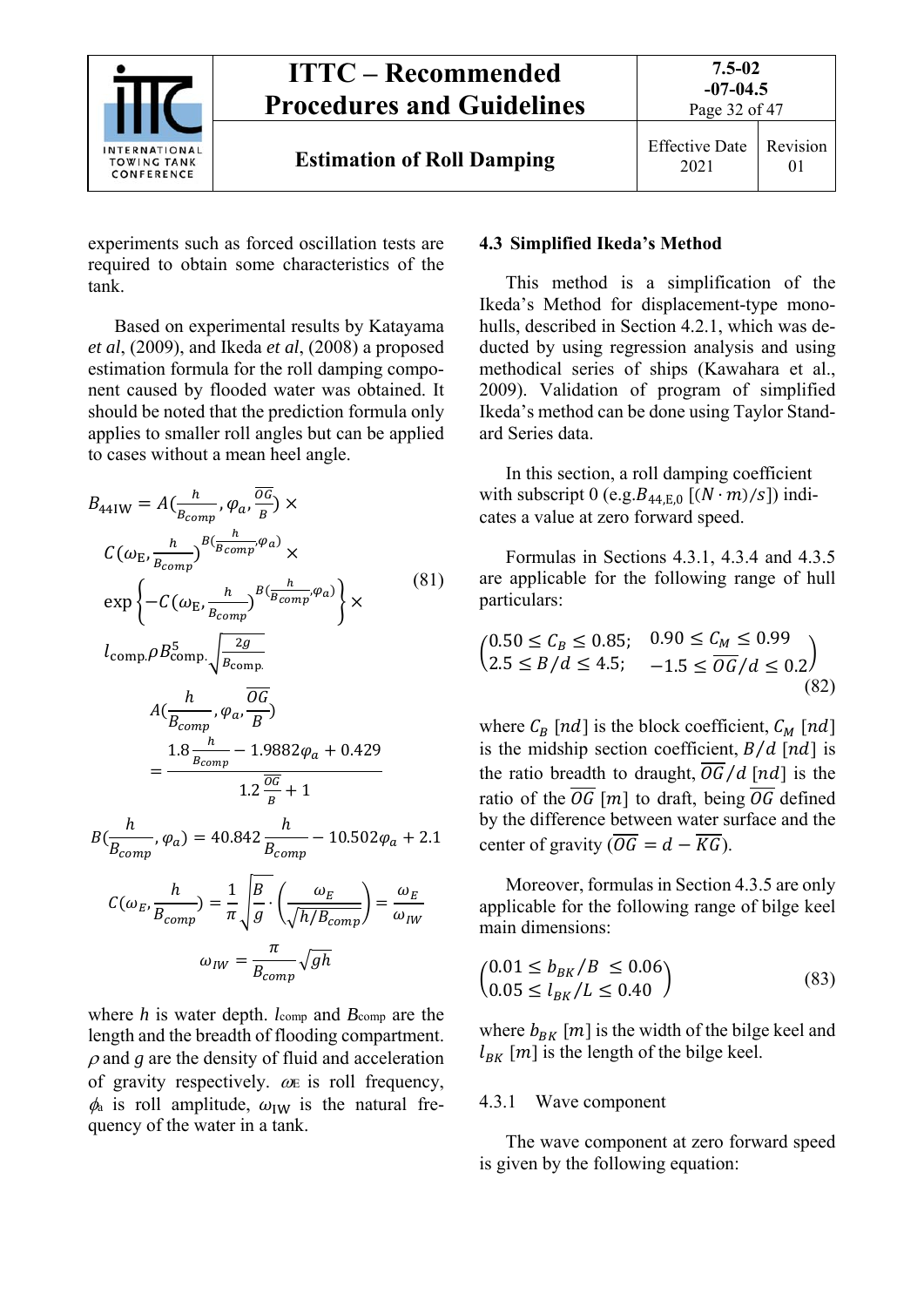

Page 33 of 47

$$
\hat{B}_{44,W,0} = \frac{A_1}{\hat{\omega}_E} \cdot \exp(-0.6944 \cdot A_2 \cdot (\log(\hat{\omega}_E) - A_3)^2)
$$
\n(84)

where:

$$
x_1 = B/d
$$
  
\n
$$
x_2 = C_B
$$
  
\n
$$
x_3 = C_M
$$
  
\n
$$
x_4 = 1 - \overline{OG}/d
$$
\n(85)

$$
A_1 = AA_1 \cdot \n\sum_{i=1}^{3} \sum_{j=1}^{4} \sum_{k=1}^{5} Q1_{j+4 \cdot (i-1),k} \cdot x_1^{5-k} \cdot x_2^{4-j} \cdot x_4^{3-i}
$$
\n(86)

ଵ ൌ 1.0 ሺ1 െ ସሻ ⋅ ⋅ ∑∑∑ 1ାଷ⋅ାଽ, ⋅ ଵ ହି ⋅ ଶ ଷି ⋅ ଷ ହ ଶି ୀଵ ଷ ୀଵ ଶ ୀଵ (87)

$$
A_2 = \sum_{i=1}^{5} Q_2^i \cdot x_4^{5-i} \tag{88}
$$

$$
A_3 = AA_3 + \sum_{i=1}^{7} \sum_{j=1}^{7} Q3_{i,j} \cdot x_2^{7-j} \cdot x_4^{7-i} \quad (89)
$$

$$
AA_3 = \sum_{i=1}^4 Q4_{1,i} \cdot x_1^{4-i} \cdot \sum_{j=1}^2 \sum_{k=1}^4 Q4_{4-j,k} \cdot x_2^{4-k} \cdot x_4^{j-1} \cdot \left( \sum_{i=1}^{10} Q5_i \cdot (x_4 - \sum_{j=1}^4 Q4_{4,j} \cdot x_1^{4-j})^{10-i} + \sum_{i=1}^3 Q5_{i+9} \cdot x_1^{3-i} \right)
$$
\n
$$
(90)
$$

Factors Q1 and Q2 are available in Table 1. The first index of the factor Q1refers to the line number in Table 1while the second index of the factor Q1  $(k)$  refers to the column number in Table 1.

Factors Q3 are placed in Table 2. The first index of the factor Q3 (*i*), refers to the line number in Table 2, while the second index of the factor Q3 (*j*), refers to the column number in Table 2. Factors Q4 and Q5 are available from Table 3. The first index of the factor Q4 refers to the line number in Table 3, while the second index of the factor Q4 refers to the column number in

Table 3. The index for the factor Q5 is located above the values in Table 3.

#### 4.3.2 Lift component

The lift component is given by the following formulation:

$$
B_{44,L} = \frac{\rho}{2} \cdot V \cdot L \cdot d \cdot k_{\rm N} \cdot l_0 \cdot l_{\rm R} \cdot \left[1.0 - 1.4 \cdot \frac{\overline{o}G}{l_{\rm R}} + \frac{0.7 \cdot \overline{o}G^2}{l_0 \cdot l_{\rm R}}\right]
$$
(91)

where  $\rho \left[ \frac{kg}{m^3} \right]$  is the density of the fluid and  $V$  [ $m/s$ ] is the ship's velocity and where:

$$
l_0 = 0.3 \cdot d \quad ; \quad l_R = 0.5 \cdot d \tag{92}
$$

$$
k_{\rm N} = 2 \cdot \pi \cdot \frac{d}{L} + \kappa \cdot (4.1 \cdot \frac{B}{L} - 0.045) \tag{93}
$$

$$
\kappa = \begin{cases} 0.0 & C_M \le 0.92 \\ 0.1 & \text{for} \quad 0.92 < C_M \le 0.97 \\ 0.3 & 0.97 < C_M \end{cases} \tag{94}
$$

#### 4.3.3 Frictional component

The frictional component at zero forward speed is given by the following formulation:

$$
B_{44,F,0} = \frac{4}{3\cdot\pi} \cdot \rho \cdot s_f \cdot r_f^3 \cdot \varphi_a \cdot \omega_E \cdot c_f \qquad (95)
$$

where:

$$
c_{\rm f} = 1.328 \cdot \left(\frac{3.22 \cdot r_{\rm f}^2 \cdot \varphi_{\rm a}^2}{T_{\rm f} \cdot \nu}\right)^{-0.5} \tag{96}
$$

$$
r_{\rm f} = \frac{1}{\pi} \cdot \left( (0.887 + 0.145 \cdot C_M) \cdot \right) \cdot (1.7 \cdot d + C_M \cdot B) - 2 \cdot \overline{OG} \right) \tag{97}
$$

$$
s_{\rm f} = L \cdot (1.75 \cdot d + C_M \cdot B) \tag{98}
$$

where  $T_E$  [s] is the roll circular period and  $\nu$  $[m^2/s]$  is the kinematic viscosity of water.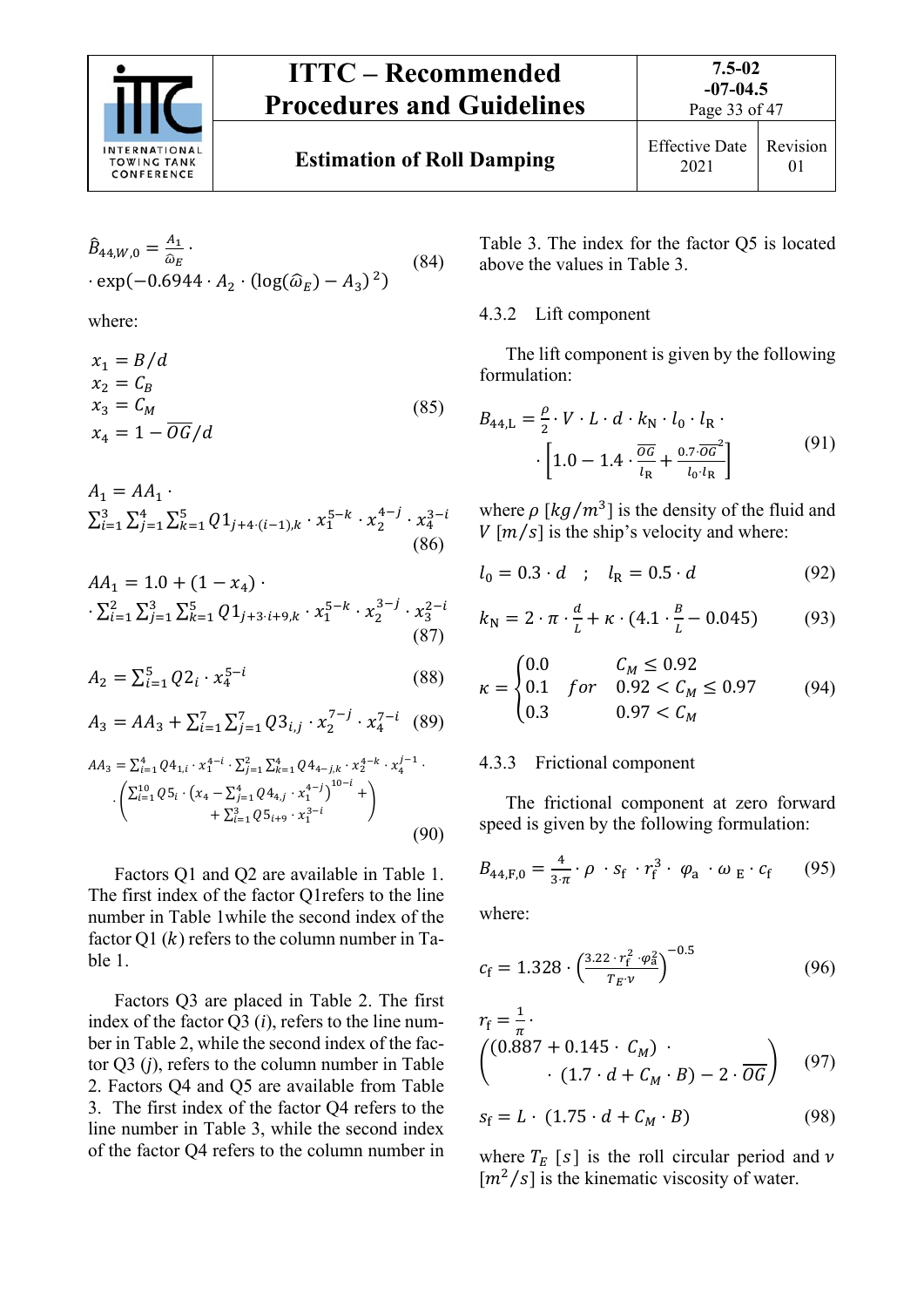

In Kawahara et al. (2009), there is an erratum in Eq. (21) of the paper, the corrected Equation is in this document, Eq. (96).

#### 4.3.4 Eddy making component

The eddy component at zero forward speed is given by the following equation:

$$
\hat{B}_{44,E,0} = \frac{4 \cdot \hat{\omega}_E \cdot \varphi_a}{3 \cdot \pi \cdot x_2 \cdot x_1^3} \cdot C_R \tag{99}
$$

where:

$$
x_1 = B/d \t x_2 = C_M
$$
  

$$
x_3 = C_M \t x_4 = \frac{\overline{OC}}{d}
$$
 (100)

$$
C_R = A_E \cdot \exp(B_{E1} + B_{E2} \cdot x_3^{B_{E3}})
$$
 (101)

$$
A_E = (-0.0182 \cdot x_2 + 0.0155) \cdot (x_1 - 1.8)^3 +
$$
  
+ 
$$
\sum_{i=1}^{5} Q6_{1,i} \cdot x_2^{5-i}
$$
 (102)

$$
B_{E1} = (-0.2 \cdot x_1 + 1.6) \cdot (3.98 \cdot x_2 - 5.1525) \cdot \cdot \cdot x_4 \cdot {x_4 \cdot \sum_{i=1}^{3} Q6_{2,i} \cdot x_2^{3-i} + \sum_{i=1}^{2} Q6_{2,i+3} \cdot x_2^{2-i}}
$$
\n(103)

$$
B_{E2} = (0.25 \cdot x_4 + 0.95) \cdot x_4 + \sum_{i=1}^{5} Q6_{3,i} \cdot x_2^{5-i}
$$
\n(104)

$$
B_{E3} = (46.5 - 15 \cdot x_1) \cdot x_2 + 11.2 \cdot x_1 - 28.6 \tag{105}
$$

Factors Q6 are placed in Table 4. The first index of the factor Q6 refers to the line number in Table 4, while the second index of the factor Q6 refers to the column number Table 4.

#### 4.3.5 Bilge keel component

The bilge keel component at zero forward speed is given by the following equation:

$$
\hat{B}_{44,BK,0} = A_{BK} \cdot \hat{\omega}_E \cdot \exp(B_{BK1} + B_{BK2} \cdot \mathbf{X}_3^{BBK3})
$$
\n(106)

where:

$$
x_1 = B/d \quad ; \quad x_2 = C_B \quad ; \quad x_3 = C_M;
$$
  
\n
$$
x_4 = \frac{\overline{oc}}{d} \quad ; \quad x_6 = \varphi_a \text{ [deg]};
$$
  
\n
$$
x_7 = b_{BK}/B \quad ; \quad x_8 = l_{BK}/L \tag{107}
$$

$$
A_{BK} = f_1 \cdot f_2 \cdot f_3 \tag{108}
$$

$$
f_1 = (x_1 - 2.83)^2 \cdot \sum_{i=1}^3 Q 7_{1,i} \cdot x_2^{3-i} + \sum_{i=1}^3 Q 7_{2,i} \cdot x_2^{3-i}
$$
 (109)

$$
f_2 = \sum_{i=1}^{3} Q7_{3,i} \cdot x_6^{3-i}
$$
 (110)

$$
B_{BK1} = x_4
$$
  
\n
$$
\begin{pmatrix}\n5 \cdot x_7 + 0.3 \cdot x_1 - 0.2 \cdot x_8 + \\
+ \sum_{i=1}^3 Q 7_{6,i} \cdot x_6^{3-i}\n\end{pmatrix}
$$
\n(111)

$$
B_{BK2} = -15 \cdot x_7 + 1.2 \cdot x_2 - 0.1 \cdot x_1 ++ \sum_{i=1}^{3} Q7_{7,i} \cdot x_4^{3-i}
$$
 (112)

$$
B_{BK3} = 2.5 \cdot x_4 + 15.75 \tag{113}
$$

Factors Q6 are placed in Table 5. The first index of the factor Q7 refers to the line number in Table 5while the second index of the factor Q7 refers to the column number in Table 5.

#### **5. VALIDATION**

#### **5.1 Uncertainty Analysis**

Uncertainty analysis should be performed in accordance with the 'Guide to the Expression of Uncertainty Analysis in Experimental Hydrodynamics' 7.5-02-01-01.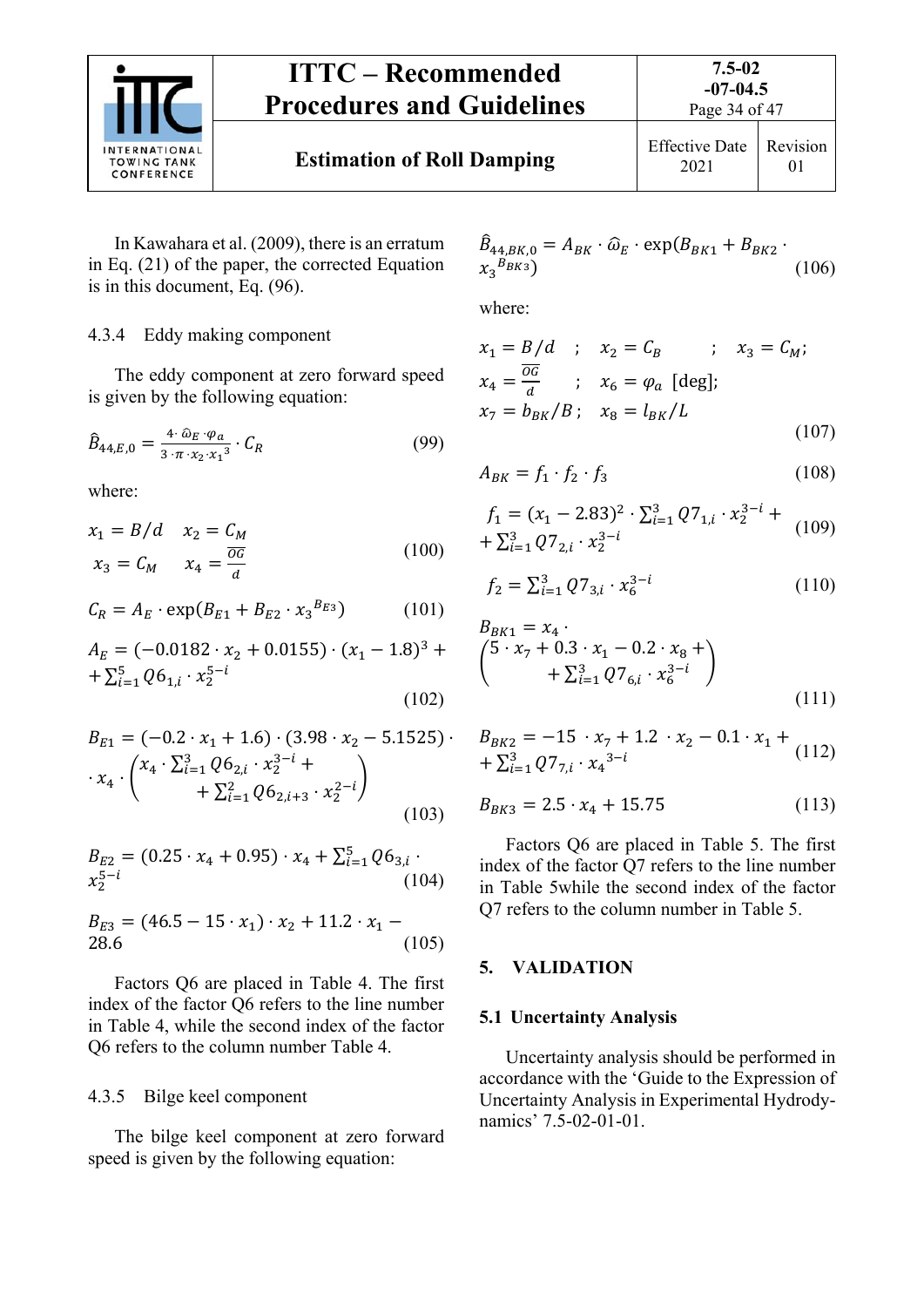

## **5.2 Benchmark Model Test Data**

Some benchmark data is available for the empirical methods to estimate roll damping. In the following, the model tests data is summarized:

- Wave making component and lift component: Ikeda *et al.,* (1978a).
- Frictional component: no benchmark model test data is available.
- Eddy making component: Ikeda et al., (1977a) or (1978b).
- Appendages component: regarding bilge keel component, refer to Ikeda et al., (1976, 1977b or 1978d); and regarding skeg component, refer to Ali et al., (2004).
- Hard chine hull: Ikeda et al.,(1990) or Tanaka et al., (1985).
- Multi-hull: Katayama et al, (2008).
- Planning hull: Ikeda et al., (2000).
- Frigate: Etebari et al., (2008), Bassler et al., (2007), Grant et al., (2007), Atsavapranee et al., (2007) or (2008).
- Water on deck or water in tank: Katayama et al, (2009).

For full-scale data, refer to Atsavapranee *et al*., (2008), where flow visualization around bilge keel and free decay test results are indicated.

## **6. DOCUMENTATION**

The results from the tests or estimations should be collated in a report, which should contain at least the following information:

- Model specifications:
	- o Identification
- o Loading condition: weight or draught, height of the centre of gravity *KG* , (undamped) roll natural period  $T_{\varphi}$  or frequency  $\omega$ <sub>x</sub>
- o Model scale
- o Main dimensions and hydrostatics of the model, including the characteristics of the appendages used (see recommendations of ITTC Standard Procedure 7.5- 01-01-01, Ship Models)
- Test date (if tests have been performed)
- Particulars of the towing tank, including length, breadth and water depth (if tests have been performed)
- Parametric data for the tests/estimations:
	- o Water temperature of tank water
	- o Density of tank water
	- o Kinematic viscosity of the water
- For each test/estimation:
	- o Rolling conditions: excitation period  $T_F$ or frequency  $\omega_E$ , wave direction  $\chi$ , forward speed V or Froude number  $F_r$  and roll amplitude  $\varphi_a$

## **7. REFERENCES**

- Ali, B., Katayama, T., Ikeda, Y., 2004, *"Roll damping characteristics of fishing boats with and without drift motion"*, International Shipbuilding Progress, Vol. 51 (2/3), pp.237-250.
- Atsavapranee, P., Carneal, J.B., Grant, D.J., Percival, S., 2007, *"Experimental Investigation of Viscous Roll Damping on the DTMB Model 5617 Hull Form"*, Proceedings of the 26th International Conference on Offshore Mechanics and Arctic Engineering, OMAE2007-29324
- Atsavapranee, P., Grant, D.J., Carneal, J.B., Etebari, A., Percival, S., Beirne, T., 2008, *"Full*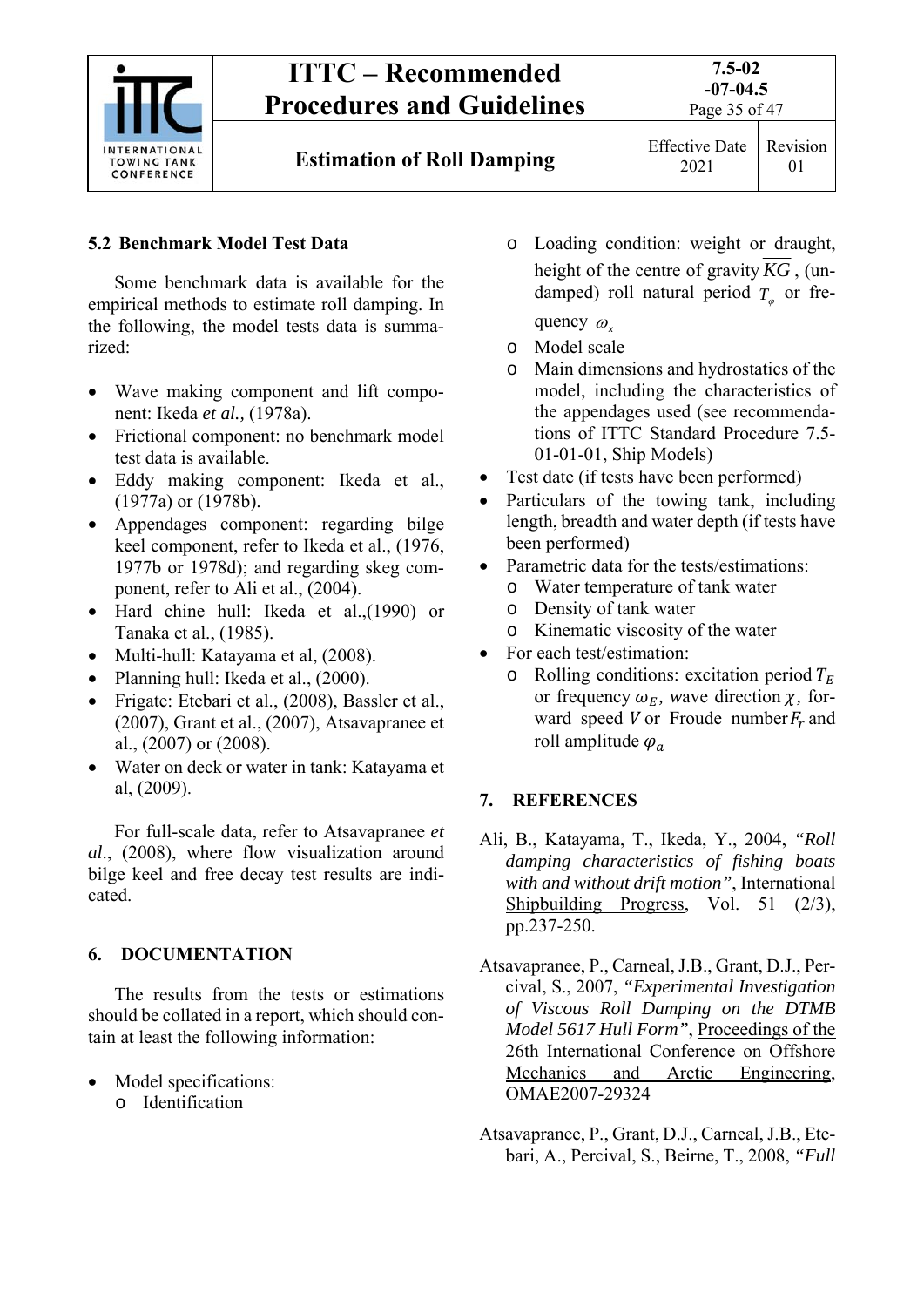

*Scale Investigation of Bilge Keel Effectiveness at Forward Speed"*, NSWCCD-50-TR-2008 / 075.

- Bassler, C.C., Carneal, J.B., Atsavapranee, P., 2007, *"Experimental Investigation of Hydrodynamic Coefficient of a Wave-piercing Tumble Hull Form"*, ASME 2007 26<sup>th</sup> International Conference on Offshore Mechanics and Arctic Engineering, Vol. 4, Paper No. OMAE2007-29310, pp. 537-548.
- Bassler, C.C, Reed, A.M., 2009, *"An Analysis of the Bilge Keel Roll Damping Component Model*", Proceedings of 10th International Conference on Stability of Ships and Ocean Vehicles, pp.369-385, St. Petersburg.
- Bassler, C.C., Reed, A.M., 2010, *"A Method to Model Large Amplitude Ship Roll Damping"*, Proceedings of the 11th International Ship Stability Workshop, pp.217-224.
- Bertgalia, G., Scarpa, G., Serra, A., Francescutto, A., Bulian, G.., 2004, *"Systematic Experimental Tests for IMO Weather Criterion Requirements and Further Development Towards a Probabilistic Intact Stability Ap*proach", Proceedings of the 7th International Ship Stability Workshop, Shanghai, China, pp. 63-74.
- Bertin L.E., 1874a, "*Naval Science*", Vol. III, pp.198.
- Bertin L.E., 1874b, "*Donnees théoriques Et Expérimentales Sur Les Vagues Et Le Roulis*", Kessinger Legacy Reprints.
- Blasius, H., 1908, "The Boundary Layers in Fluids with Little Friction", Zeitschrift fuer Mathematik und Physik, Band 56, Vol. 1, pp.1-37 (in German).
- Blasius, H., 1950, *"The Boundary Layers in Fluids with Little Friction"*, National Advisory Committee For Aeronautics, Technical Memorandum 1256, pp.1-58.
- Blume, P., 1979, *"(Determination of Coefficients for the Effective Roll Damping by Model Tests and their Application for Estimating Large Roll Angles"*, Schiffstechnik Bd. 26, pp. 3-23 (in German)
- Bulian, G., 2004, "*Estimation of Nonlinear Roll Decay Parameters Using an Analytical Approximate Solution of the Decay Time History*", International Shipbuilding Progress, 51(1), pp. 5-32.
- Bulian, G., Francescutto, A., Fucile, F., 2009, "*Project HYD-III-CEH-5: Determination of Relevant Parameters for the Alternative Assessment of Intact Stability Weather Criterion on Experimental Basis*",Project Report, HYDROLAB Project.
- Etebari, A., Atsavapranee, P., Bassler, C.C., Carneal, J., 2008, *"Experimental Analysis of Rudder Contribution to Roll Damping"*, Proceedings of the ASME 27th International Conference on Offshore Mechanics and Arctic Engineering, No. OMAE2008-57265, pp. 165-174.
- Froude, W., Abell, W., Gawn, R., Duckworth, A., Institution of Naval Architects, 1955, *"The Papers of William Froude, 1810-1879: With a Memoir by Sir Westcott Abell and an Evaluation of William Froude's Work by R.W.L. Gawn - On Resistance in Rolling of Ships",*Institution of Naval Architecture.
- Gawn, R.W.L., 1940, *"Rolling Experiments with Ships and Models in Still Water",*Trans I.N.A., 82.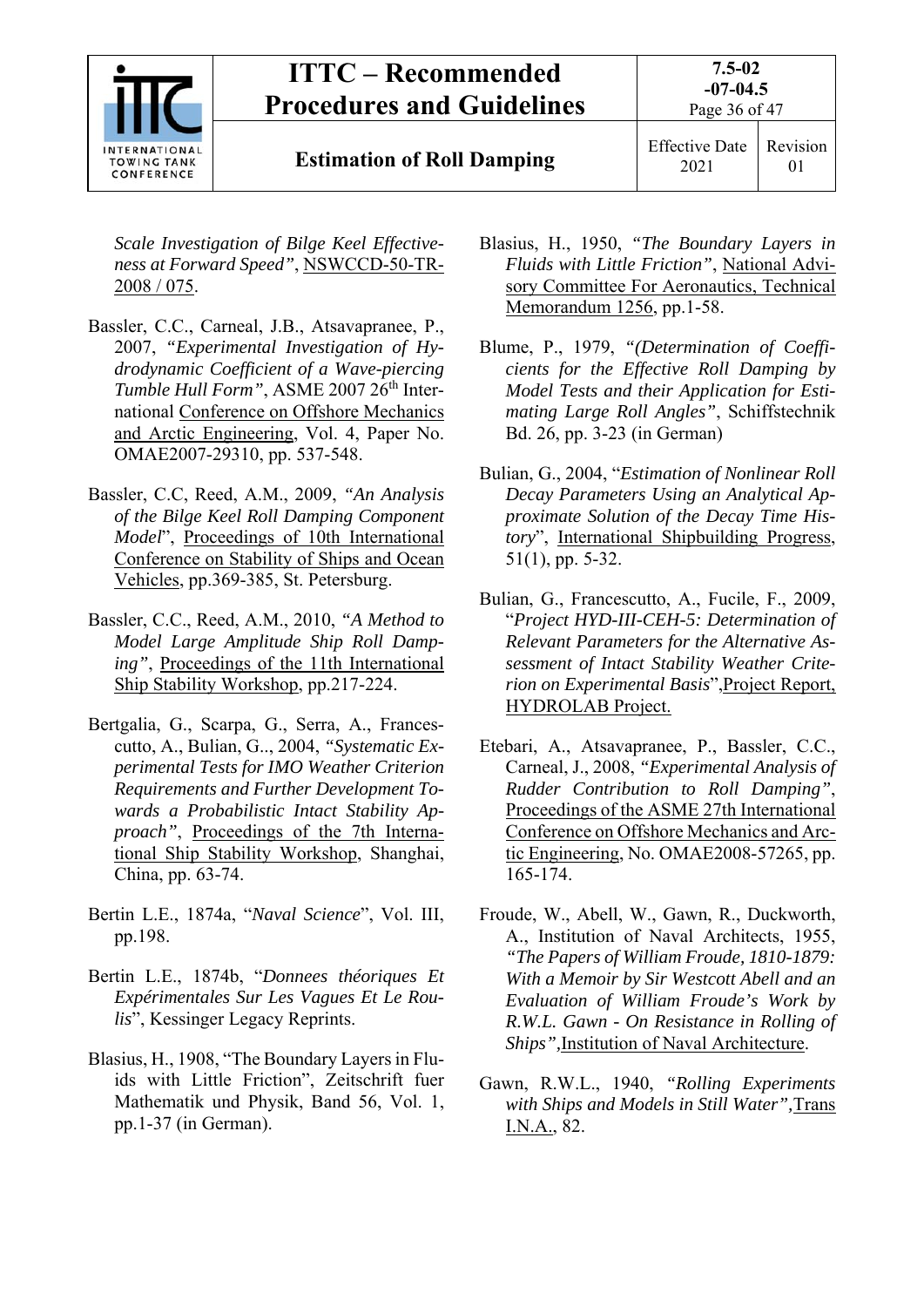

**Estimation of Roll Damping** Effective Date

- Grant, D.J, Etebari, A.,Atsavapranee, P., 2007, *"Experimental Investigation of Roll and Heave Excitation Damping in Beam Wave Fields"*, Proceedings of the 26th International Conference on Offshore Mechanics and Arctic Engineering, No. OMAE2007- 29318, pp. 549-559.
- Grant, D., Bassler, C.C., Percival, S., Walker, D., 2010, *"Design and Use of a 3DoF Motion Mechanism for Large Amplitude Forced Oscillation Model Testing"*, Proceedings of the 29<sup>th</sup> American Towing Tank Conference, pp. 199-206.
- Handschel, S., Abdel-Maksoud, M., 2014a, *"Improvement of the harmonic excited roll motion technique for estimating roll damping"*, Ship Technology Research, Vol. 61 (3), pp. 116-130.
- Handschel, S., Abdel-Maksoud, M., Fröhlich, M., 2014b, *"Experimental and Numerical Investigation of Ship Roll Damping by Applying the Harmonic Forced Roll Motion Technique"*, Proceedings of the 30<sup>th</sup> Symposium on Naval Hydrodynamics (SNH2014), Hobart, Tasmania, Australia.
- Haddara, M.R., 2005, *"Roll damping: a review"*, Oceanic Engineering International, 9(1), pp. 1-10.
- Hashimoto, H., Sanya Y., 2009, *"Research on Quantitative Prediction of Parametric Roll in Regular Waves"*, Conference proceedings of the Japan Society of Naval Architects and Ocean Engineers, Vol.8, pp.361-364.
- Himeno, Y., 1981, *"Prediction of Ship Roll Damping- State of the Art"*, Technical Report 239, College of Engineering, The University of Michigan, Michigan, USA.
- Hughes, G., 1954, *"Friction and Form Resistance in Turbulent Flow, and a Proposed Formulation for use in model and Ship Correlation"*, National Physical Laboratory, NPL, Ship Division, Paper No. 7, London, April, RINA Transactions 1954-16.
- Idle, G., Baker, G.S., 1912, TINA, 54, pp.103.
- Ikeda, Y., Himeno, Y., Tanaka, N., 1976, *"On Roll Damping Force of Ship: Effects of Friction of Hull and Normal Force of Bilge Keels"*, Journal of the Kansai Society of Naval Architects, Vol.161, pp.41-49 (in Japanese).
- Ikeda, Y., Himeno, Y., Tanaka, N., 1977a, *"On Eddy Making Component of Roll Damping Force on Naked Hull"*, Journal of the Society of Naval Architects of Japan, Vol.142, pp.54-64 (in Japanese).
- Ikeda, Y., Komatsu, K., Himeno, Y., Tanaka, N., 1977b, *"On Roll Damping Force of Ship -Effects of Hull Surface Pressure Created by Bilge Keels"*, Journal of the Kansai Society of Naval Architects, Vol. 165, pp.31-40 (in Japanese).
- Ikeda, Y., Himeno, Y., Tanaka, N., 1978a, *"Components of Roll Damping of Ship at Forward Speed"*, Journal of the Society of Naval Architects of Japan, Vol.143, pp.113- 125 (in Japanese)
- Ikeda Y., Himeno Y., Tanaka N., 1978b, *"On Eddy Making Component of Roll Damping Force on Naked Hull"*, Journal of the Society of Naval Architects of Japan, Vol. 142, pp. 54-64 (in Japanese).
- Ikeda, Y., Himeno, Y., Tanaka, N., 1978c, *"A Prediction Method for Ship Roll Damping"*,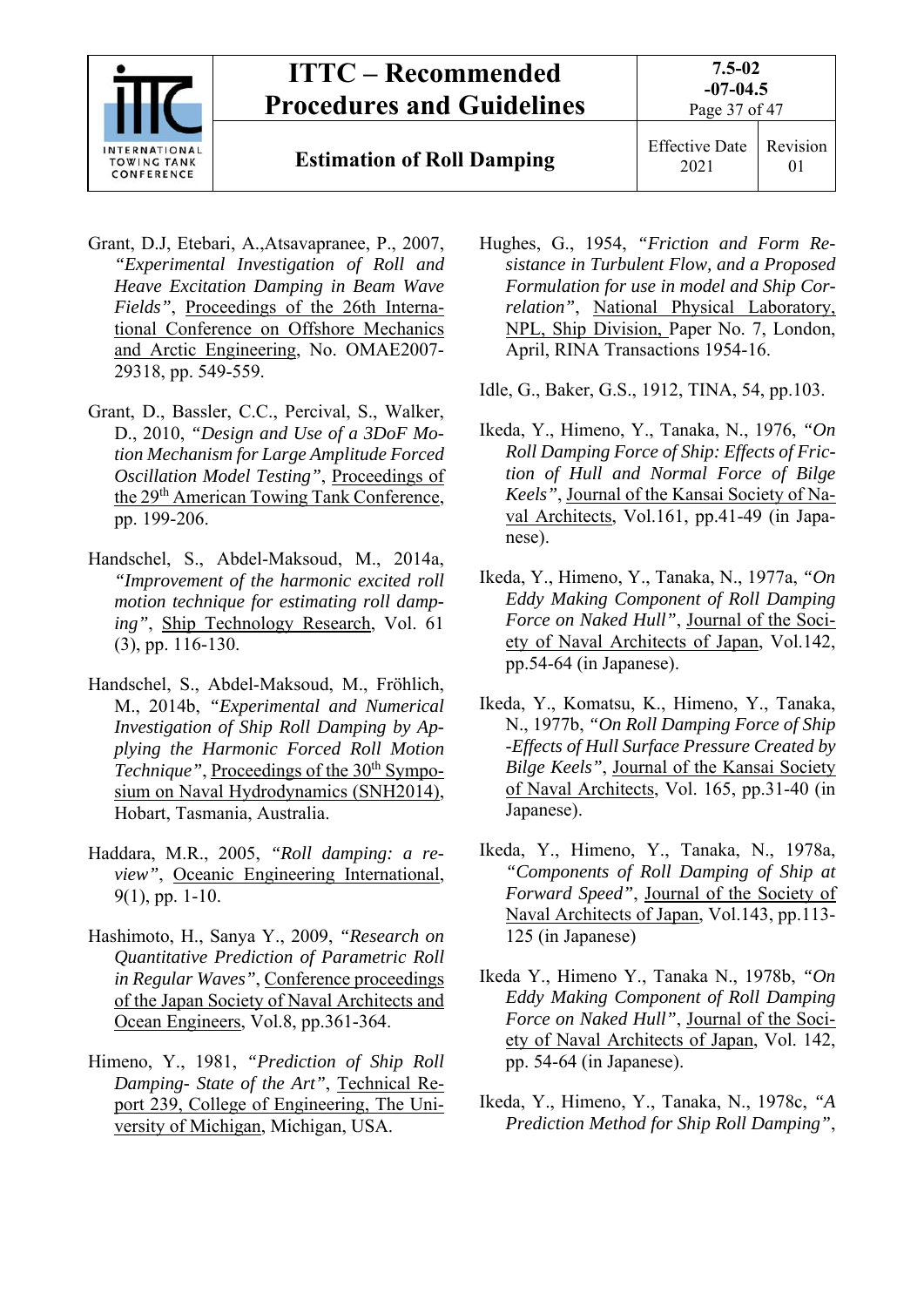

**Estimation of Roll Damping** Effective Date

Report No. 00405, Department of Naval Architec-ture University of Osaka Prefecture, pp. 1-23.

- Ikeda, Y., Himeno, Y., Tanaka, N., 1978d, *"On Roll Damping Force of Ship -Effects of Hull Surface Pressure Created by Bilge Keels"*, Report of Department of Naval Architecture University of Osaka Prefecture, No. 00402.
- Ikeda, Y., Umeda, N., 1990, *"A Prediction Method of Roll Damping of a Hard-chine Boat at Zero Forward Speed"*, Journal of the Kansai Society of Naval Architects, Vol.213, pp.57-62 (in Japanese).
- Ikeda Y., Fujiwara T., Katayama T., 1993, *"Roll damping of a sharp cornered barge and roll control by a new-type stabilizer"*, Proceedings of the 3rd International Society of Offshore and Polar Engineers Conference, Vol. 3, pp. 634-639, Singapore.
- Ikeda, Y., Katayama, T., Hasegawa, Y., Segawa, M., 1994, *"Roll Damping of High Speed Slender Vessels"*, Journal of the Kansai Society of Naval Architects, Vol. 222, pp.73-81 (in Japanese).
- Ikeda, Y., Katayama, T., 2000, *"Roll Damping Prediction Method for a High-Speed Planning Craft"*, Proceedings of the 7th International Conference on Stability of Ship and Ocean Vehicles, B, pp.532-541.
- Ikeda, Y., Kawahara, Y., 2008, *"A Proposal of Guidance to the Master of a Damaged Passenger Ship for Deciding to Return to Port"*, Journal of the Japan Society of Naval Architects and Ocean Engineers, Vol.7, pp.115- 122 (in Japanese).
- IMO, 2004, *"SLF 47/6/8. Review of the Intact Stability Code: Guidelines for model testing of Intact Stability. Experimental approach to*

*evaluate the relevant factores for the calculation of the roll angle*  $\theta_1$ *", Report submit*ted by Italy, June 11, London, UK.

- IMO, 2006, "*MSC.1/Circ. 1200. Interim Guidelines for Alternative Assessment of the Weather Criterion*", May 24, London, UK.
- JSRA (Japan Shipbuilding Research Association), 1977,*"Reports of Committee SR 161. no 27"* (in Japanese).
- Kaplan, P., 1966, "*Nonlinear Theory of Ship Roll Motion in a Random Seaway*",Webb institute of Naval Architects, Lecture Notes.
- Katayama, T., Taniguchi, T., 2008, *"A Study on Viscous Effects of Roll Damping for Multi-Hull High-Speed Craft"*, Journal of the Japan Society of Naval Architects and Ocean Engineers, Vol.8, pp.147-154 (in Japanese).
- Katayama, T., Kotaki, M., Katsui, T., Matsuda A., 2009, *"A Study on Roll Motion Estimation of Fishing Vessels with Water on Deck"*, Journal of the Japan Society of Naval Architects and Ocean Engineers, Vol.9, pp.115- 125 (in Japanese).
- Kato, H., 1957, *"On the Frictional Resistance to the Rolling of Ships"*,Journal of Zosen Kyokai, Vol.102, pp.115-122 (in Japanese).
- Kawahara, Y., Maekawa, K., Ikeda, Y., 2009, *"A Simple Prediction Formula of Roll Damping of Conventional Cargo Ships on the Basis of Ikeda's Method and Its Limitations"*, Proceedings of the 10<sup>th</sup> International Conference on Stability of Ships and Ocean Vehicles, pp. 387-398.
- Kuroda, T., Hara, S., Houtani, H., Ota, D. "*Direct Stability Assessment for Excessive Acceleration Failure Mode and Validation by*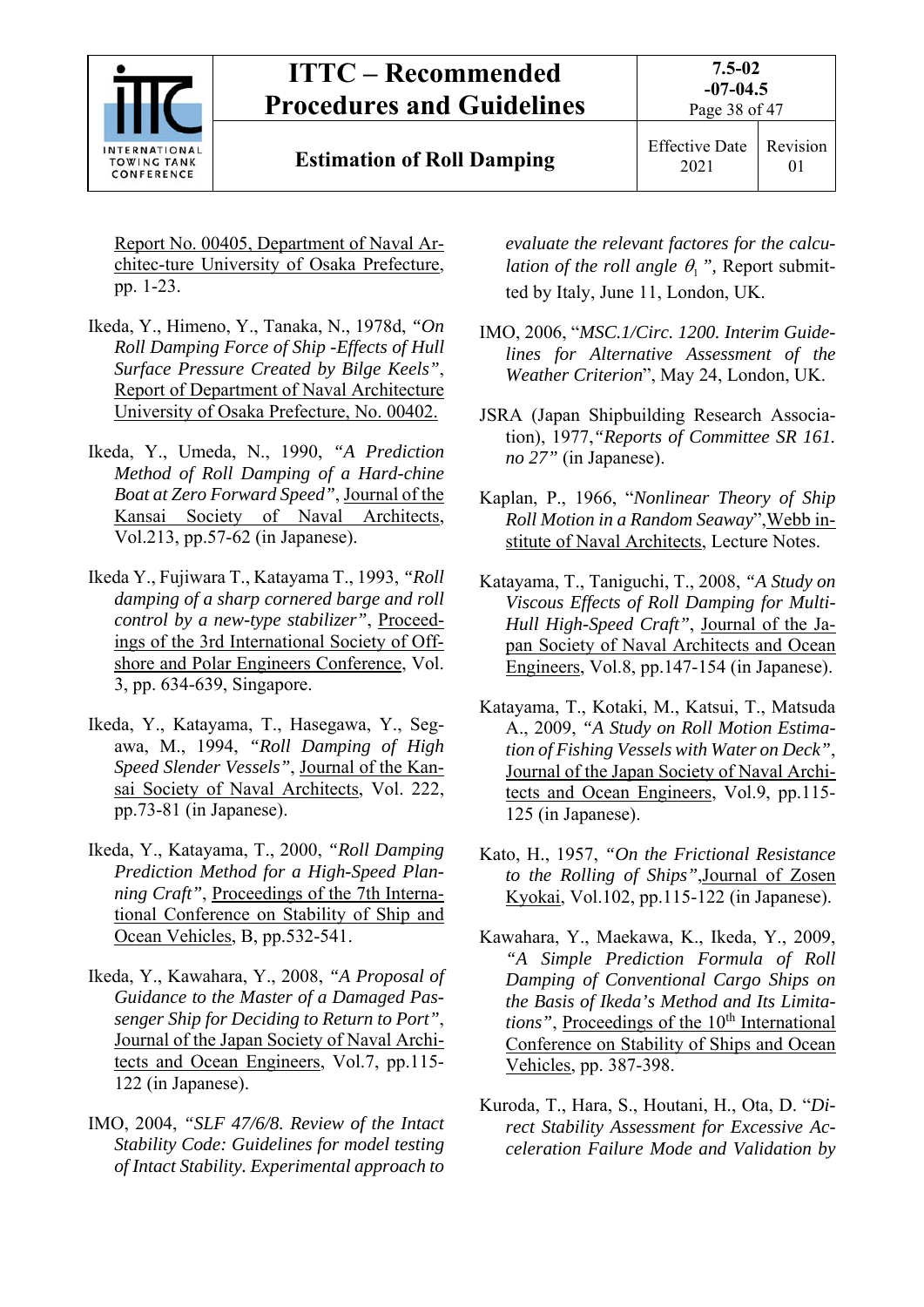

## **Estimation of Roll Damping** Effective Date

*Model Tests*", Proceedings of the 13<sup>th</sup> International Conference on Stability of Ships and Ocean Vehicles (STAB2018), September 16-21, Kobe, Japan, pp. 291-300.)

- Lewison, G.R.G., 1976, *"Optimum Design of Passive Roll Stabilizer Tanks"*,Royal Institution of Naval Architects, Naval Architect, Vol. 1, pp. 31-45.
- Ohkusu, M., 1970, *"On the Motion of Multihull Ship in Wave"*, Transactions of the West-Japan Society of Naval Architects, Vol.40, pp.19-47 (in Japanese).
- Oliva-Remola, A., Bulian, G., Pérez-Rojas, L., 2018, *"Estimation of damping through internally excited roll tests"*, Ocean Engineering, 160, pp. 490-506.
- Oliveira, M., Santis,R. Alexis, C., Castillo, R., Almeida, M., and Neves, S., 2018, "*Empirical and experimental roll damping estimates for an oil tanker in the context of the 2nd generation intact stability criteria*", Proceedings of the 13<sup>th</sup> International Conference on Stability of Ships and Ocean Vehicles (STAB2018), September 16-21, Kobe, Japan, pp. 179-191.
- Roberts, J., 1985, *"Estimation of Nonlinear Ship Roll Damping from Free-Decay Data"*, Ship Research, 29(2), pp. 127-138.
- Standing, R.G., 1991, *"Prediction of viscous roll damping and response of transportation barges in waves"*, Proceedings of the 1st International Society of Offshore and Polar Engineers Conference, Vol.3, August, Edinburgh.
- Söder, C.-J., Rosén, A., Werner, S., Huss, M., Kuttenkeuler, J., 2012, *"Assessment of Ship Roll Damping through Full-Scale and*

*Model-Scale Experiments and Semi-Empirical Methods"*, Proceedings of the 11<sup>th</sup> International Conference on Stability of Ships and Ocean Vehicles, Athens, Greece, pp. 877-886.

- Takaki M., Tasai F., 1973, *"On the Hydrodynamic Derivative Coefficients of the Equations for Lateral Motions of Ships"*,Transactions of the west-Japan Society of Naval Architects, Vol. 46 (in Japanese).
- Tamiya, S., 1958, "On the Dynamical Effect of Free Water Surface", Journal of Zosen Kyokai, Vol.103, pp.59-67 (in Japanese).
- Tamiya, S., Komura, T., 1972, *"Topics on Ship RollingCharacteristics with Advance Speed",*Journal of the Society of Naval Architects of Japan, Vol.132, pp.159-168 (in Japanese).
- Tanaka, N., Ikeda, Y., 1985, *"Study on Roll Characteristics of Small Fishing Vessel: Part 4 Effect of Skeg and Hard-chine on Roll Damping"*, Journal of the Kansai Society of Naval Architects, Vol.196, pp.31-37 (in Japanese).
- Tasai, F., 1965, "Equation of Ship Roll Motion", Research Institute for Applied Mechanics, Kyushu University, Report No.25 (in Japanese).
- Motora, S., 1964, "Theory of Ship Motion", Kyoritsu Shuppan Book Co. (in Japanese).
- Wu, X., Tao, L., Li, Y., 2005, "*Nonlinear Roll Damping of Ship Motions in Waves*", Journal of Offshore Mechanics and Arctic Engineering, 127(3), pp.205-211.
- Yamashita, S., Katagiri, T., 1980, *"The results of a systematic series of tests on rolling motion of a box-shaped floating structure of*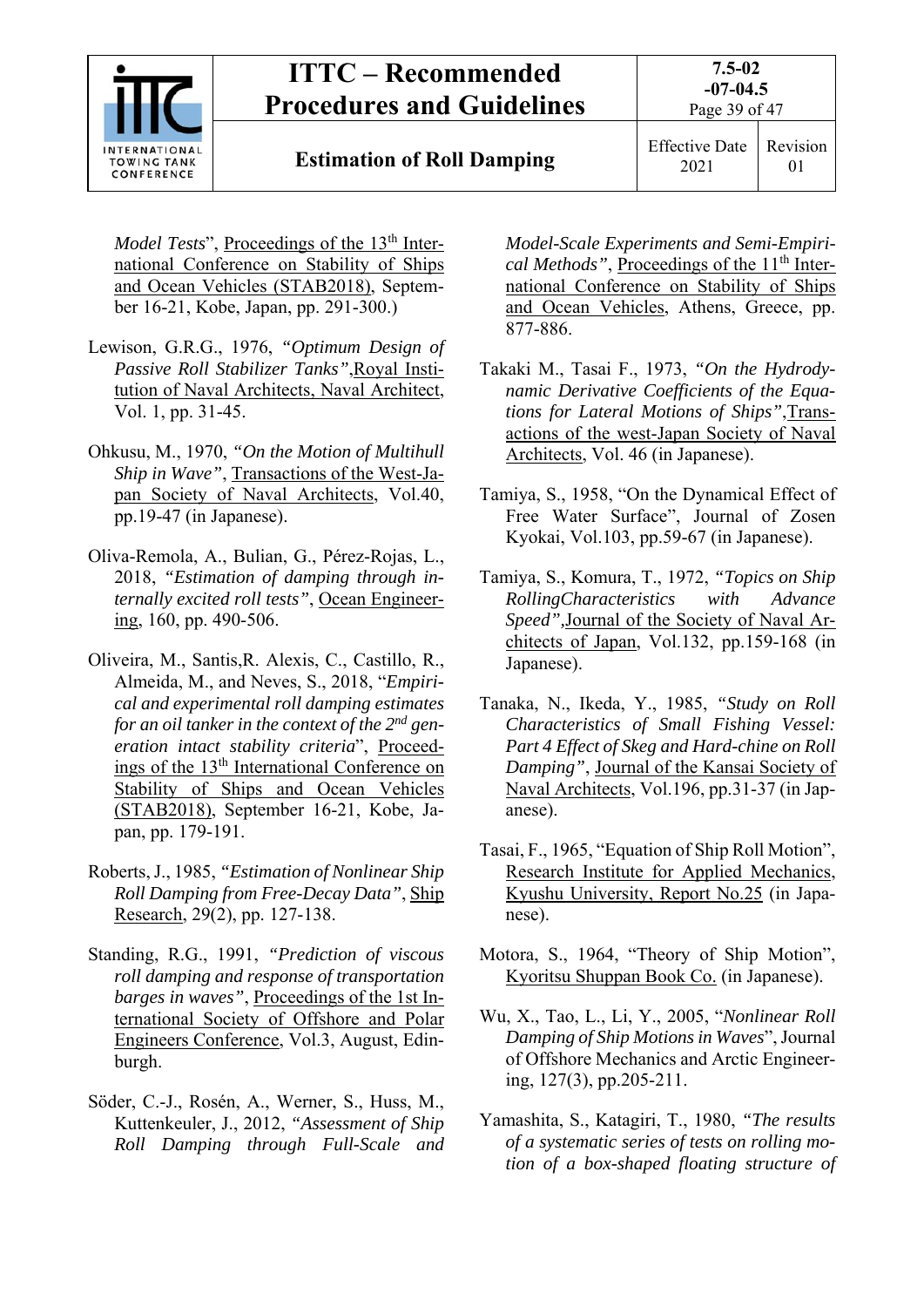

*shallow draught"*, Transactions of West Japan Society of Naval Architects, Vol.60, pp.77-86.

- Vassilopoulos, L., 1971 *"Ship Rolling at Zero Speed in Random Beam Seas with Nonlinear Damping and Restoration"*, Journal of Ship Research, 15(4), pp. 289-294.
- Wassermann, S., Feder, D., Abdel-Maksoud, M., 2016a, *"Estimation of ship roll damping – A comparison of the decay and the harmonic excited roll motion technique for a post panamax containership"*, Ocean Engineering, 120, pp. 371-382.
- Wassermann, S. Krambs, G., Abdel-Maksoud, M., 2016b, *"Estimation of force coefficients for normal forces on bilge keels and skin friction roll damping of ships by CFD simulations"*, Proceedings of the 15<sup>th</sup> International Ship Stability Workshop, Sweden.
- Watanabe, Y, 1930, *"On the Design of Antirolling Tanks"*, Journal of Zosen Kiokai, the Society of Naval Architects of Japan, Vol.46, pp. 125-153 (in Japanese).
- Watanabe, Y, 1943, *"On the Design of frahm type Anti rolling Tank"*, Bulletin of Zosen Kiokai, the Society of Naval Architects of Japan, Vol.258, pp. 251-255(in Japanese).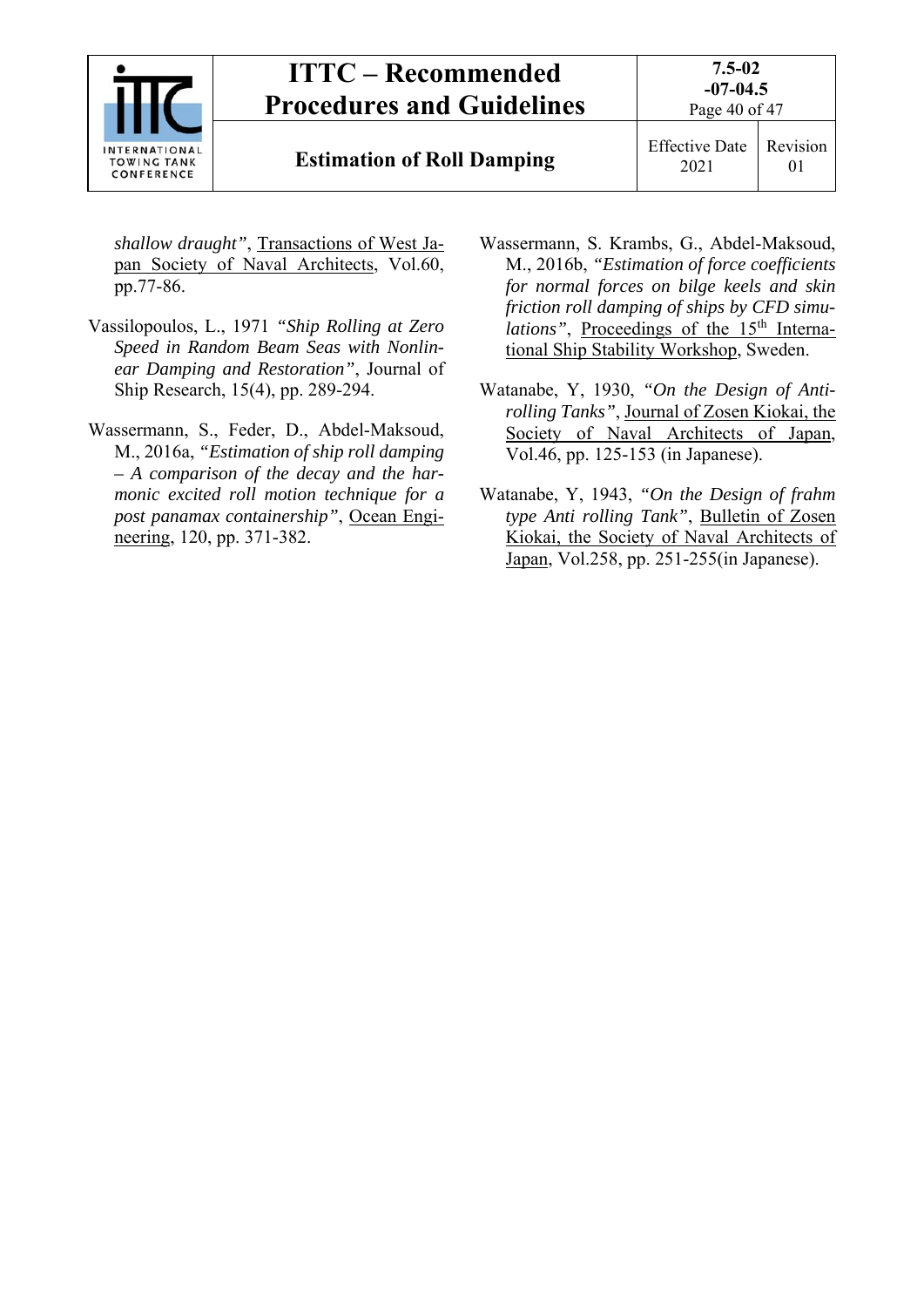

Page 41 of 47

**Estimation of Roll Damping** Effective Date

2021

Revision 01

## **Appendix A. SIMPLIFIED IKEDA'S METHOD FACTORS**

Table 1 Factors Q1 and Q2

| <b>Factor Q1</b> |              |                |                  |                         |               |
|------------------|--------------|----------------|------------------|-------------------------|---------------|
|                  | $\mathbf{1}$ | $\overline{2}$ | 3                | $\overline{\mathbf{4}}$ | 5             |
| 1                | 0.00000      | 0.00000        | 0.00000          | 0.00000                 | 0.00000       |
| $\overline{2}$   | 0.00000      | $-0.002222$    | 0.040871         | $-0.286866$             | 0.599424      |
| 3                | 0.00000      | 0.010185       | $-0.161176$      | 0.904989                | $-1.641389$   |
| 4                | 0.00000      | $-0.015422$    | 0.220371         | $-1.084987$             | 1.834167      |
| 5                | $-0.0628667$ | 0.4989259      | 0.52735          | $-10.7918672$           | 16.616327     |
| 6                | 0.1140667    | $-0.8108963$   | $-2.2186833$     | 25.1269741              | -37.7729778   |
| 7                | $-0.0589333$ | 0.2639704      | 3.1949667        | $-21.8126569$           | 31.41135      |
| 8                | 0.0107667    | 0.0018704      | $-1.2494083$     | 6.9427931               | $-10.2018992$ |
| 9                | 0.00000      | 0.192207       | $-2.787462$      | 12.507855               | $-14.764856$  |
| 10               | 0.00000      | $-0.350563$    | 5.222348         | -23.974852              | 29.007851     |
| 11               | 0.00000      | 0.237096       | $-3.535062$      | 16.368376               | -20.539908    |
| 12               | 0.00000      | $-0.067119$    | 0.966362         | $-4.407535$             | 5.894703      |
| 13               | 0.00000      | 17.945         | $-166.294$       | 489.799                 | $-493.142$    |
| 14               | 0.00000      | $-25.507$      | 236.275          | $-698.683$              | 701.494       |
| 15               | 0.00000      | 9.077          | $-84.332$        | 249.983                 | $-250.787$    |
| 16               | 0.00000      | $-16.872$      | 156.399          | $-460.689$              | 463.848       |
| 17               | 0.00000      | 24.015         | $-222.507$       | 658.027                 | $-660.665$    |
| 18               | 0.00000      | $-8.56$        | 79.549           | $-235.827$              | 236.579       |
|                  |              |                | <b>Factor Q2</b> |                         |               |
|                  | 0.00000      | $-1.402$       | 7.189            | $-10.993$               | 9.45          |

## Table 2 Factor Q3

|                | <b>Factor Q3</b> |                  |               |                 |  |  |
|----------------|------------------|------------------|---------------|-----------------|--|--|
|                | 1                | $\mathbf{2}$     | 3             | 4               |  |  |
| 1              | -7686.0287       | 30131.5678       | -49048.9664   | 42480.7709      |  |  |
| 2              | 61639.9103       | -241201.0598     | 392579.5937   | -340629.4699    |  |  |
| 3              | -130677.4903     | 507996.2604      | -826728.7127  | 722677.104      |  |  |
| 4              | $-110034.6584$   | 446051.22        | -724186.4643  | 599411.9264     |  |  |
| 5              | 709672.0656      | -2803850.2395    | 4553780.5017  | -3888378.9905   |  |  |
| 6              | -822735.9289     | 3238899.7308     | -5256636.5472 | 4500543.147     |  |  |
| 7              | 299122.8727      | $-1175773.1606$  | 1907356.1357  | $-1634256.8172$ |  |  |
|                |                  | <b>Factor Q3</b> |               |                 |  |  |
|                | 5                | 6                | 7             |                 |  |  |
| 1              | $-20665.147$     | 5355.2035        | $-577.8827$   |                 |  |  |
| $\overline{2}$ | 166348.6917      | -43358.7938      | 4714.7918     |                 |  |  |
| 3              | -358360.7392     | 95501.4948       | -10682.8619   |                 |  |  |
| 4              | -264294.7189     | 58039.7328       | -4774.6414    |                 |  |  |
| 5              | 1839829.259      | -457313.6939     | 46600.823     |                 |  |  |
| 6              | -2143487.3508    | 538548.1194      | $-55751.1528$ |                 |  |  |
| 7              | 780020.9393      | -196679.7143     | 20467.0904    |                 |  |  |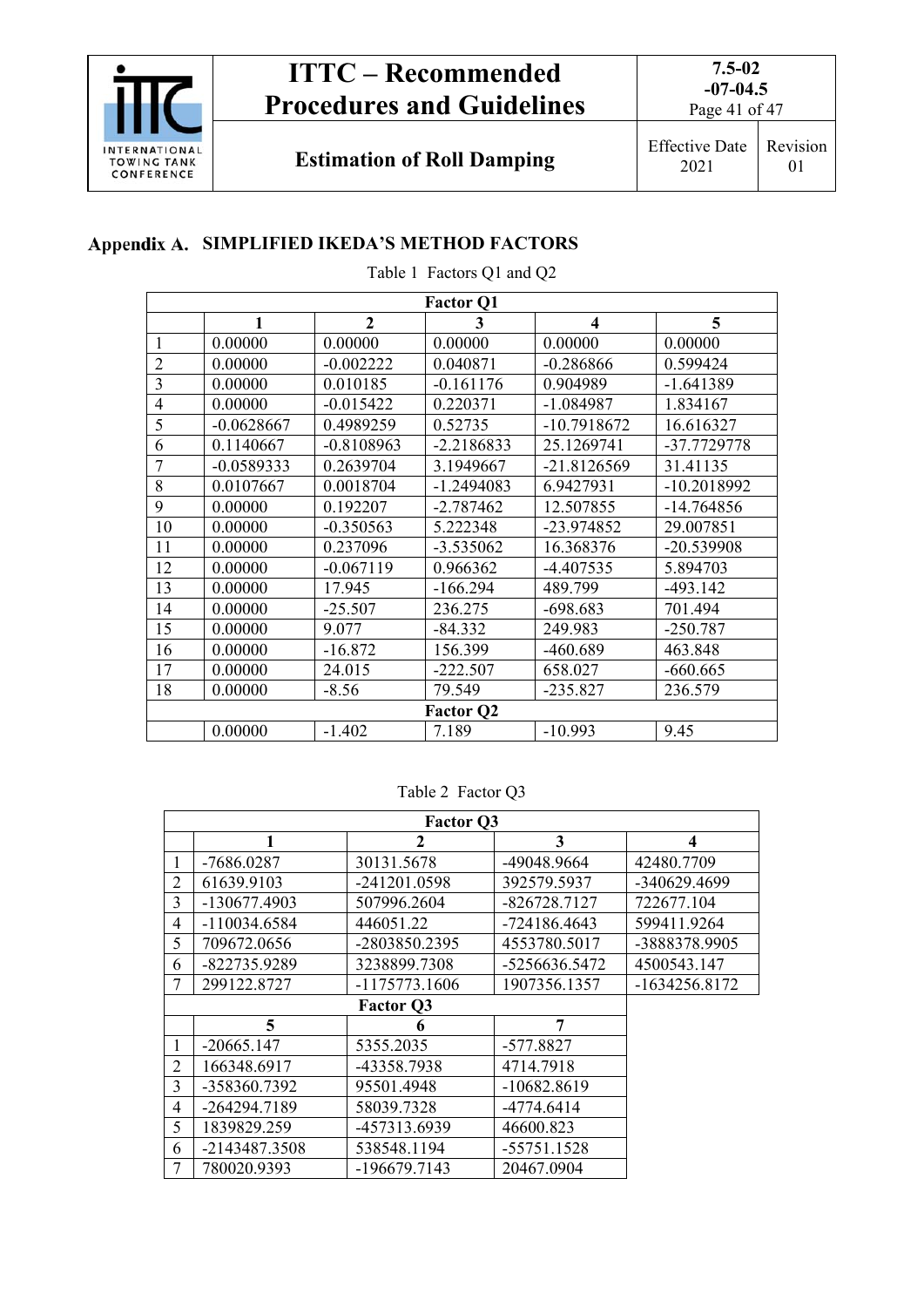

| <b>Factor Q4</b> |              |                  |              |            |
|------------------|--------------|------------------|--------------|------------|
|                  | 1            | 2                | 3            | 4          |
| 1                | $-0.3767$    | 3.39             | $-10.356$    | 11.588     |
| $\overline{2}$   | $-17.109$    | 41.495           | $-33.234$    | 8.8007     |
| 3                | 36.566       | $-89.203$        | 71.8         | $-18.108$  |
| 4                | 0            | $-0.0727$        | 0.7          | $-1.2818$  |
|                  |              | <b>Factor Q5</b> |              |            |
| <b>Index</b>     |              | 2                | 3            | 4          |
| $\overline{Q5}$  | $-1.05584$   | 12.688           | $-63.70534$  | 172.84571  |
| <b>Index</b>     | 5            | 6                |              | 8          |
| $\overline{Q5}$  | $-274.05701$ | 257.68705        | $-141.40915$ | 44.13177   |
| <b>Index</b>     | 9            | 10               | 11           | 12         |
| Ο5               | $-7.1654$    | $-0.0495$        | 0.4518       | $-0.61655$ |

## Table 3 Factors Q4 and Q5

Table 4 Factor Q6

| <b>Factor Q6</b> |           |          |            |          |           |
|------------------|-----------|----------|------------|----------|-----------|
|                  |           |          |            |          |           |
|                  | $-79.414$ | 215.695  | $-215.883$ | 93.894   | $-14.848$ |
|                  | 0.9717    | $-1.55$  | 0.723      | 0.04567  | 0.9408    |
|                  |           | $-219.2$ | 443 7      | $-283.3$ | 59.6      |

#### Table 5 Factor Q7

| <b>Factor Q7</b> |           |            |         |  |
|------------------|-----------|------------|---------|--|
|                  |           | 2          | 3       |  |
|                  |           | $-0.3651$  | 0.3907  |  |
| $\overline{2}$   |           | $-2.21$    | 2.632   |  |
| 3                | 0.00255   | 0.122      | 0.4794  |  |
|                  | $-0.8913$ | $-0.0733$  |         |  |
| 5                | 5.2857    | $-0.01185$ | 0.00189 |  |
|                  | 0.00125   | $-0.0425$  | $-1.86$ |  |
|                  | $-0.0657$ | 0.0586     | 1.6164  |  |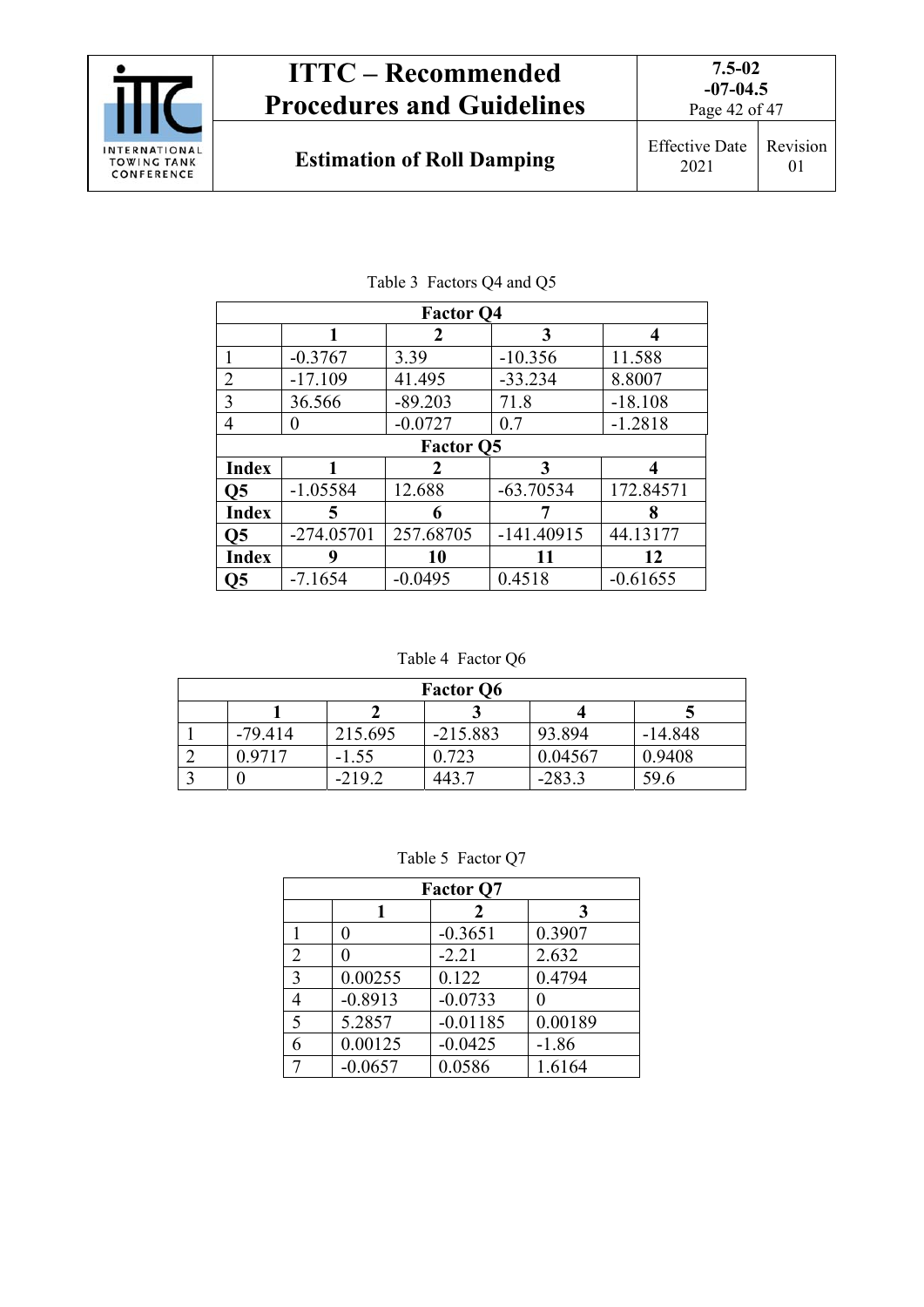

Page 43 of 47

**Estimation of Roll Damping** Effective Date

## **Appendix B. NOMENCLATURE**

| <b>Symbol</b>                     | Explanation                                                                             |  |
|-----------------------------------|-----------------------------------------------------------------------------------------|--|
| $A_{\rm M}$                       | midship section area                                                                    |  |
| $A_{\rm HL}$                      | lateral area of the demihulls or side hulls under water line                            |  |
| $A_i$                             | area of cross section under water line                                                  |  |
| a                                 | length acting on $C_{fp}$                                                               |  |
|                                   | sectional girth length from keel to hard chine or water line                            |  |
| $a_1$ , $a_3$                     | Lewis-form parameter                                                                    |  |
| $\boldsymbol{B}$                  | breadth of the ship                                                                     |  |
| $B_{33}$                          | linear coefficient of heave damping                                                     |  |
| $B_{44}$                          | equivalent linear damping component                                                     |  |
| $\widehat{B}_{44}$                | non-dimensional equivalent linear damping component                                     |  |
| $B_{\rm 44BKL}$                   | equivalent linear coefficient of bilge-keel lift component of roll damping              |  |
| $B_{\rm 44BKW}$                   | equivalent linear coefficient of bilge-keel wave making component of roll damping       |  |
| $B_{\rm 44VL}$                    | equivalent linear coefficient of vertical lift component of roll damping                |  |
| $B_{44,\mathrm{W}}$               | equivalent linear wave roll damping                                                     |  |
| $B_{44,L}$                        | equivalent linear wave roll damping                                                     |  |
| $B_{44,F}$                        | equivalent linear friction roll damping                                                 |  |
| $B_{44,E}$                        | equivalent linear eddy roll damping                                                     |  |
| $B_{44,\mathrm{App}}$             | equivalent linear appendages roll damping                                               |  |
| $B_{44,\mathrm{BK}}$              | equivalent linear bilge keel roll damping                                               |  |
| $B_{44,E,0}$                      | equivalent linear eddy roll damping at zero forward speed                               |  |
| $B^{\prime}{}_{22}$               | [prime '] indicates sectional value                                                     |  |
|                                   | sectional equivalent linear coefficient of sway damping                                 |  |
| $B$ <sup>2</sup> 33               | sectional linear coefficient of heave damping                                           |  |
| $B'_{42}$                         | sectional equivalent linear coupling coefficient of roll damping by swaying             |  |
| $B^{\prime}{}_{44}$               | sectional linear coefficient of total roll damping                                      |  |
| $B$ <sup>2</sup> 44F              | sectional equivalent linear coefficient of frictional component of roll damping         |  |
| $B$ '44W                          | sectional equivalent linear coefficient of wave making component of roll damping        |  |
| $B$ '44BKH0                       | sectional equivalent linear coefficient of bilge-keel's hull pressure component of roll |  |
|                                   | damping without forward speed                                                           |  |
| $B$ '44BKN0                       | sectional equivalent linear coefficient of bilge-keel's normal force component of roll  |  |
|                                   | damping without forward speed                                                           |  |
| $B$ <sup>2</sup> 44E0             | sectional equivalent linear coefficient of eddy making component of roll damping        |  |
|                                   | without forward speed                                                                   |  |
| $B$ <sup>2</sup> 44F <sub>0</sub> | sectional equivalent linear coefficient of frictional component of roll damping with-   |  |
|                                   | out forward speed                                                                       |  |
| $B$ '44SK0                        | sectional equivalent linear coefficient of skeg component of roll damping without       |  |
|                                   | forward speed                                                                           |  |
| $B^{\prime}$ 44W0                 | sectional equivalent linear coefficient of wave making component of roll damping        |  |
|                                   | without forward speed                                                                   |  |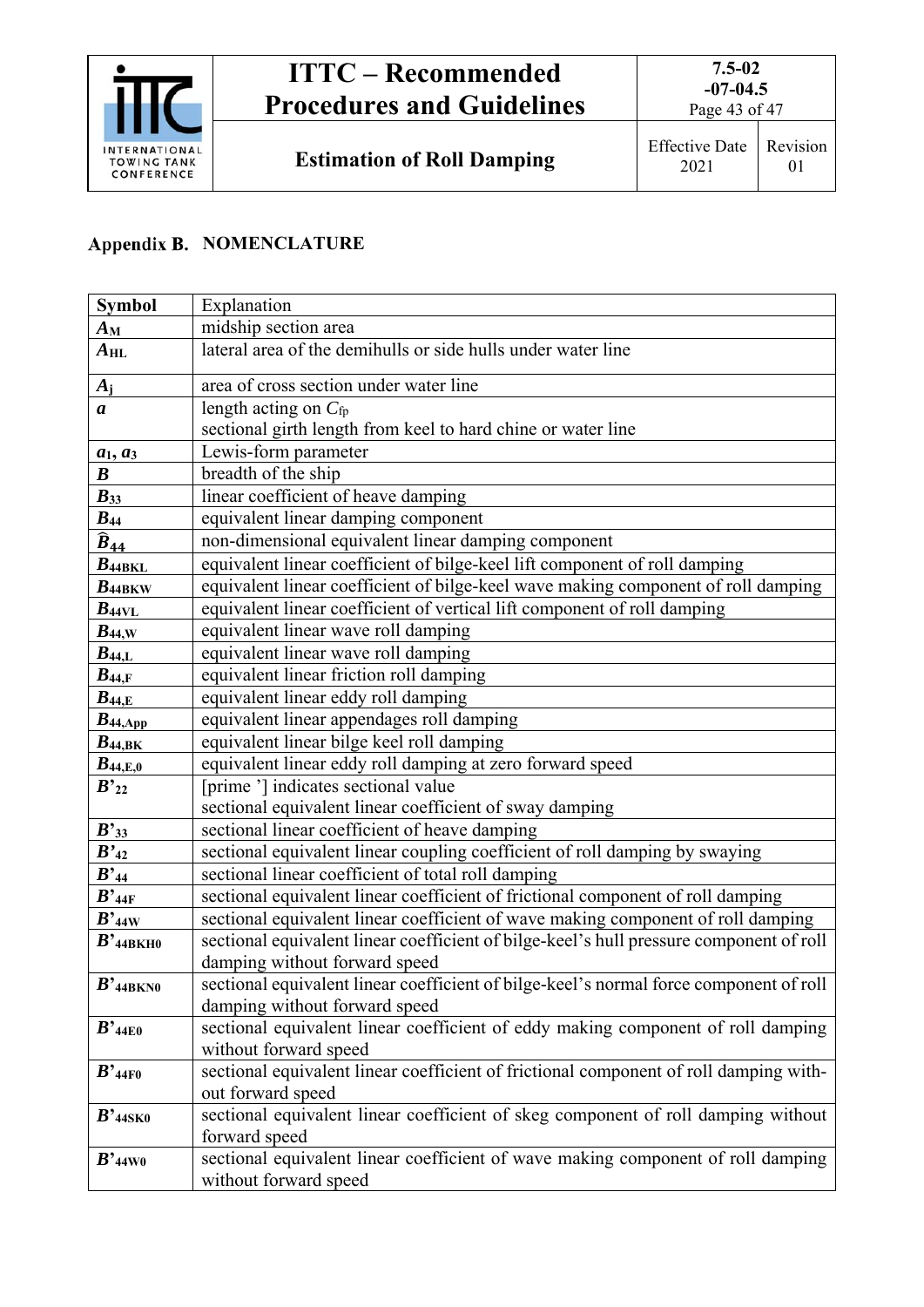

Page 44 of 47

**Estimation of Roll Damping | Effective Date:** 

| fective Date   Revision |          |
|-------------------------|----------|
| 2021                    | $\Omega$ |

| $b_{BK}$                                                                    | width of the bilge keel                                                                      |
|-----------------------------------------------------------------------------|----------------------------------------------------------------------------------------------|
| $B_{\text{comp}}$                                                           | breadth of flooding component                                                                |
| $B_{eq}$                                                                    | equivalent linear damping component                                                          |
| $B_{w_1}$                                                                   | water line breadth                                                                           |
| $\bm{b}_{\rm SK}$                                                           | thickness of skeg                                                                            |
| $b$ <sub>demi</sub>                                                         | distance from the centre line to the centre of demihull                                      |
| $B(\dot{\varphi})$                                                          | damping moment function, assumed to be de-pendent only on the instantaneous roll<br>velocity |
| $B_{\varphi,n}$                                                             | nonlinear damping components                                                                 |
| $B_{\varphi,W}$                                                             | wave component of roll damping                                                               |
| $B_{\varphi,L}$                                                             | lift component of roll damping                                                               |
| $B_{\varphi,F}$                                                             | friction component of roll damping                                                           |
| $B_{\varphi,E}$                                                             | eddy component of roll damping                                                               |
| $B_{\varphi,App}$                                                           | appendages component of roll damping                                                         |
| $B_{\varphi,BK}$                                                            | bilge keel component of roll damping                                                         |
| $C_{44}$                                                                    | restoring moment                                                                             |
| $c_{44}$                                                                    | normalized restoring moment                                                                  |
| $C_{\rm B}$                                                                 | block coefficient                                                                            |
| $C_{BK}(b_{BK})$                                                            | source strength CBK(a function of bBK)                                                       |
| $C_D$                                                                       | drag coefficient of something                                                                |
| $C_{D0}$                                                                    | drag coefficient of skeg or flat plate without thickness                                     |
| $C_{\rm f}$                                                                 | frictional resistance coefficient                                                            |
| $c_{g}$                                                                     | group speed                                                                                  |
| $C_L$                                                                       | vertical lift coefficient                                                                    |
| $C_M$                                                                       | midship section coefficient                                                                  |
| $C_p$                                                                       | pressure coefficient                                                                         |
|                                                                             | negative pressure coefficient behind of bilge keel                                           |
|                                                                             | pressure coefficient behind skeg                                                             |
|                                                                             | positive pressure coefficient front of bilge keel                                            |
| $\frac{\overline{C_p}}{\overline{C_p}^+ \overline{C_p}^+ \overline{C_p}^+}$ | pressure coefficient front of the skeg                                                       |
| $C_{\rm R}$                                                                 | drag coefficient proportional to velocity on surface of rotating cylinder                    |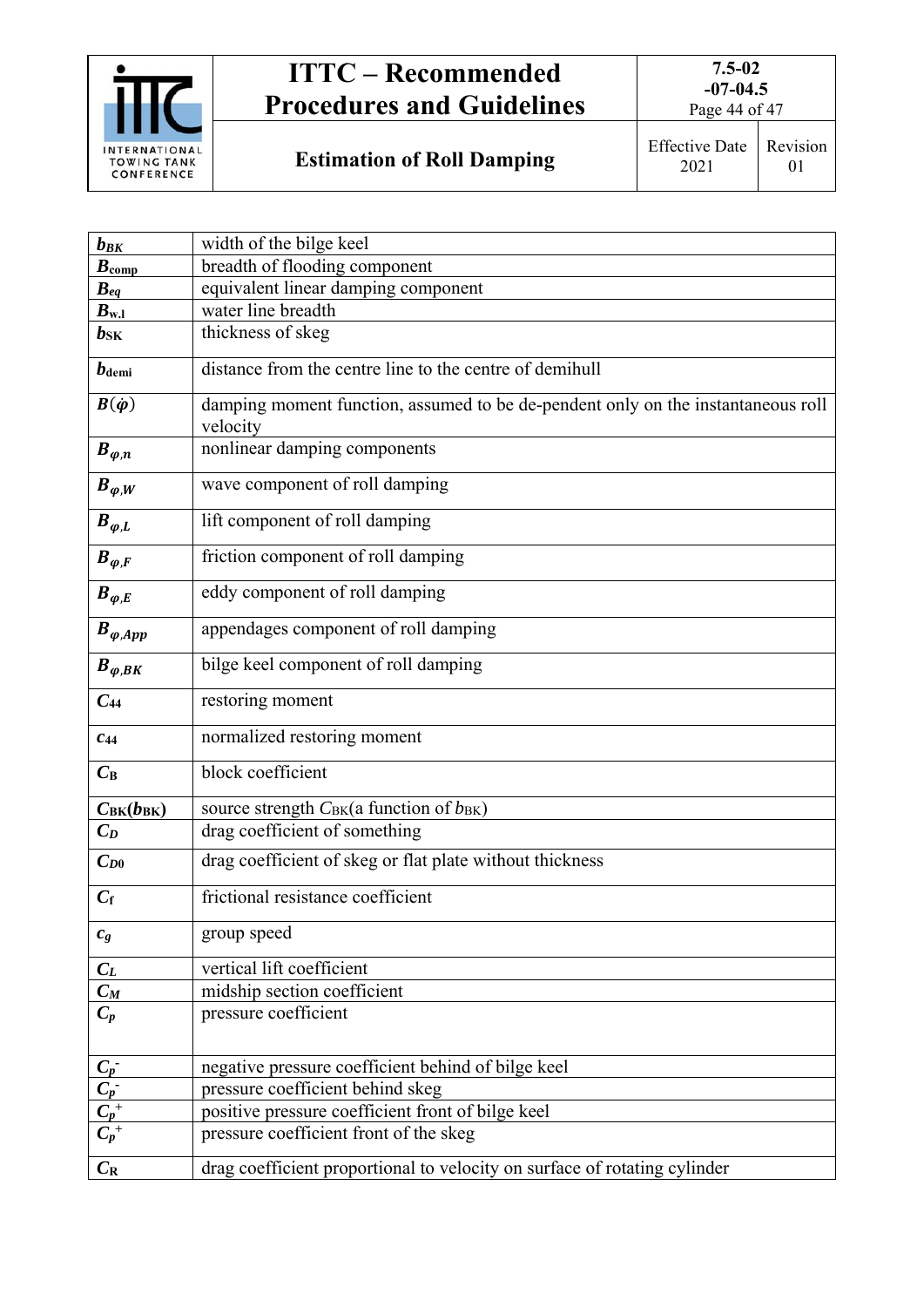

Page 45 of 47

**Estimation of Roll Damping** Effective Date

| $\boldsymbol{d}$                                     | draught of the ship                                                                                       |
|------------------------------------------------------|-----------------------------------------------------------------------------------------------------------|
| $d_{\text{BK}}(\phi)$                                | depth of the position attached bilge-keel on hull                                                         |
| $d_{\rm c}$                                          | depth of chine                                                                                            |
| $d(\dot{\varphi})$                                   | normalized damping moment function dependent on the instantaneous roll velocity                           |
| $E\{\mathcal{S}^2\}$                                 | expectation value                                                                                         |
| $\mathbf{f}$                                         | correction factor to take account of the increment of flow velocity at bilge                              |
| $f_1(\alpha)$                                        | modification coefficient as a function of the rise of floor $(S)$                                         |
| $f_2(\alpha)$                                        | modification coefficient as a function of the rise of floor $(C_p)$                                       |
| $f_E\,$                                              | frequency of motion or of the incident wave                                                               |
| $f_{z}(y)$                                           | vertical lift force acting on the buttock line including point $A(y)$ , with attack angle                 |
|                                                      | $\alpha(y)$ [rad.]                                                                                        |
|                                                      | acceleration of gravity                                                                                   |
| $\frac{g}{G}$                                        | the center of gravity                                                                                     |
| $\overline{G}$                                       | girth length                                                                                              |
| $\overline{GM}$                                      | metacentric height with respect to the ship centre of gravity                                             |
| GZ                                                   | hydrostatic roll righting lever with respect to the centre of gravity of the ship                         |
| $H_0$                                                | half breath draught ratio $H_0 = B / (2d)$                                                                |
|                                                      |                                                                                                           |
| $(I_{44})$                                           | total roll moment of inertia, including the hydrodynamic added inertia along a lon-                       |
| $+ \partial I_{44}$                                  | gitudinal axis through the centre of gravity                                                              |
|                                                      |                                                                                                           |
| $\boldsymbol{h}$                                     | Water depth                                                                                               |
| $\boldsymbol{K}$                                     | reduced frequency $K = \omega L / U$                                                                      |
| $K_a$                                                | external transversal moment amplitude in forced roll tests                                                |
| $K_e$                                                | Keulegan-Carpenter number                                                                                 |
| $k_{\mathrm{L}},k_{\mathrm{L}}(\theta_{\mathrm{l}})$ | lift slope of vertical lift (for planing hull)                                                            |
| $k_{\rm N}$                                          | lift slope of horizontal lift (ship in maneuvering)                                                       |
|                                                      |                                                                                                           |
| L                                                    | hydrodynamic lift force acting on planing hull                                                            |
| $L_{\rm BK}$                                         | lift force acting on a bilge keel                                                                         |
|                                                      | distance from the centre of gravity or roll to the tip of skeg or the tip of bilge-keel or                |
|                                                      | chine                                                                                                     |
|                                                      |                                                                                                           |
| $l_0$                                                | lever defined that the quantity $l_0 \dot{\varphi} / U$ corresponds to the angle of attack of the lifting |
|                                                      | body                                                                                                      |
| $l_0$                                                | distance from the center of gravity to the point of $0.5d$ on center line of demihull                     |
| $\overline{l_1}$                                     | distance from the centre of gravity or roll to the centre of skeg or bilge-keel                           |
|                                                      |                                                                                                           |
|                                                      |                                                                                                           |
| l <sub>2</sub>                                       | moment lever integrated pressure along hull surface front of skeg or baseline                             |
|                                                      |                                                                                                           |
|                                                      |                                                                                                           |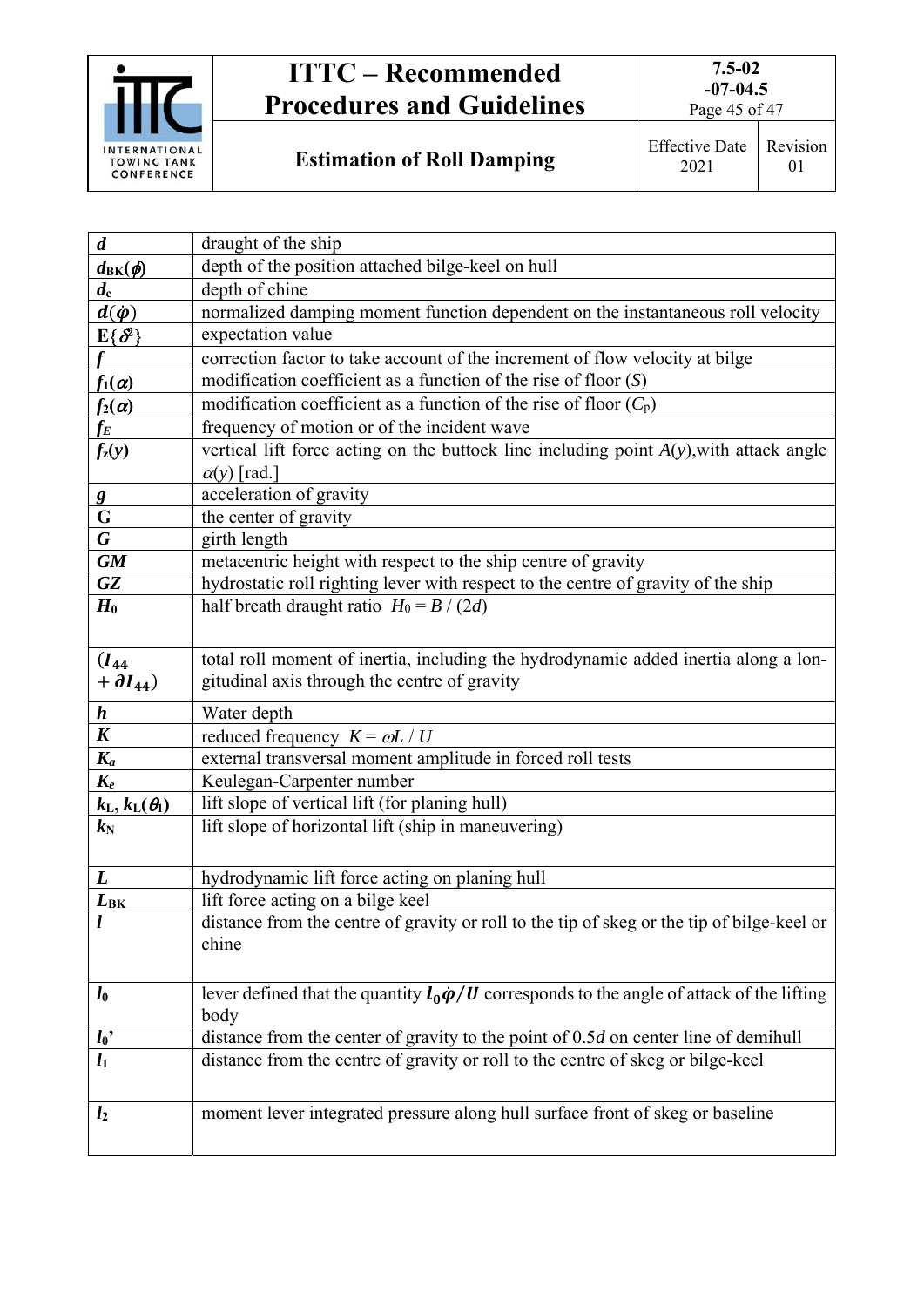

Page 46 of 47

| $l_3$                                        | moment lever integrated pressure along hull surface behind skeg or baseline             |
|----------------------------------------------|-----------------------------------------------------------------------------------------|
|                                              |                                                                                         |
| $l_{\text{comp}}$                            | length of flooding component                                                            |
| $l_{\rm p}$                                  | moment lever betweenn the centre of gravity or roll and the centre of integrated pres-  |
|                                              | sure along hull                                                                         |
| $l_{\rm BK}$                                 | distance from the centre of gravity or roll to the position attached bilge-keel on hull |
| $l_{\rm R}$                                  | distance from still water level to the centre of lift                                   |
| $l_{\rm R}$                                  | distance between the center of gravity and the cross point of $0.7d$ water line and the |
|                                              | center line of a demihull                                                               |
| $l_{SK}$                                     | height of skeg                                                                          |
| $l_{\rm w}$                                  | moment lever measured from the still water level due to the sway damping force          |
| $M_{\varphi \rm APP}$                        | appendage component of roll damping                                                     |
| $M_{\varphi E}$                              | eddy making component of roll damping                                                   |
| $M_{\varphi \text{F}}$                       | frictional component of roll damping                                                    |
| $M_{\varphi \rm L}$                          | lift component of roll damping                                                          |
| $M_{\varphi N}$                              | wave making component of roll damping                                                   |
| $N(\varphi_a)$                               | Bertin's roll damping coefficient                                                       |
| $\bf{O}$                                     | origin of the fixed coordinate system on ship (the point on still water level)          |
| $\overline{\mathbf{O}^*}$                    | origin of the fixed coordinate system on demihull (the point on still water level)      |
| $\frac{1}{\overline{\mathbf{O}'\mathbf{G}}}$ | distance from O' to G                                                                   |
| $P_{\rm m}$                                  | pressure on hull caused by vortex shedding                                              |
| $\boldsymbol{R}$                             | bilge radius                                                                            |
| Re                                           | Reynolds number                                                                         |
|                                              |                                                                                         |
| <b>RMG</b>                                   | roll moment generator                                                                   |
| r                                            | radius of cylinder                                                                      |
| $r(\varphi)$                                 | ratio between the hydrostatic roll righting lever and the metacentric height            |
| $\boldsymbol{S}$                             | length of pressure distribution on cross section                                        |
|                                              |                                                                                         |
| $S_0$                                        | length of negative-pressure region                                                      |
| $T_{\varphi}$                                | (undamped) ship roll natural period                                                     |
| $T_E$                                        | roll circular period of a steady periodic oscillation (steady roll frequency)           |
| $U_{\rm max}$                                | amplitude of motion velocity or maximum speed of something                              |
|                                              |                                                                                         |
| $\boldsymbol{u}$                             | maximum speed of the tip of bilge-keel                                                  |
| $u_z(y)$                                     | vertical velocity at a point $A(y)$                                                     |
| V                                            | ship speed                                                                              |
| $V_R$                                        | relative flow velocity $V_R^2 = U^2 + u^2$                                              |
| $V_{\text{max}}$                             | maximum relative velocity on the hull surface                                           |